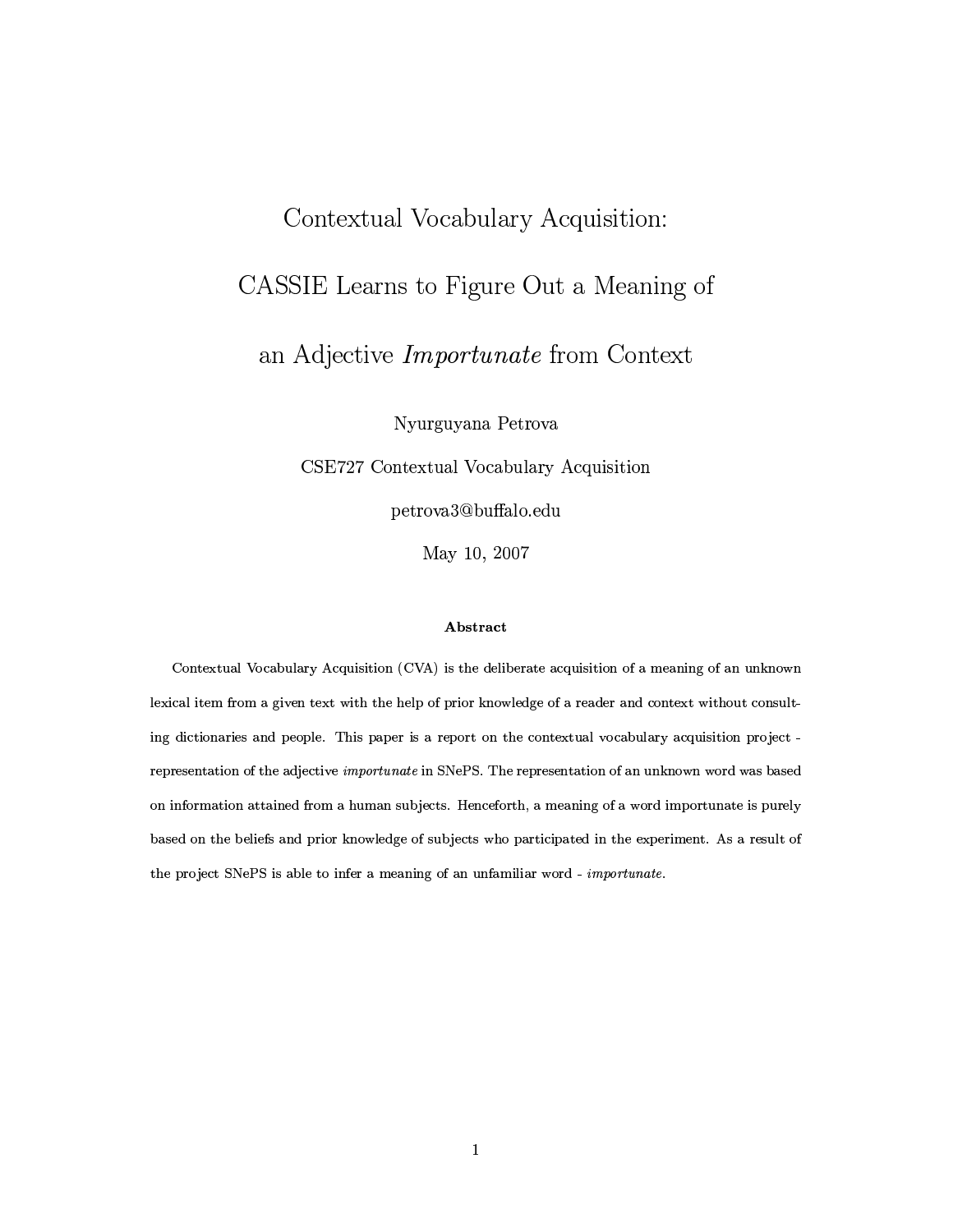#### Contextual Vocabulary Acquisition Project and SNePS  $\mathbf 1$

A natural language is a rich and dynamic process which among other diachronic as well as synchronic changes entails a constant change of vocabulary. Due to these constant changes it is almost impossible for a human being to know all the words existing in a language. Therefore, when reading a book or a newspaper it is inevitable for a person to run into a word that he/she has never seen before. The solution to this problem is either to consult a dictionary for a meaning of an unknown word or to continue on reading hoping that an unknown word has a minor effect on understanding a passage that one is reading. Most of the time this is what people usually do. But what if the understanding of an unfamiliar word is essential in comprehending a text? The strategy suggested by most of the researchers in areas such as psychology and first-language acquisition is to simply *guess*. Rapaport & Kibby  $(2002)$  argue that this methodology is rather vague and lacks a detailed explanation of the overall procedure, which is the result of not knowing how exactly context operates [Rapaport & Kibby, 2002]. In order to able to use a context successfully one needs to know how context operates and how it can be used in figuring out a meaning of an unknown word. The Contextual Vocabulary Acquisition (henceforth, CVA) project is an ongoing research project conducted by William J. Rapaport and Michael W. Kibby at the University at Buffalo (SUNY). The CVA project is concerned with the problem of the deliberate acquisition of a meaning of an unknown lexical item from a text with the help of prior knowledge of a reader and context without consulting any dictionaries or people [Rapaport, 2003]. The main goal of their research is "to develop a computational theory of CVA [as well as] to adapt the strategies for doing CVA (embodied in |their| algorithms) to an educational curriculum for teaching CVA strategies to students in classroom settings" [Rapaport, 2003, p 1]. The CVA project uses SNePS in achieving the above mentioned goals. SNePS is a network-based knowledge representation, reasoning and acting system [5]. According to Shapiro and Rapaport (1987).

SNePS is a semantic network language with facilities for building semantic networks to represent virtually any kind of information, retrieving information from them, and performing inference with them [Shapiro & Rapaport, 1987, p 263].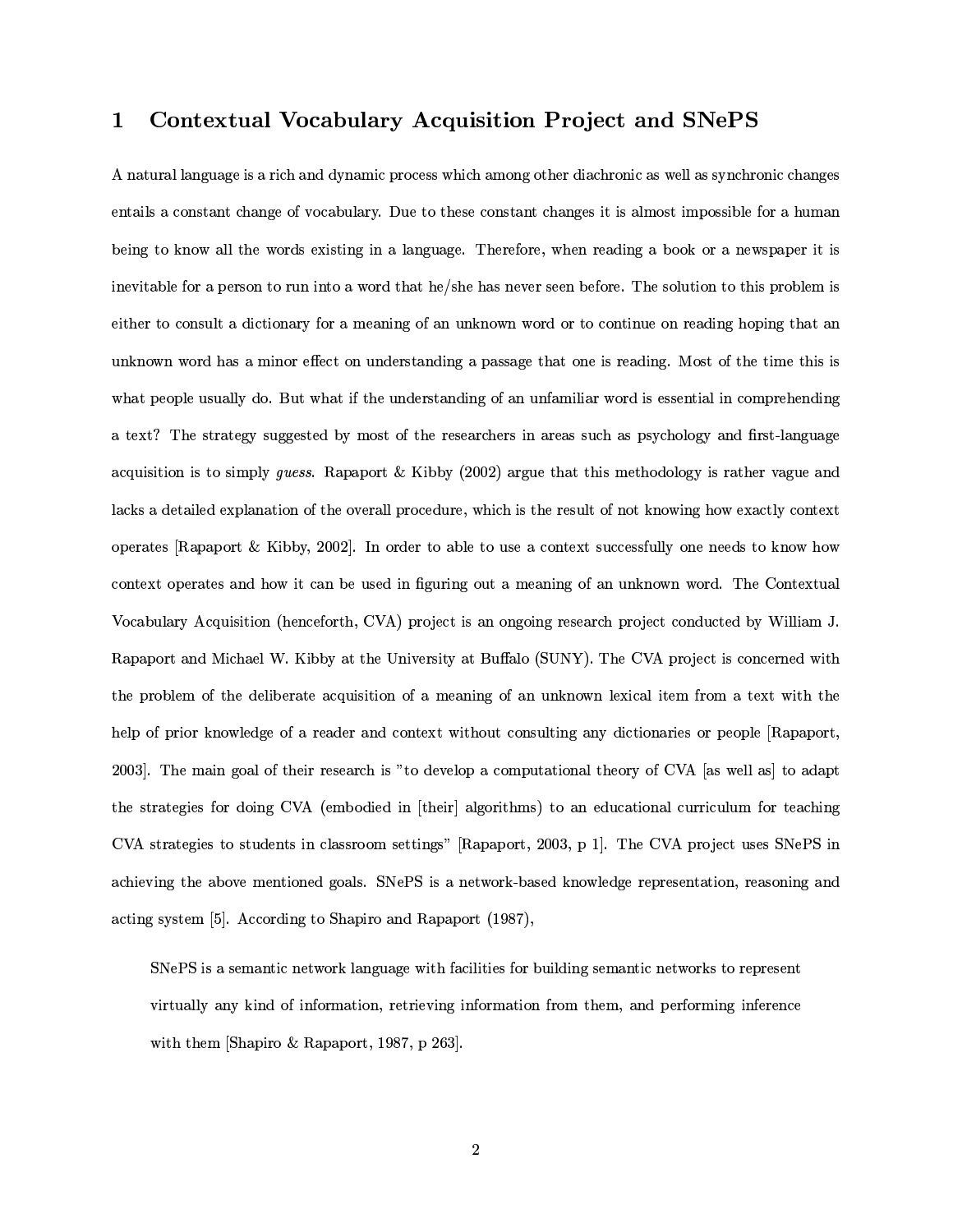Users of SNePS are able to interact with it via different kinds of languages such as a Lisp-like user language and a higher-order logic language Shapiro & Rapaport, 1987, p 263. The information in SNePS is represented by nodes. The underlying syntactic structure is based on the arcs, which come out as directed arcs from nodes and represent relations between the nodes [Shapiro & Rapaport, 1987, p 266]. In the CVA project, the users interact with the cognitive agent CASSIE (the cognitive agent of the SNePS system an Intelligent Entity). The process of teaching CASSIE to acquire new words amounts to the similar process of teaching human beings to learn to figure out a meaning of an unfamiliar word from a given context and a knowledge base. The strategic development of the overall procedure of acquiring an unknown word with the help of the cognitive agent will allow us to come up with a better methodology to teach human beings to learn to acquire a new vocabulary.

#### The Passage  $\bf{2}$

The purpose of this project is to build a knowledge representation based on a short passage, which is Jane Smiley's introduction to the novel *Of Human Bondage* by Somerset Maugham. With the help of the developed knowledge base, CASSIE should be able to figure out a meaning of the word *importunate* from context. The task gets more challenging due to the fact that a word *importunate* is an adjective as a part of speech. Although the base algorithms for nouns and verbs are implemented and are in the process of improvement, the implementation of an adjective is still a challenge for the CVA project. According to Rapaport & Kibby (2002), "adjectives are much less susceptible to CVA than nouns or verbs" [Rapaport & Kibby, 2002. Since the ultimate goal for the CVA project is to improve vocabulary acquisition by creating a curriculum to use CVA, this project should be considered as one of the minor steps in establishing heuristics for figuring out the meanings for adjectives. The target word and its context that we are discussing in this paper are given below:

For one thing, Philip's affair with Mildred is not his first sexual experience. His sojourn at the university in Heidelberg, Germany, at the age of eighteen, has exposed him to a world somewhat less sexually repressed than the English society where he has spent his adolescence, and this new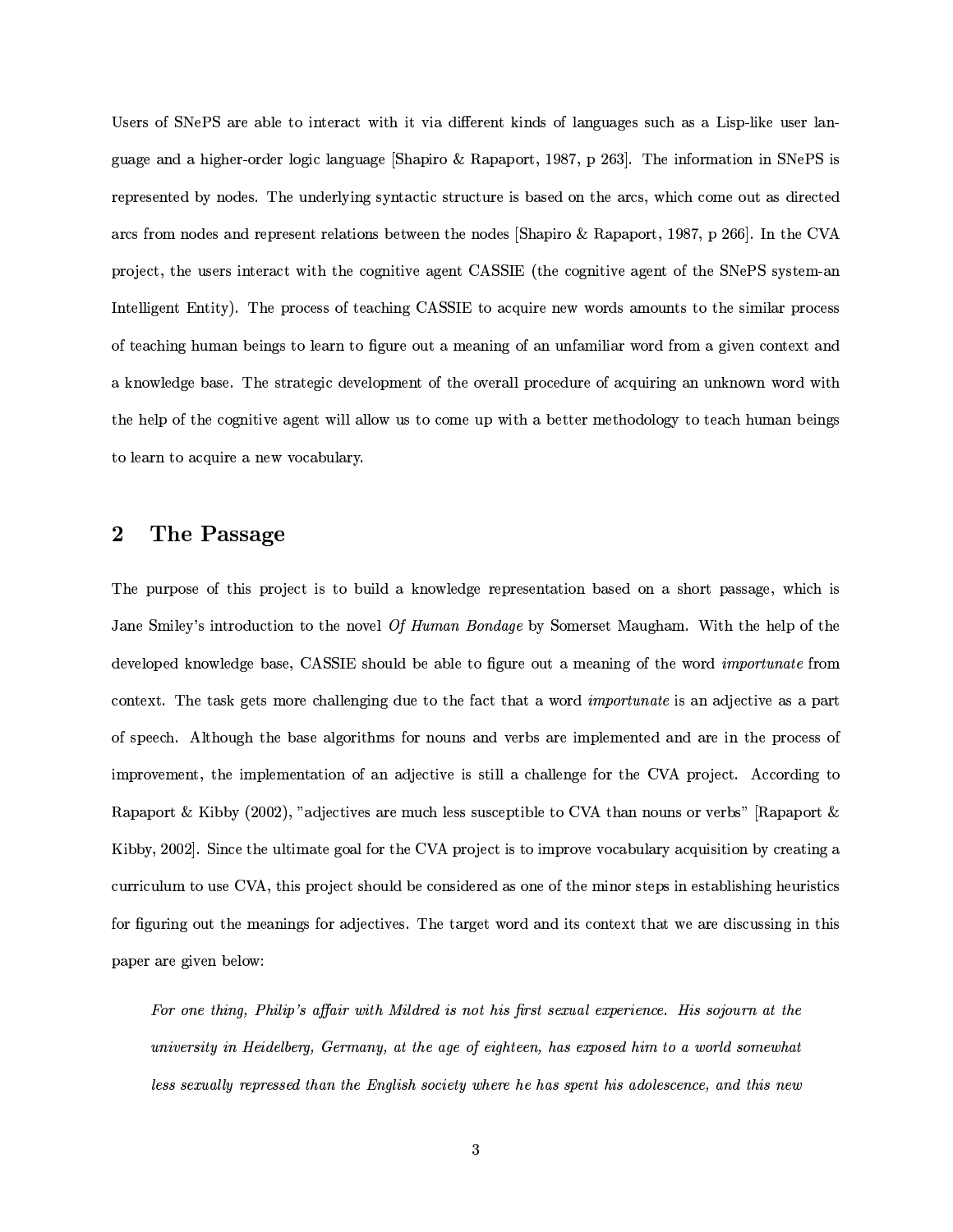knowledge, in turn, has rendered him vulnerable to the advances of a woman friend of his uncle and aunt *[mwk-the uncle is a minister in a rural, conservative area of England]*, Miss Wilkinson, herself experienced in the ways of the Continent. Though thirty-seven, Miss Wilkinson looks younger, and at first fascinates and attracts Philip, who would like to think she can't be more than twenty-six, only six or seven years older than he is. As she becomes more importunate, though, Philip begins to feel discomfort and physical revulsion in her presence, and he is only too glad when she departs for governess position in Berlin.

Because the task of understanding a meaning of an adjective is rather difficult and more challenging than those of nouns and verbs due to its quality description nature, the necessary amount of previous context is essential. Although most of the information provided in the passage is important for understanding a meaning of the word *importunate*, the information about time and aspect was not captured when representing the knowledge base. The sentence where the target word *importunate* occurs was elaborated and analyzed into three simpler parts:

As she becomes more importunate, though, Philip begins to feel discomfort and physical revulsion in her presence,  $\langle \dots \rangle$ .

1). When Philip is in Miss Wilkinson's presence, he begins to feel discomfort and physical revulsion.

2). Miss Wilkinson becomes (is) importunate.

3). Philip feels discomfort and physical revulsion as Miss Wilkinson becomes (is) more importunate.

Miss Wilkinson's becoming importunate is represented as a static property of being importunate since it does not make much difference for the understanding of the word *importunate*. The fact that Philip feels discomfort and physical revulsion was regarded as the effect of Miss Wilkinson having the property importunate.

 $^1$ Kibby, Michael (2006), CVA Texts for Rapaport's seminar, http://www.cse.buffalo.edu/~rapaport/CVA/CVATextsRapaportSeminar.pdf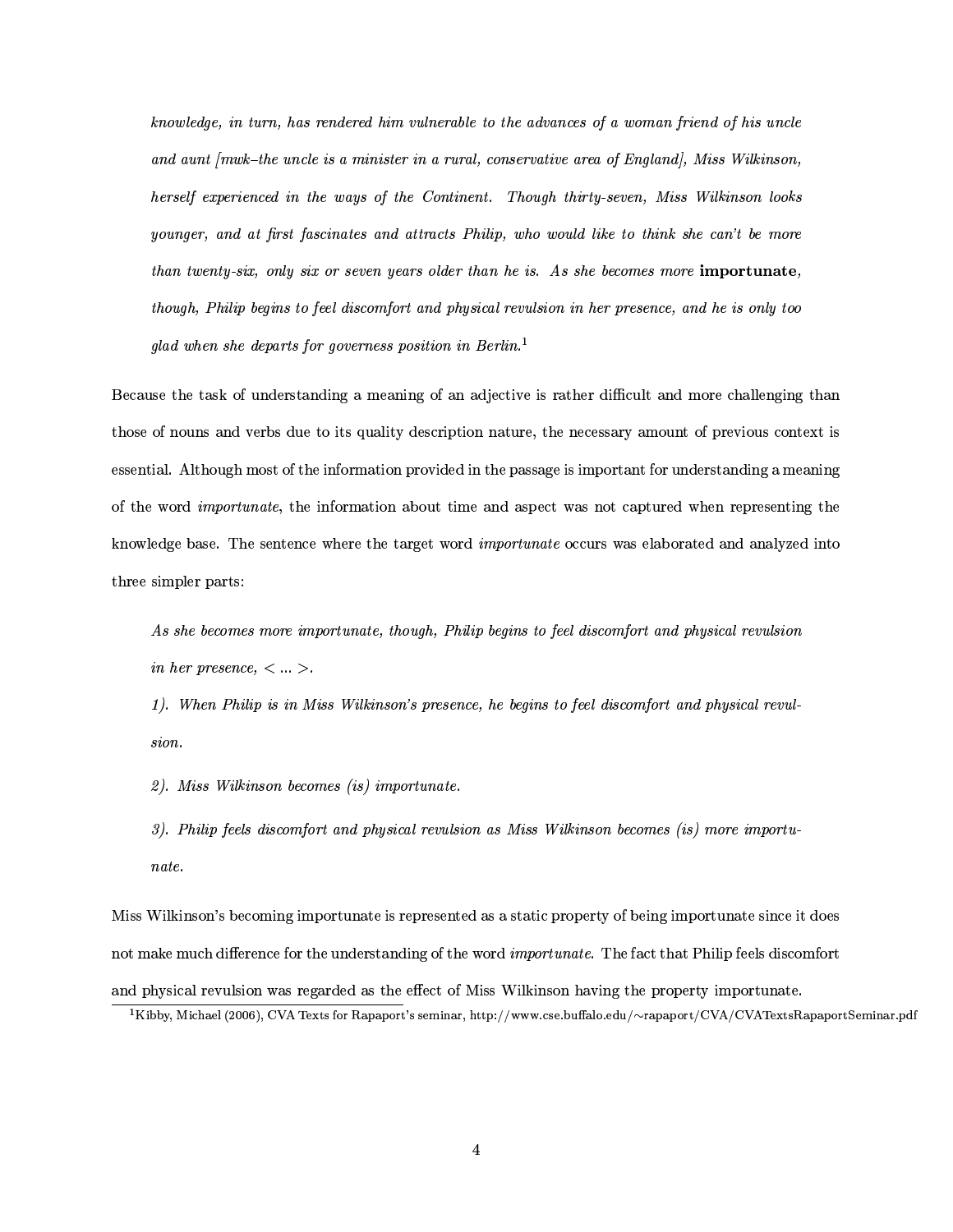#### "Think-Aloud" Protocols 3

The original passage with the target word replaced by an artificial word onrustamous<sup>2</sup> was given to seven human subjects for reading: four of them were native English speakers, and three of them were non-native English speakers. The human subjects were graduate students and professors from the Department of Linguistics at the University at Buffalo. Their age ranged from 23 to 45. The procedure of the experiment was as following:

- 1. A human subject was asked to read the whole passage from a piece of paper.
- 2. A human subject was asked to find a word that he/she was not familiar with and did not know a meaning of.
- 3. The next step for a human subject was to try to define the unfamiliar word. In the process of defining an unknown word, the subject was asked to "think-aloud", so that the reasoning that led to a hypothesis was explicit.
- 4. A person was asked to point out a sentence or a set of sentences that helped him/her to hypothesize a meaning for a word.

Below are the examples showing some answers and comments of the protocols (see Appendix 2):

• Subject 1: "... more open with ones feelings towards someone; more pushy. This sentence shows that she was sort of pushy  $\leq ... >$  the English society has rendered him vulnerable to the advances of a woman  $\langle \dots \rangle$ . The following sentence shows that she was older than Philip 'Though thirty-seven, Miss Wilkinson looks younger, and at first fascinates and attracts Philip, who would like to think she can't be more than twenty-six,  $\langle ... \rangle$ . And Philip is younger than Miss Wilkinson  $\langle ... \rangle$  Philip, who would like to think she cant be more than twenty-six, only six or seven years older than he is. And also the sentence  $\leq ... >$  she departs for governess position in Berlin.', he is leaving that is why she needs to develop the relationship quickly."

 $2$ The artificial word *onrustamous* was suggested by William Rapaport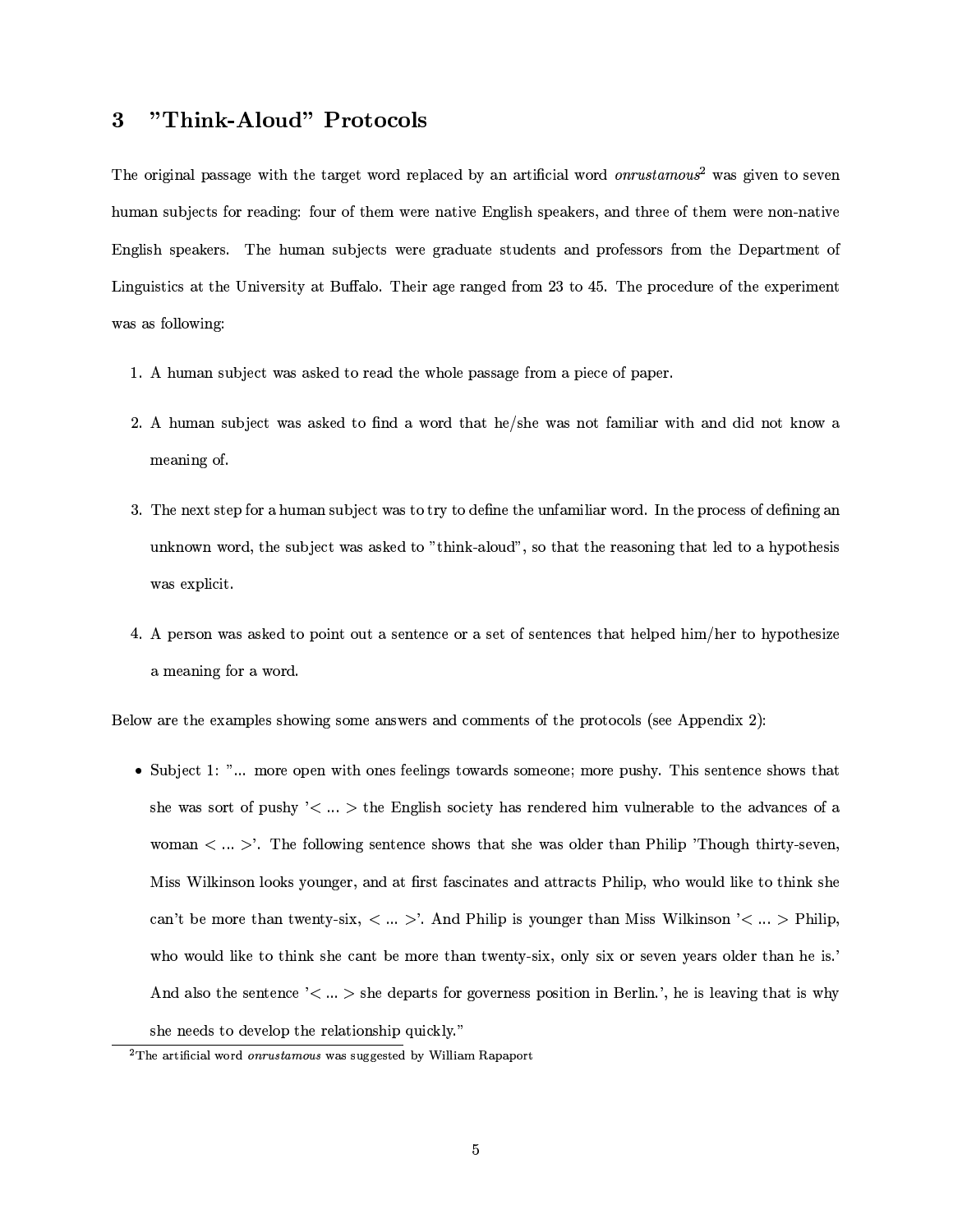• Subject 2: "...sexually aggressive. Because it says  $\leq \ldots >$  the English society  $\leq \ldots >$  has rendered him vulnerable to the advances of a woman  $\langle \dots \rangle$ , and also  $\langle \dots \rangle$  Philip begins to feel discomfort and physical revulsion in her presence  $\langle \dots \rangle$ ."

As a result of the experiment the target word importunate was defined as:

- more open with one's feelings towards someone, more pushy;
- sexually aggressive;
- interested in someone;
- acting older or seeming more mature, than prior, to an outside observer;
- opposite of hard to get, lustful/nymphomaniac;
- pressing, advancing on someone;
- · familiar, visible.

When defining an unfamiliar word, the human subjects seem to point out mostly two facets of a possible definition: more pushy, on the one hand, and sexually aggressive, on the other. According to Roget's New Millennium Thesaurus<sup>3</sup> a word *importunate* is defined as *demanding*; the Random House Unabridged Dictionary<sup>4</sup> defines it as urgent or persistent in solicitation, sometimes annoyingly so. The definition more *pushy* assumed by the human subjects is closer to the standard definition of the word *importunate* given by dictionaries. However, most of the human subjects seem to agree that the unfamiliar word may be interpreted as *sexually aggressive*. The human subjects were also consistent with the sentences that helped them to figure out a possible meaning for the unknown word (see Appendix 2). When developing a knowledge base for CASSIE, we are going to assume that the word *importunate* is interpreted as more pushy and sexually

*aggressive.* 

 $3$ http://thesaurus.reference.com/browse/importunate

<sup>&</sup>lt;sup>4</sup>http://dictionary.reference.com/browse/importunate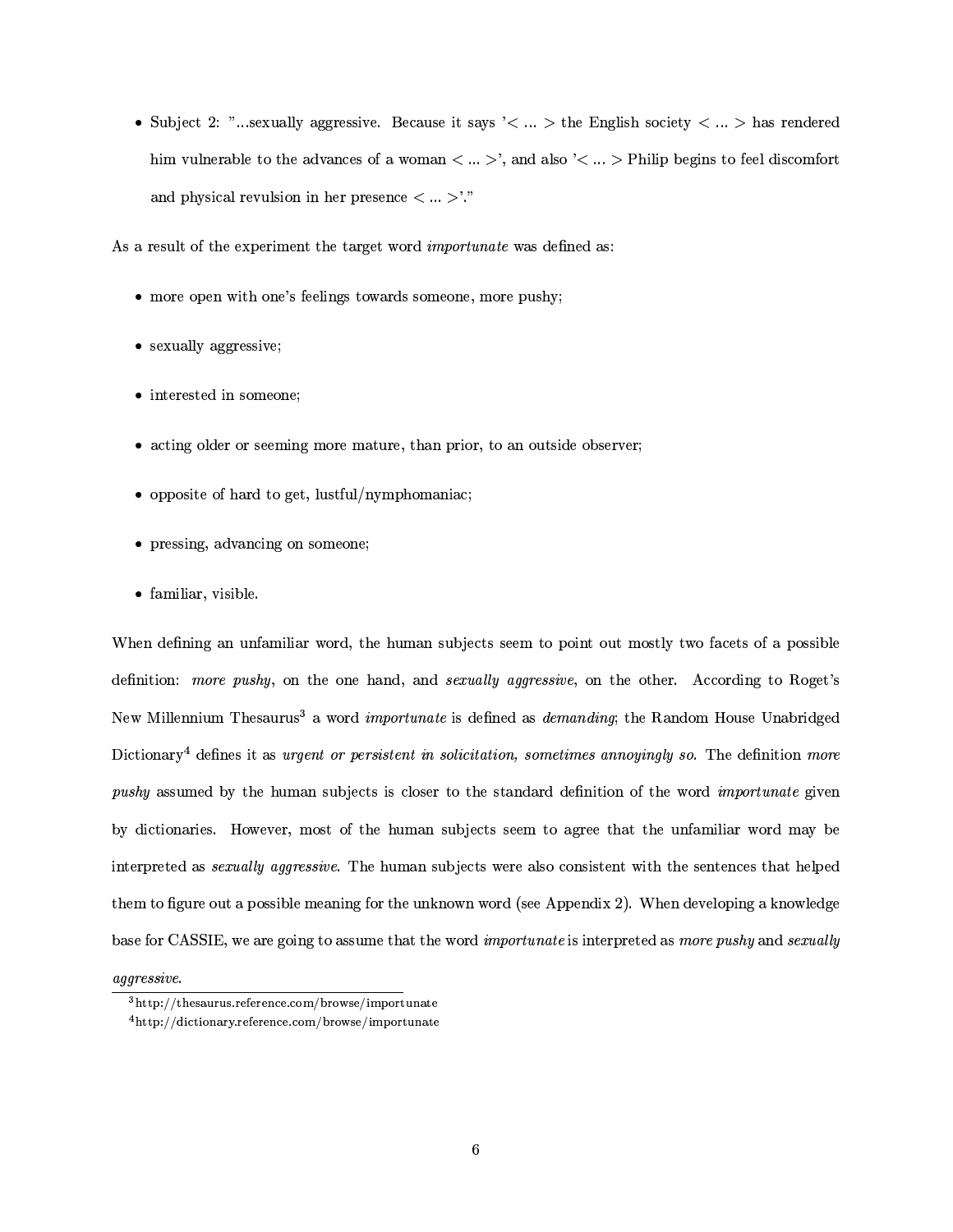#### Syntax and Semantics of the SNePS Case Frames  $\boldsymbol{4}$

In this project, eight case frames were employed: seven of them are typical case frames, the syntax and semantics of which are given on the CVA home webpage.<sup>5</sup> The case-frame which is not typical and which is not described in the CVA webpage yet is a cause/effect case frame. The list below shows the case frames that were used in this particular project:

- $\bullet$  member/class
- $\bullet$  object/property
- · object/propername
- object/location
- $\bullet$  lex
- $\bullet$  object1/rel/object2
- $\bullet$  cause/effect
- $agent/act/action/object$

One of the examples of the cause/effect case frame is represented in Figure 1. The semantics of this case frame is given below:

Cause/effect = [m11!] is the proposition that effect [p18] is caused by [ $p17$ ].

#### **Background Knowledge**  $\overline{5}$

The background knowledge is an indispensable component for CASSIE in figuring out a meaning of an unknown word from the passage. That is why the formalization of the background knowledge should be well thought out to avoid any possible ambiguities. Below is the knowledge base given to CASSIE prior to

 $5$ http://www.cse.buffalo.edu/~rapaport/CVA/cva.html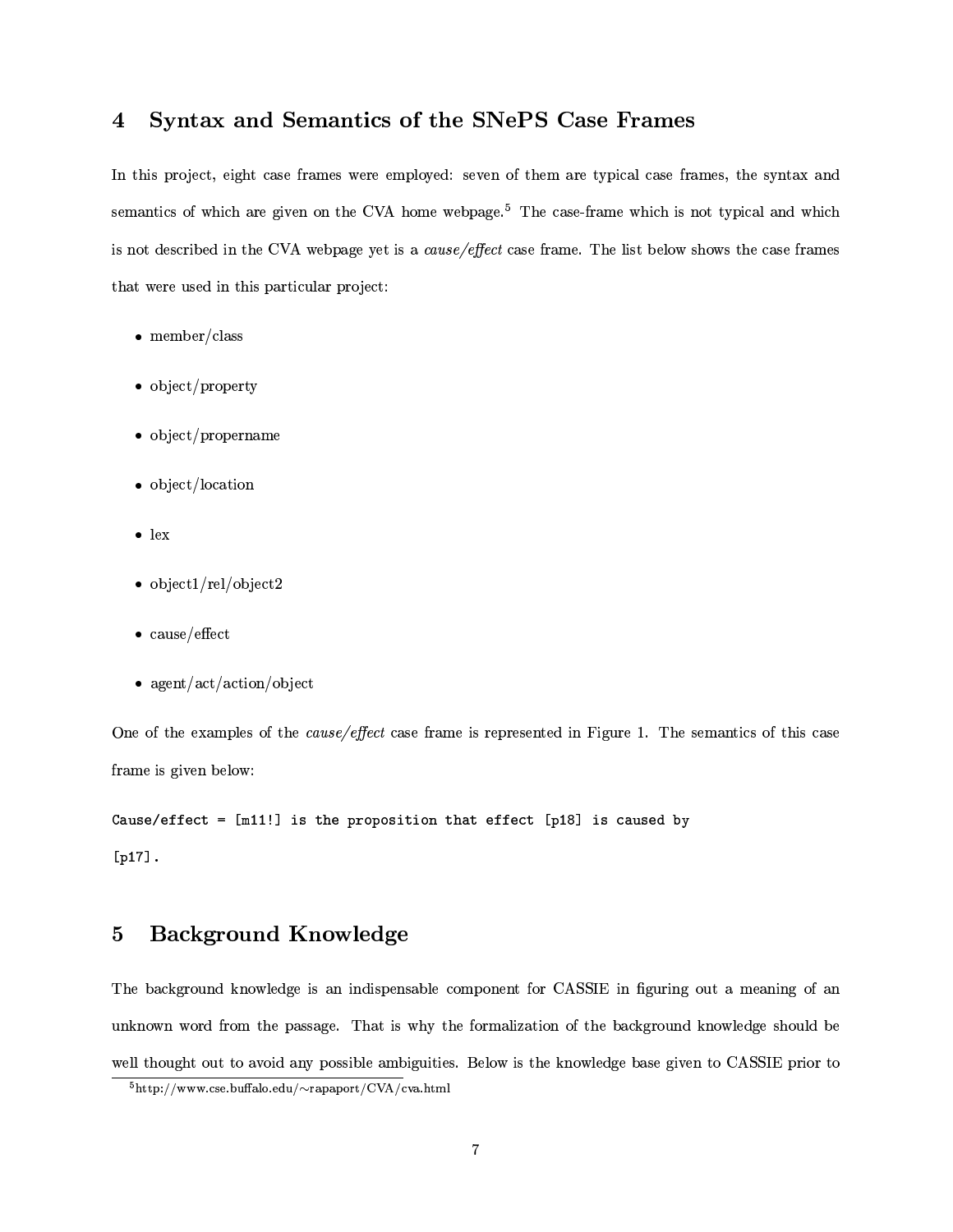

Figure 1: CAUSE/EFFECT

showing the sentences from the passage. The background knowledge is represented by the several asserted rules annotated for ease of reading and understanding.

```
;;;If someone is a person, and that person is in discomfort and in physical revulsion,
;;;then he/she is not ok.
;;;===============
                        (describe (assert forall $x
&ant ((build member *x class (build lex "person"))
     (build object *x property (build lex "discomfort"))
     (build object *x property (build lex "physical revulsion")))
cq (build object *x property (build lex "not-ok"))))
                                         ===========================
;;;=================
```
The rule below can be elaborated as follows: If *importunate* is an unknown concept & if a person becomes importunate,  $\&$  if a second person is not OK because the first person became importunate, then the first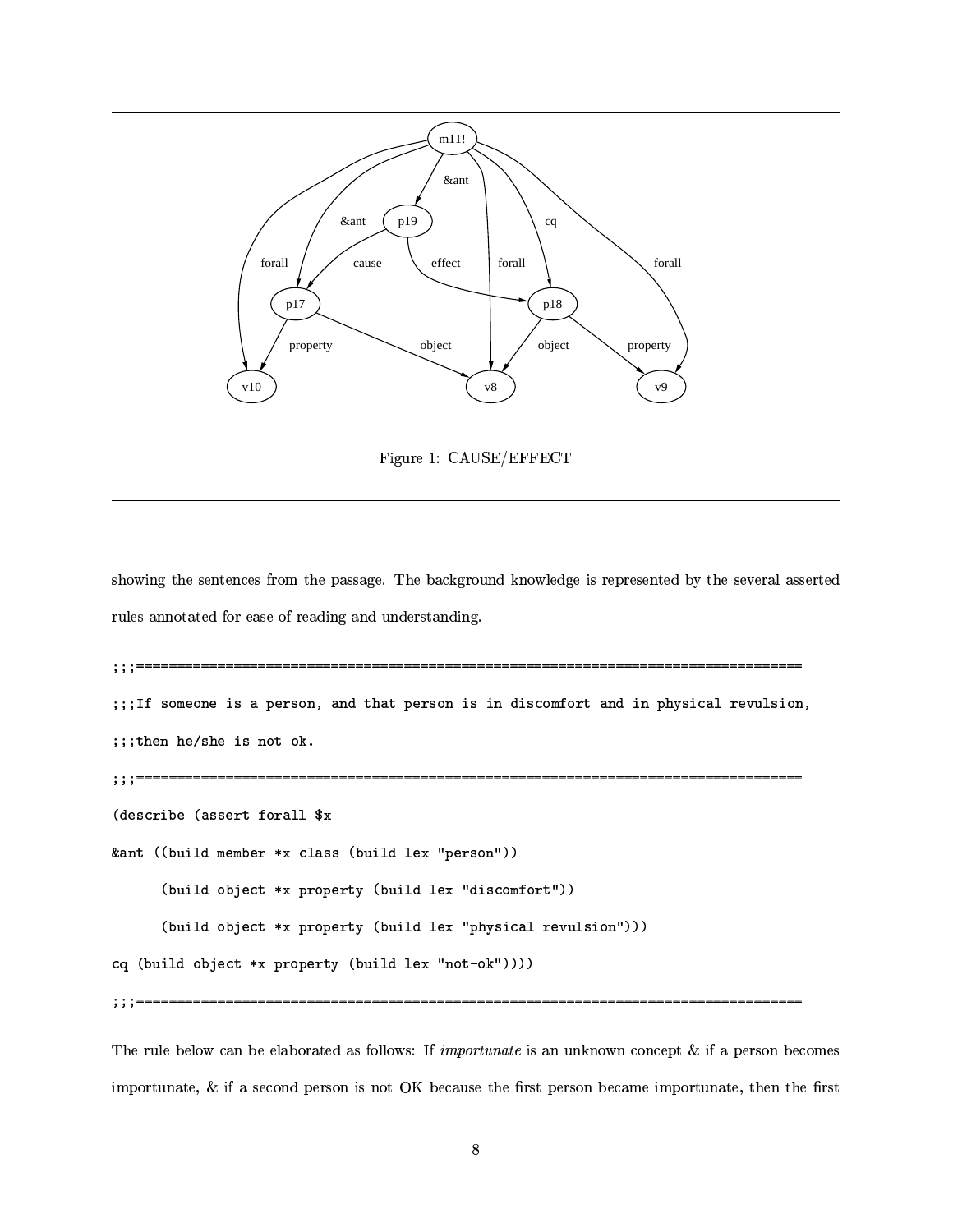```
-
-

...T£ V :a an ::n|-na:nn aanaan± 0 :£ a maxaan haaamaa V
...0. 1£ a second papear is nat NV bacawas the finat papear bacape V
...baa bha finat manaan ia muaho haaawaa that manaan ia V
-
-

 =.13*>3  .61 261-

5/ 

74 -
>*= 2>4?/12/.61@ >*
=
 77.2-
7
-

          \lambda and \lambda and \lambda and \lambda and \lambda and \lambda and \lambda and \lambda and \lambda and \lambda>*
= 2>
 0/142/.61@ >*
= 7.26"!2
 
-

          >*
= 6  >*
= 2>5/ /12/.1@ 
   the set of the set of the set of the set of the set of the set of the set of the set of the set of the set of t

 >*
=+6 >*
= 2>/ /142/.61@ 
  >*
= 2>/ /12/.1@ >*
6=
 /-@
-
-
-

-
-
```
s and the same of the same of the same of the same of the same of the same of the same of the same of the same of the same of the same of the same of the same of the same of the same of the same of the same of the same of ejI&PZJVWIMhK\_VXjZD@[<?>S8H:x<?IJu'6K\_cL:M[I&PZJ8SRwXjI@?M[ZD8KNM,8;Z=< 6ejIPo:D>SM[IT<?QSIT;@?M^<,XyI]@?M[ZJ8weyIP&:DVWIK\_VXjZD@[<?>S8;:=<?IJuy<?QSI&8

--

```
\ldots T.C. V \stackrel{1}{\sim} and \ldots dependent and \ldots\ldots 0. 14 a mangang bagamag V
\ldots, if a general person is not \cap V because the first person become V...Llaw tha finat papear is sannally approached hasones that papear is V
-
-

 =.13*>3  .61 261-

5/ 

74 -
>*= 2>4?/12/.61@ >*
=
 77.2-
7
-
```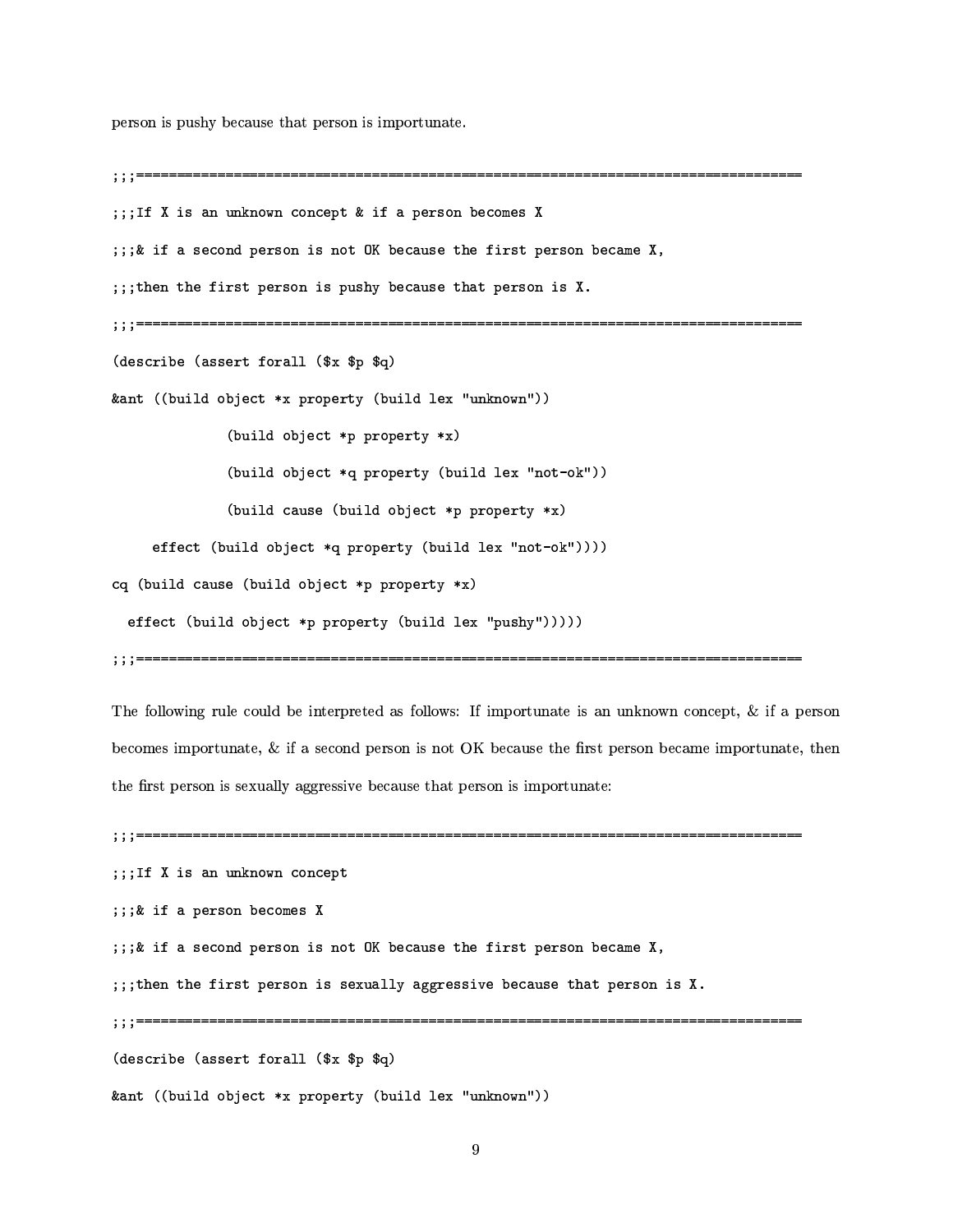$\sim$  2014  $\sim$  2014  $\sim$  2014  $\sim$  2014  $\sim$  2014  $\sim$  2014  $\sim$  2014  $\sim$  2014  $\sim$ >\* = 2>
 0/142/.61@ >\* = 7.26"!2
 -  $\lambda$  , and  $\lambda$  , and  $\lambda$  , and  $\lambda$  , and  $\lambda$  , and  $\lambda$  , and  $\lambda$  , and  $\lambda$ the set of the set of the set of the set of the set of the set of the set of the set of the set of the set of t >\* =+6 >\* = 2>/ /142/.61@ >\* 6= 2>/ /12/361@ >\*= 63-@ 144\* 4 ---

The following recursive rule was intended to formalize the prior knowledge where it states if a person is pushy (or sexually aggressive) because a person is importunate, & if a person is importunate, then a person is pushy (or sexually aggressive):

--

```
-
-

\ldots Tf m is f becouse m is \pi-
-
  *0/ * 
-
-
 6-.7 / *0
-
-

 =.13*>3  .61 261-
  5/ 6 

 47 -
>*
= 66 >*
6= 2>/ /12/361@ 
    \sim 600 \sim 200 \sim 200 \sim 200 \sim 200 \sim 200 \sim 200 \sim 200 \sim 200 \sim\lambda , and a set of the contract of the contract of the contract of the contract of the contract of the contract of the contract of the contract of the contract of the contract of the contract of the contract of the contr

 >*
6= 2>/ /12/361@ -
-
```
--

s and the same of the same of the same of the same of the same of the same of the same of the same of the same of the same of the same of the same of the same of the same of the same of the same of the same of the same of person, which implies that a former is pushy and sexually aggressive towards a latter one is represented in the following rule:

```
-
-
```
...<del>Ramall a o le maleas admanass tanands -</del>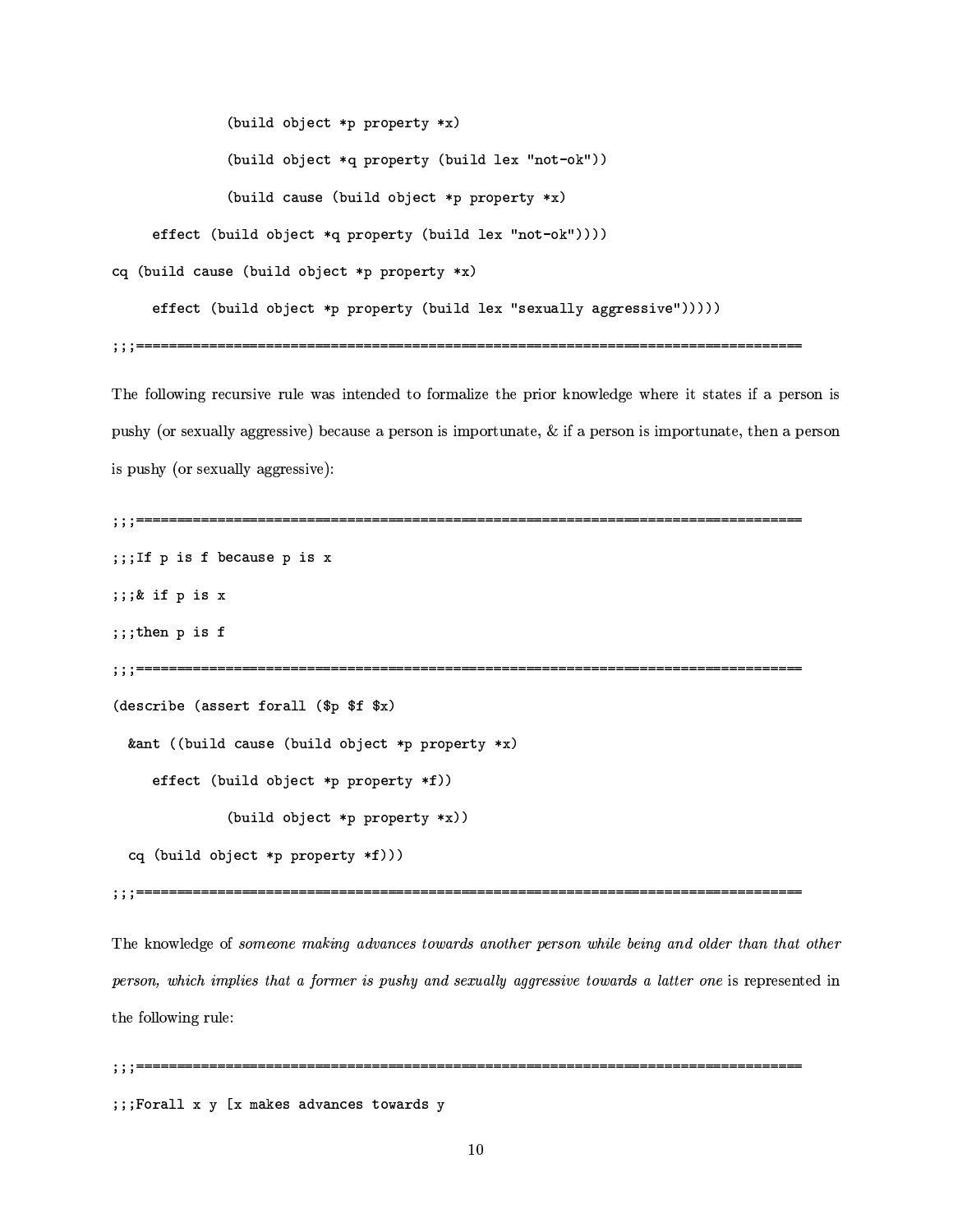```
\cdots \cdots \cdots \cdots \cdots \cdots \cdots \cdots \cdots \cdots \cdots \cdots \cdots \cdots \cdots \cdots \cdots \cdots \cdots \cdots \cdots \cdots \cdots \cdots \cdots \cdots \cdots \cdots \cdots \cdots \cdots \cdots \cdots \cdots \cdots \cdots \cdots-
-
 6-.7  * /-4@ 7= 
.-
@ 
		14*	?2-
41=30@(
-
-

 =.13*>3  .61 261-

@ 
. A set and the set of the set of the set of the set of the set of the set of the set of the set of the set of
74 >*= 2> %  1 >*
6= * 2 =61 6-37
02> @ 

  >*
= 2>% -
 >*
= 2> ?/12/.1@ >*
6=
  /-@ 
-

  >*
= 2>?/12/.1@ >*
6=
6.-
6@ 
		1.*	 
-
-

1  >*
6=
 2-
461=3

2> @ -

-
-

\ldots Ramall \ldots is is pusht \ell setuply proposative terrords to
...th... . f..l. dissemfront and phosical passels:.
-
-
 >.6  * /-@ 7= 
6.-
@ 
		1.*	<2-
.61=3 @(
-
-

 =4413*>.  461 261  
@ 
74 -
>*
= 2>?/12/361@ >*
=
 /-4@
-

    >*
6= 2>?/12/361@ >*
=

63-
@ 
		144*	4 
-

    >*
6= 2>% -
>*
= 2>?/12/361@ >*
= /-4@
-

         >*
= 2>
?/12/.1@ >*
=

6.-
@ 
		1.*	 
-
-

   14 >*
=
 2-
41=3

   2>-
 @ -

  >*
=+ >*
= 2>% -
>*
= 2>?/412/.61@ >*=
 /-@
-

                          >*
= 2>?/412/.61@ >*=
6
6.@ 		14*	 
-
-

                   14 >*=
 42-
461= 

                   2>-
 @ 
         >*
6= 2>@?/12/361@ >*=
 = *625#3261
-
```

```
àÇà
```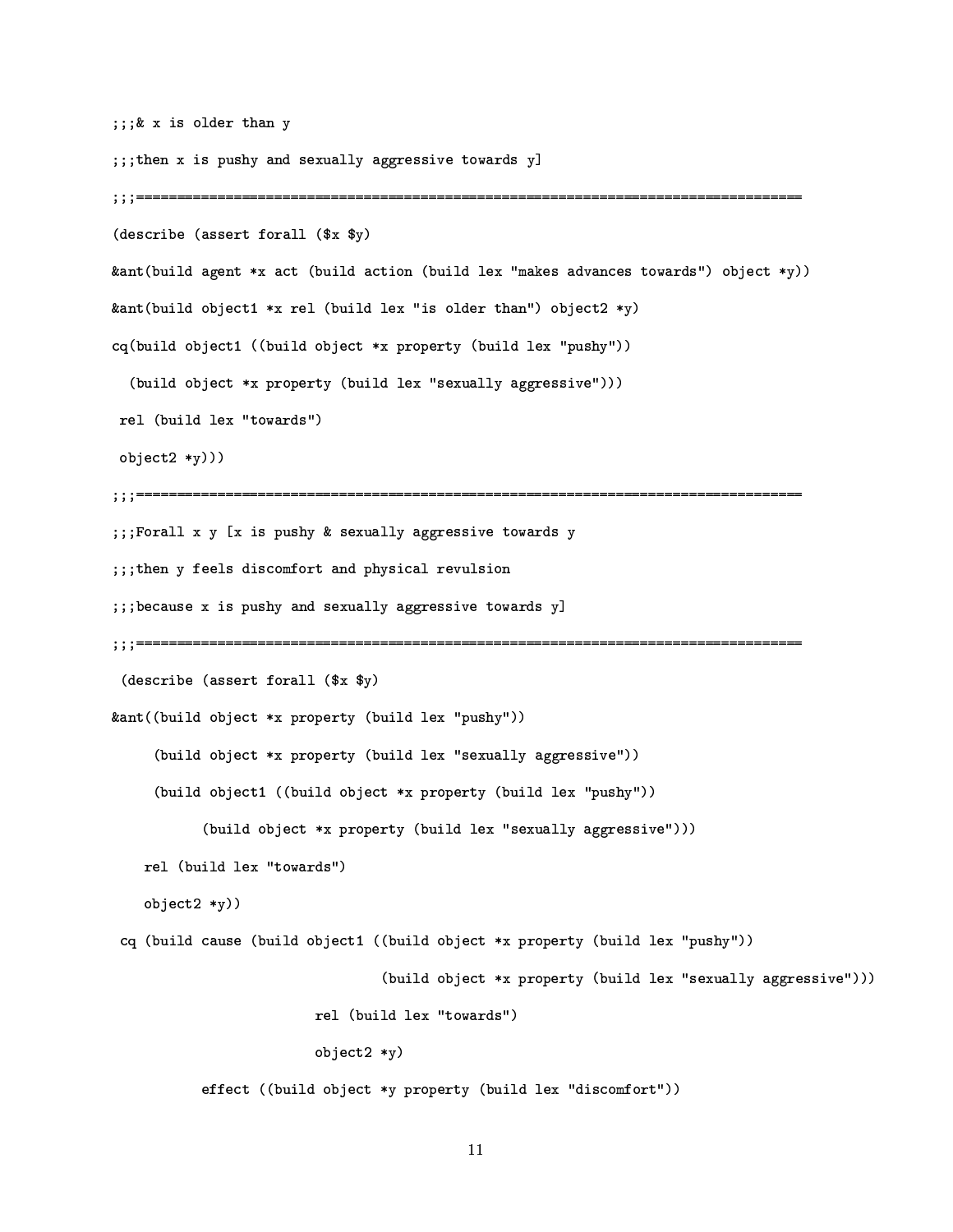#### >\* 6= 2>@?/12/361@ >\*= /-@3\* 1 6\*27
----

- social de: A:DMII and the extension of the extension of the extension of the extension of the extension of the extension of the extension of the extension of the extension of the extension of the extension of the extension K\_C\_nAK\_8SM[ZJ8yu:=8;RZ/KNMO:D8>S8AnA8SZo\O8PZJ8SP&I]XS< \OQSKNPBQKN8<?QSK\_MOP&:DM[IiK\_MOK\_VXjZD@[<?>S8H:x<?IJf-- ...@complete the first fine final disconsists and whereived wented airso ...baaanaa oo da muahoo amal aaoonalloo aannaaadoon baccanda oo ...0 - faala diaaanfant and phosisal pacolaian baaanaa - is f  $\ldots$  .  $\ldots$   $\vdots$  .  $\ldots$   $\ldots$ -- 6-.7 -- 261 /:% !9/:% \*0 -- 6-.7 /:% \* /-@ 7= 6.-6@ 14\* (( --  $\overline{4}$ 74 >\* 6=+6 >\* = 2> % - >\* = 2>
?/12/.1@ >\* = /-@ - >\* = 2> /412/.61@ >\* = .-@ 14\* -- 1 >\* 6= <sup>2</sup>-461=3  $object2 *y)$  >\* 6= 2>@?/12/361@ >\*= =3\*25#.261
- >\* = 2>@?/12/.1@ >\* = /-@3\*6?1 64\*27 --- 74 >\*=+ >\* = 2>?/412/.61@ - >\* = 2>@?/12/.1@ >\* = =3\*62#.261 - >\* = 2>@?/12/361@ >\*= /-@3\* 14 6\*27
-- 74 >\*= 2>6 /12/.1@ >\* = 77.2 -7
- >\* = 2614-5/:% ant (build object \*p1 property \*f)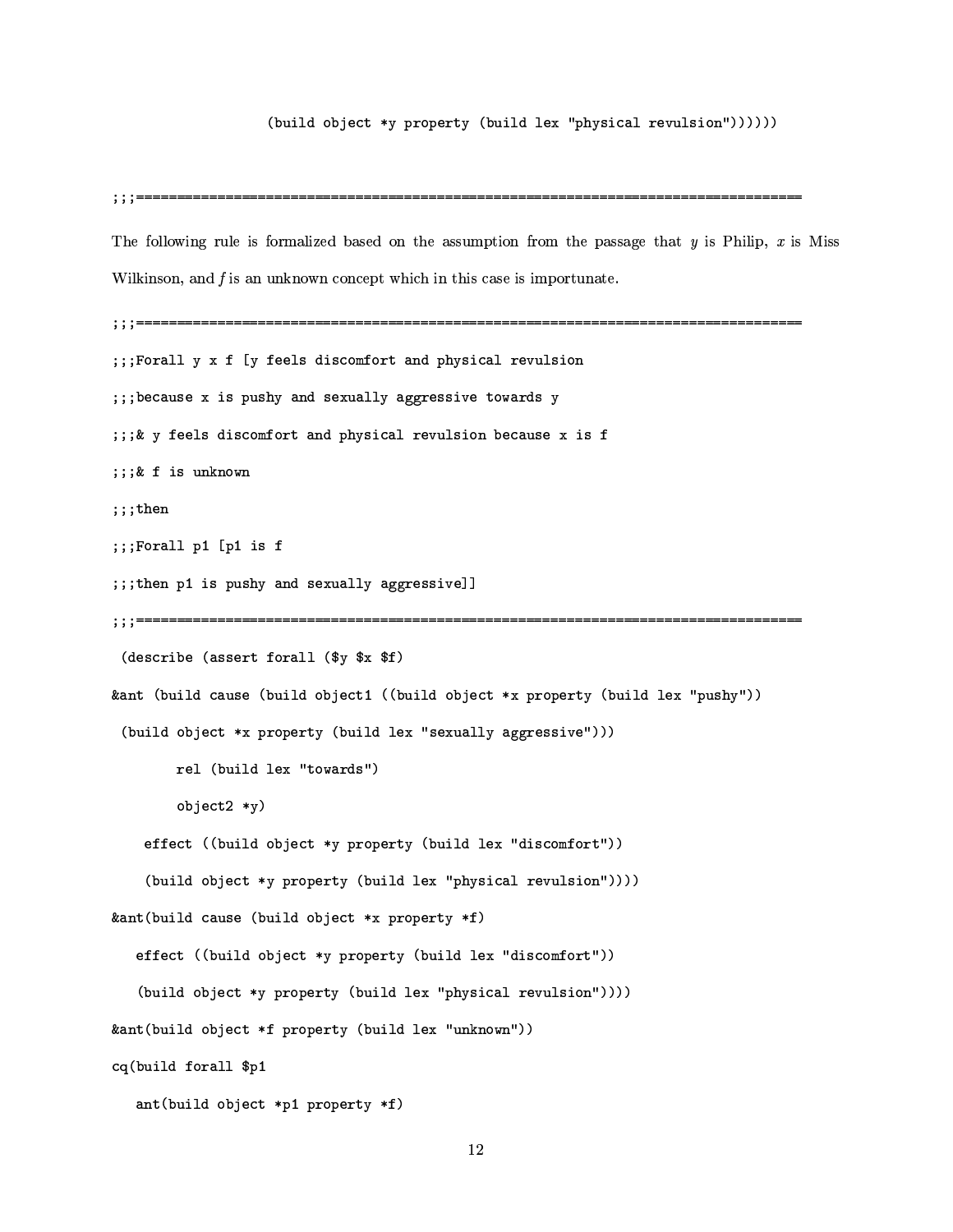```
cq((build object *p1 property (build lex "pushy"))
```
(build object \*p1 property (build lex "sexually aggressive"))))))

#### A SNePS Representation of Sentences from the Passage 6

The information provided in the passage that was essential for understanding the unfamiliar word *importunate* was also presented to CASSIE. Most of the important information was taken from the sentences that were pointed out by the verbal protocols. The sentences were simplified but they are still able to deliver the gist of what the author wanted to say.

```
;;;Someone whose name is Philip
(describe (add object #philip propername "Philip"))
;;;Someone whose name is Wilkinson
(describe (add object #wilkinson propername "Wilkinson"))
;;;Philip and Miss Wilkinson are persons.
(describe (add member (*philip *wilkinson) class (build lex "person")))
;;;Miss Wilkinson makes advances towards Philip.
(describe (add agent *wilkinson act
(build action (build lex "makes advances towards") object *philip)))
```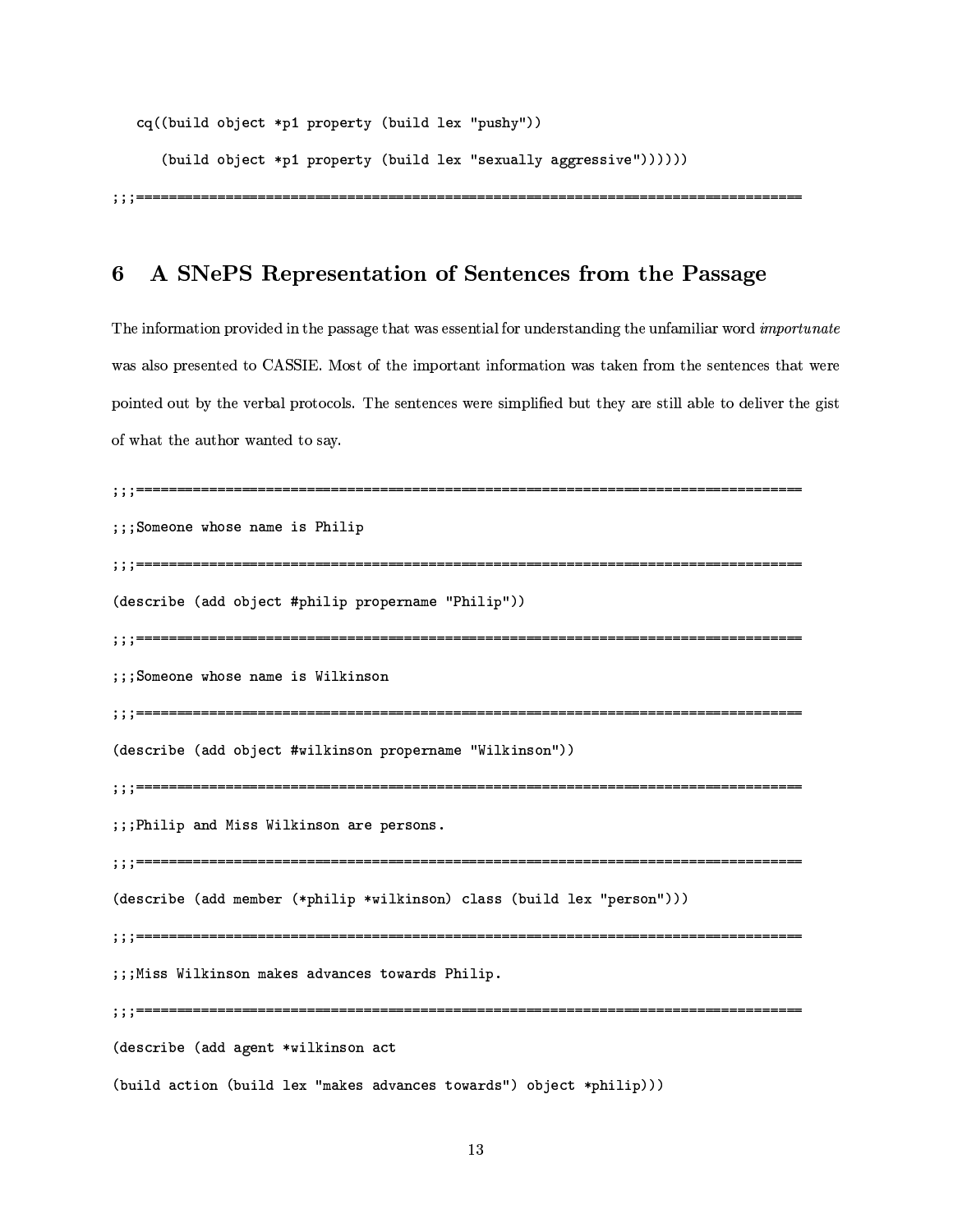;;;Miss Wilkinson is older than Philip.

(describe (add object1 \*wilkinson rel (build lex "is older than") object2 \*philip))

;;;SNePS representation of the sentence from the text: ;;; As she becomes more importunate, though, ;;;Philip begins to feel discomfort and physical revulsion in her presence, <.>.  $;;;$ 

;;;1). When Philip is in Miss Wilkinson's presence,

he begins to feel discomfort and physical revulsion.  $;;;$ 

;;;2). Miss Wilkinson becomes (is) importunate.

;;;3). Philip feels discomfort and physical revulsion

as Miss Wilkinson becomes (is) more importunate.  $\cdots$ 

;;;From Maugham W. Somerset. (1915, 1991). {\em Of Human Bondage}.

;;;When Philip is in Miss Wilkinson's presence,

;;;he begins to feel discomfort and physical revulsion.

(describe (add

&ant ((build object \*philip location #someplace)

(build object \*wilkinson location \*someplace))

- cq ((build object \*philip property (build lex "discomfort"))
	- (build object \*philip property (build lex "physical revulsion")))))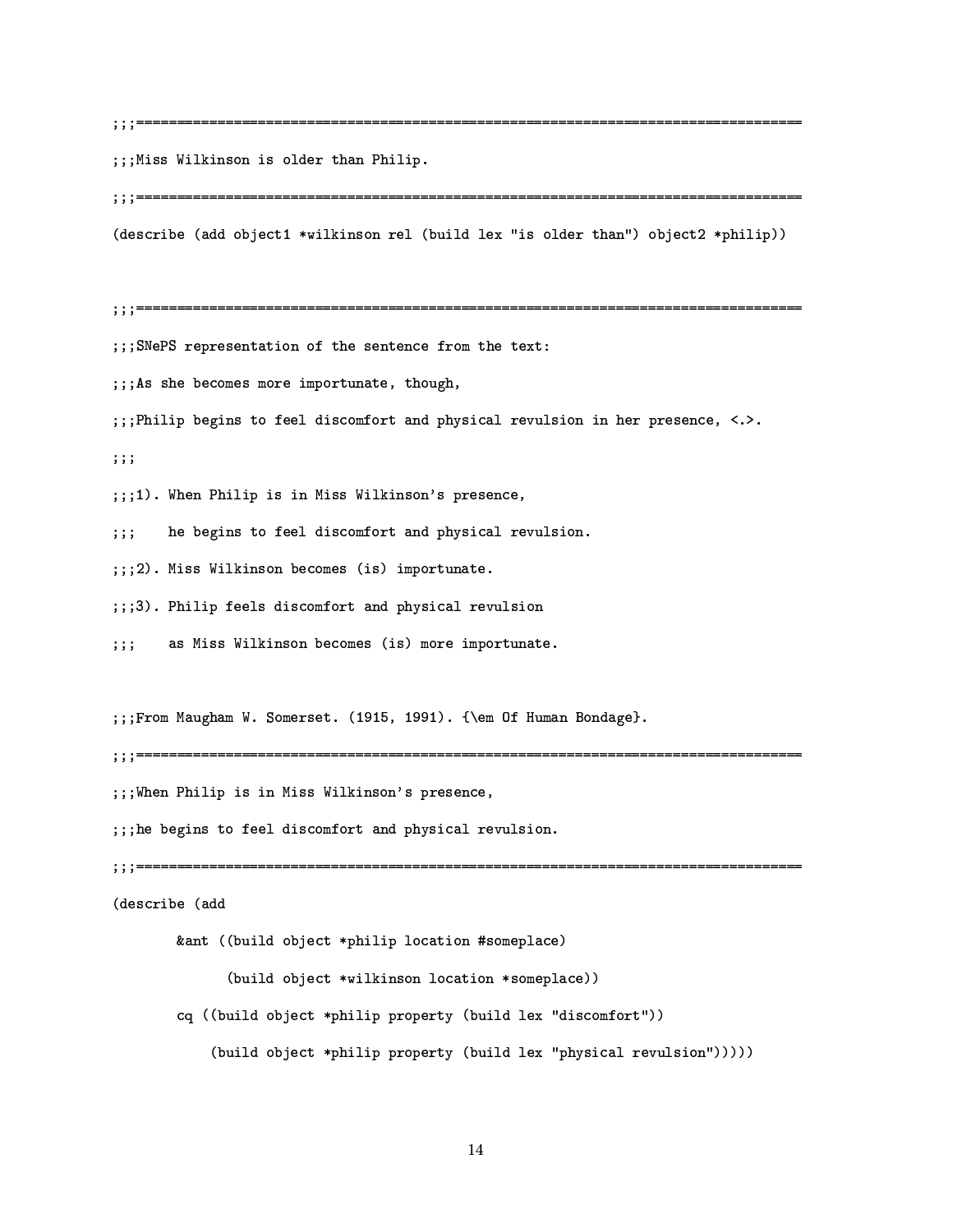;;;Philip and Miss Wilkinson are in the same place. (describe (add object (\*philip \*wilkinson) location \*someplace)) ;;;Miss Wilkinson becomes (is) importunate. (describe (add object \*wilkinson property (build lex "importunate"))) ;;;As Miss Wilkinson becomes importunate, Philip feels discomfort and physical revulsion. (describe (add cause (build object \*wilkinson property (build lex "importunate")) effect ((build object \*philip property (build lex "discomfort")) (build object \*philip property (build lex "physical revulsion"))))) ;;;Philip is not ok because Miss Wilkinson is importunate. (describe (add cause (build object \*wilkinson property (build lex "importunate")) effect (build object \*philip property (build lex "not-ok")))) ;;;Word (importunate) is unknown. (describe (add object (build lex "importunate") property (build lex "unknown")))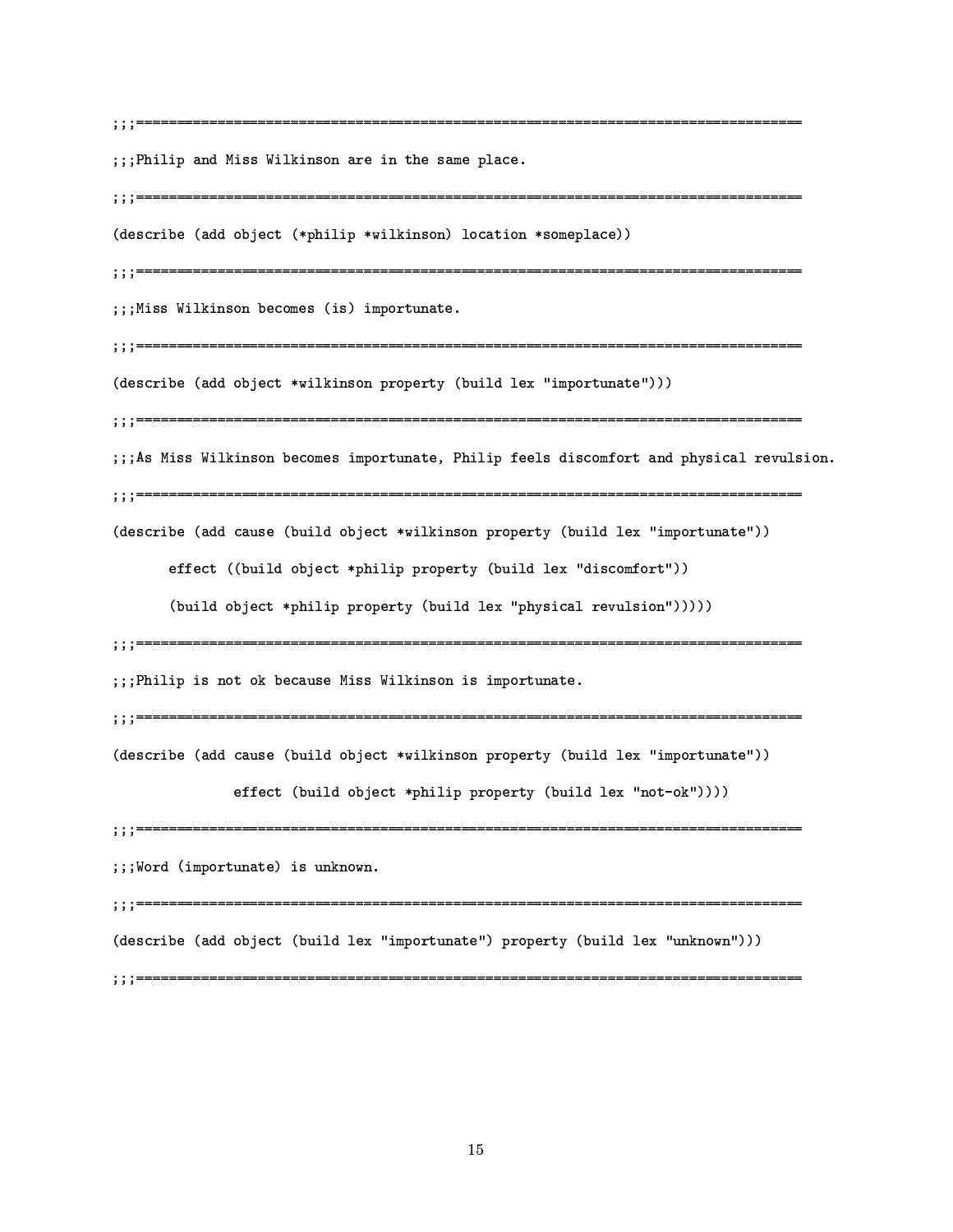

Figure 2: PROPERTY: Pushy

#### **Results**  $\overline{7}$

With the help of the background knowledge and a SNePS representation of sentences from the passage CASSIE is able to produce a network (see Figure 5), which is a representation of the unknown word  $im$ *portunate* in Cassie's mind. Because the algorithm for adjectives is not developed yet, it is impossible to query CASSIE to define an unfamiliar word. Instead with the help of the show command one can easily see what kind of representation of a word CASSIE has built up in her mind. As can be seen in Figure 5, where a broader representation is presented, CASSIE was able to connect the properties pushy and sexually aggressive with the unknown word *importunate*. In other words, with the help of the prior knowledge, rules and the sentences from the text she was able to define a previously unknown word *importunate*. Generally speaking, the rule presented as asserted node m8! in Figure 2 states 'A person who has a property unknown has also property pushy'. In Figure 3 the rule represented with m10! says 'A person who has a property unknown has also property sexually aggressive. And in Figure 4 m59! states that 'a word importunate is unknown concept'. Figure 5 shows the nodes (namely m59!, m60!, m61!, m62! and m63!), which is a result of CASSIE building an inference to the last input 'Word is unknown'. It states 'an unknown word is importunate; and if someone is importunate then he/she is pushy and sexualy aggressive'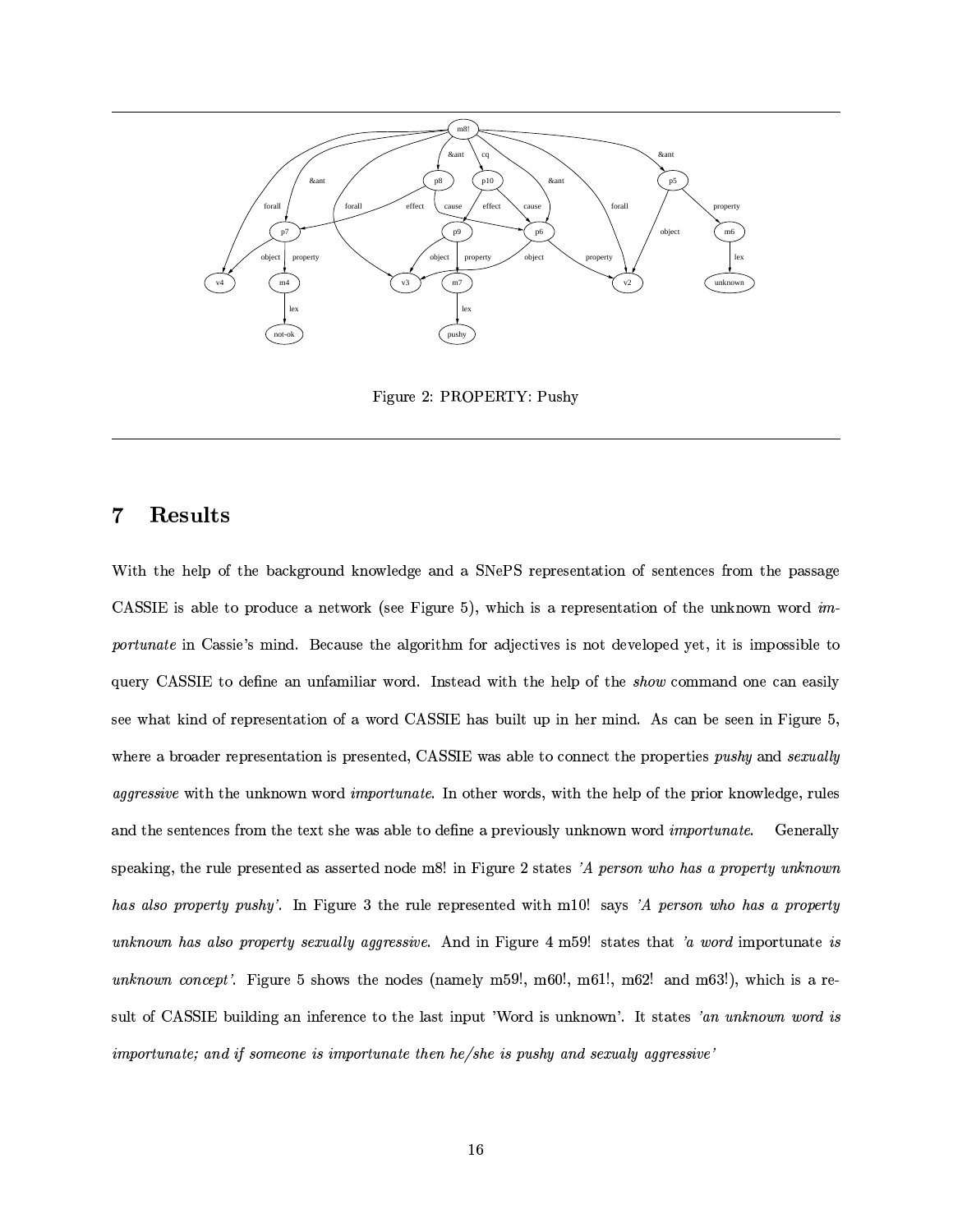

K\_GJ>A@?I%({´Y´V-Y
sL§H(j¤`IqE>H:=CNC\_U7.GJGD@?IM[M[K\_dbI



 $\blacksquare$  . The same set of  $\blacksquare$  is the same set of  $\blacksquare$  is the same set of  $\blacksquare$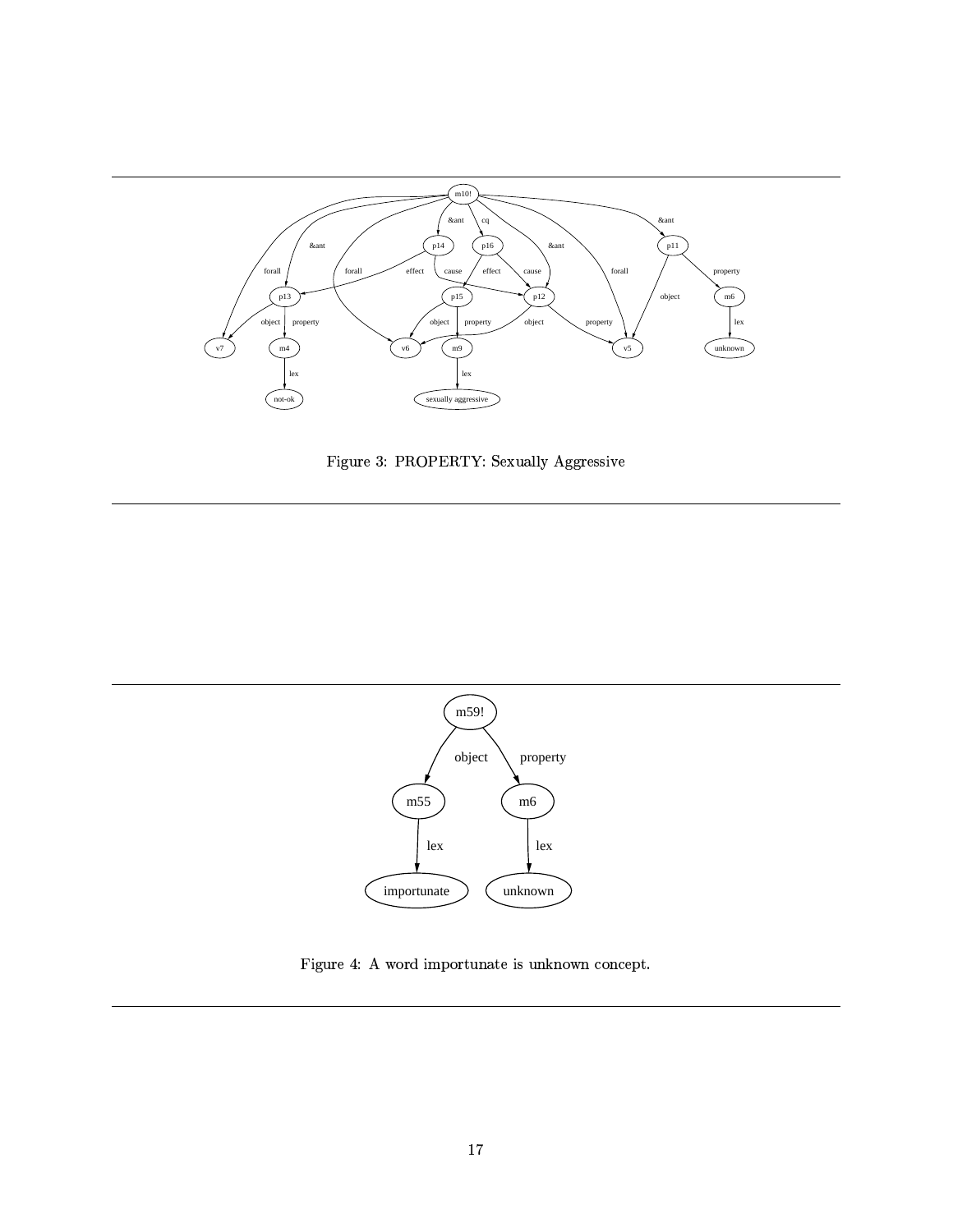

Figure 5: Representation of a word *importunate* 

### 8 Future Study

A word importunate is an interesting lexical item to work with. In addition to falling under the category of :Dr=^iP}Q\claribQ\claribQ\claribQ\claribQ\claribQ\claribQ\claribQ\claribQ\claribQ\claribQ\claribQ\claribQ\claribQ\claribQ\claribQ\claribQ\claribQ\claribQ\claribQ\claribQ\claribQ\claribQ\claribQ\claribQ\claribQ\claribQ\clar nature. Depending on which context it is used the word importunate goes beyond the standard definition,  $\mathcal{S}^{\text{max}}$  . The contract of the contract of the contract of the contract of the contract of the contract of the contract of the contract of the contract of the contract of the contract of the contract of the contract being defined as *demanding*, pushy, it is also realized as *sexually aggressive*. It would be interesting to see  $\overline{\mathcal{S}}$  , and the contract of the contract of the contract of the contract of the contract of the contract of the contract of the contract of the contract of the contract of the contract of the contract of the contrac instance, the process of Miss Wilkinson becoming importunate, on one hand, and Philip feeling discomfort and having a physical revulsion, on the other. It would also be interesting to see if the double occurrence of a word sexual in the passage had any correlation with the fact of people defining a word *importunate* as sexually aggressive frequently.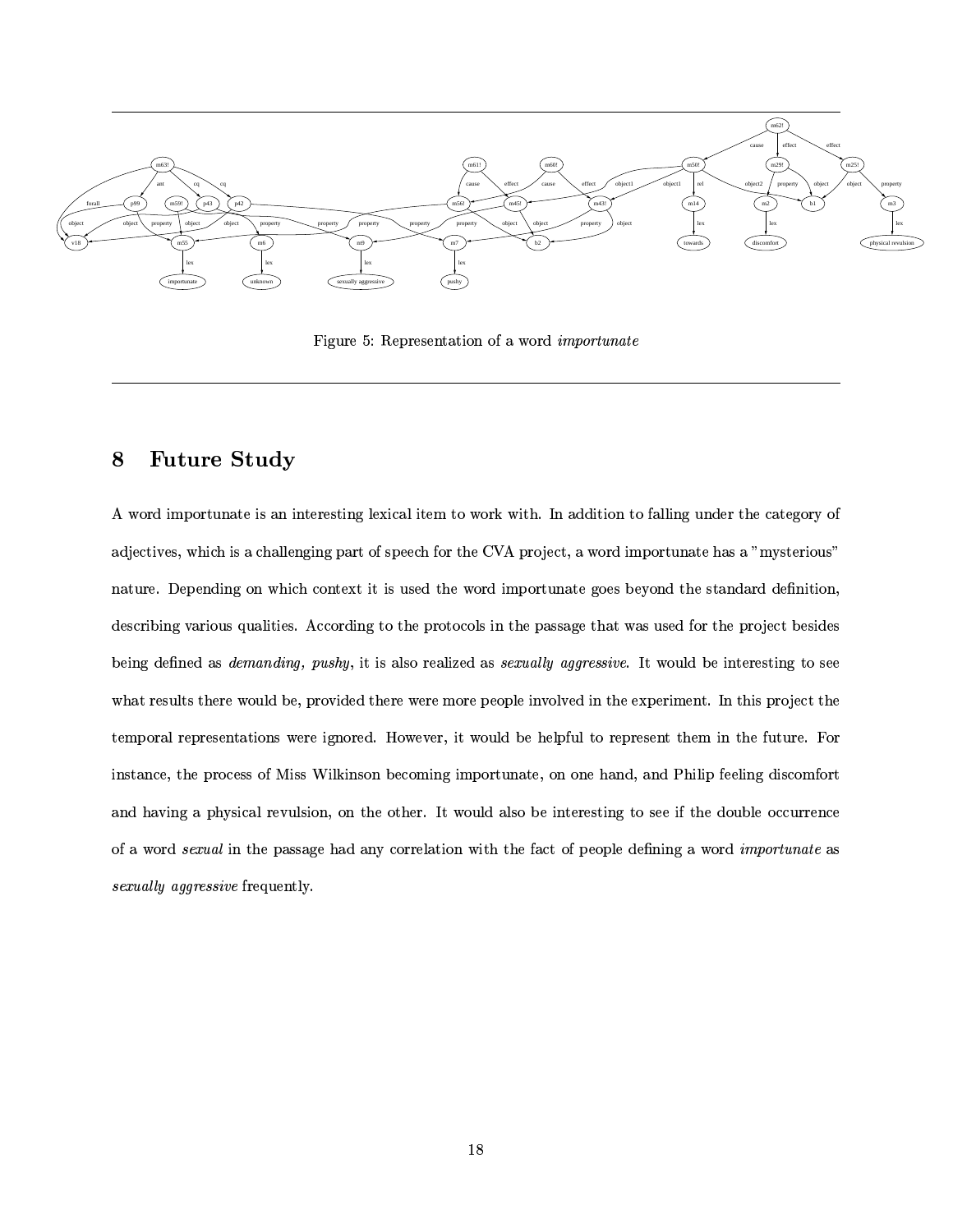### **APPENDIX 1**

### A Demo of the Project

This file is the running demo of the project ("importunate.demo").

\* (demo "/home/lingrad/petrova3/CSE727/importunate.demo" :av)

File /home/lingrad/petrova3/CSE727/importunate.demo is now the source of input.

The demo will pause between commands, at that time press RETURN to continue, or ? to see a list of available commands

 $CPU time : 0.00$ 

```
* ;;;FILENAME: importunate.demo
;;;DATE: 10 May 2007
;;;PROGRAMMER: Nyurguyana Petrova
;;;;;;INSTRUCTIONS on how to use this file:
;;;run SNePS:
   run lisp (type acl)
\mathbf{1};
    :ld /projects/snwiz/bin/sneps
\mathbf{5};
;;;change to package (type (sneps))
;;; at the SNePS prompt (:), type:
;;; (demo "importunate.demo" :av)
;;;
```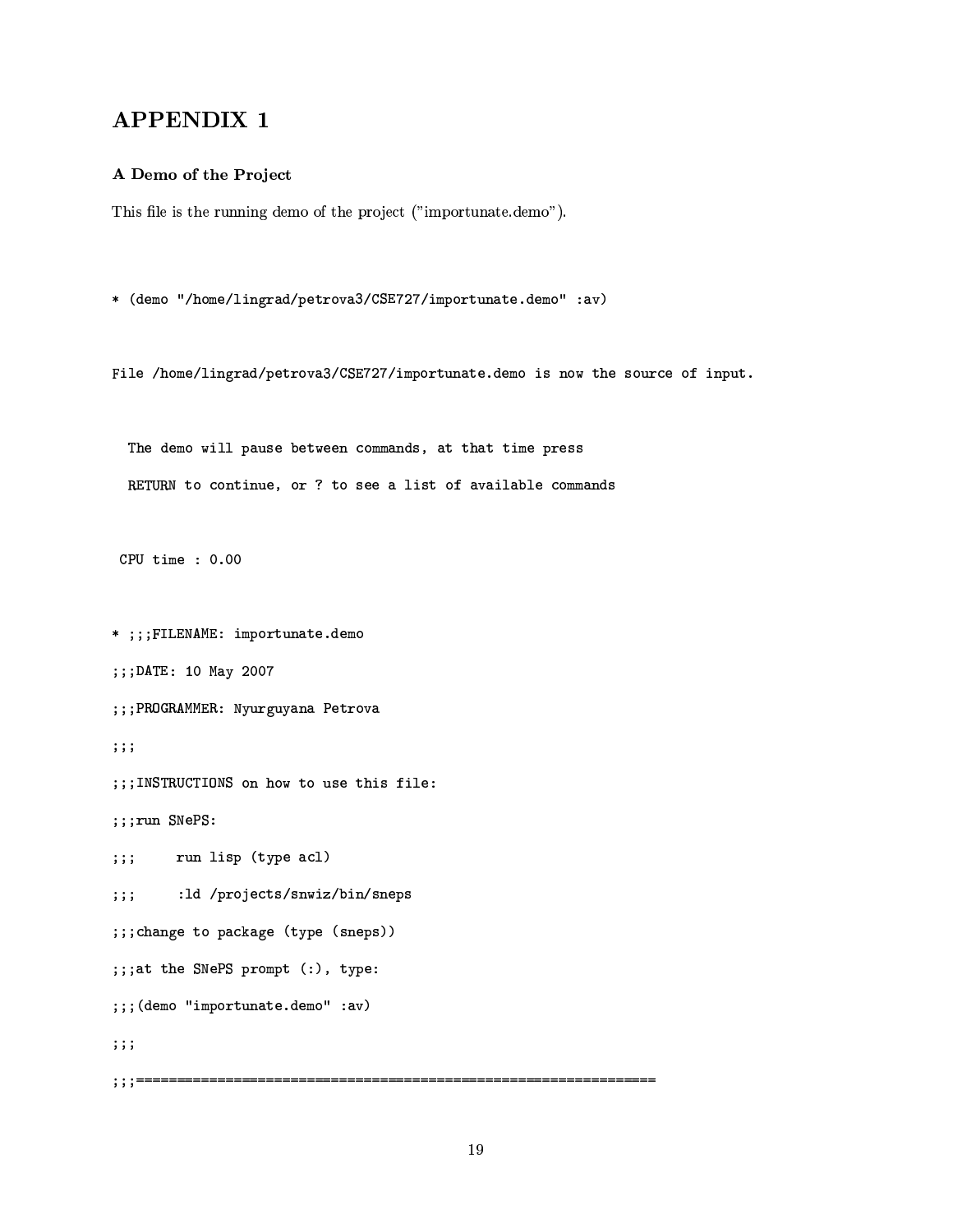```
\,;\,;\,;\,; turn on full forward inferencing:
 \hat{\mathcal{L}}--> defun broadcast-one-report (represent)
    (let (anysent)
       (do.chset (ch *OUTGOING-CHANNELS* anysent)
          (when (isopen.ch ch)
                   (setq anysent
                          (or (try-to-send-report represent ch)
```
anysent)))))

 $nil)$ 

broadcast-one-report

CPU time :  $0.00$ 

### $\star$

; re-enter the "sneps" package:

### $\hat{\cdot}$  (

--> in-package sneps)

#<The sneps package>

CPU time :  $0.00$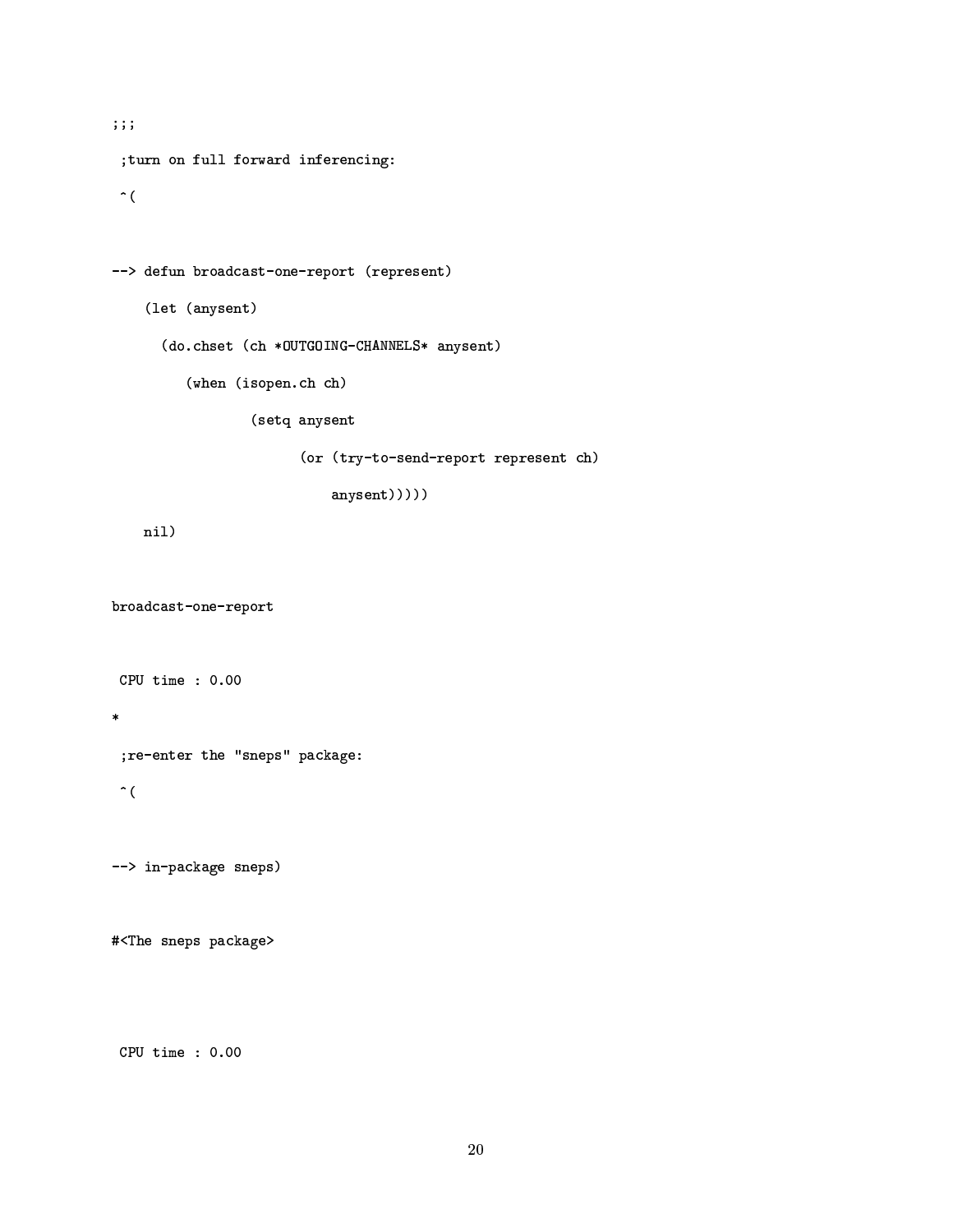$\star$ 

;;;clears knowledge base (resetnet t) Net reset CPU time :  $0.00$  $\ast$ ;;;Defining some SNePS relations: ;;;member/class ;;;object/property (define member class object property) (member class object property) CPU time :  $0.00$  $\pmb{\ast}$  $;$ ;;object/propername ;;;object/location  $;$ ;;lex ;;;object1 rel object2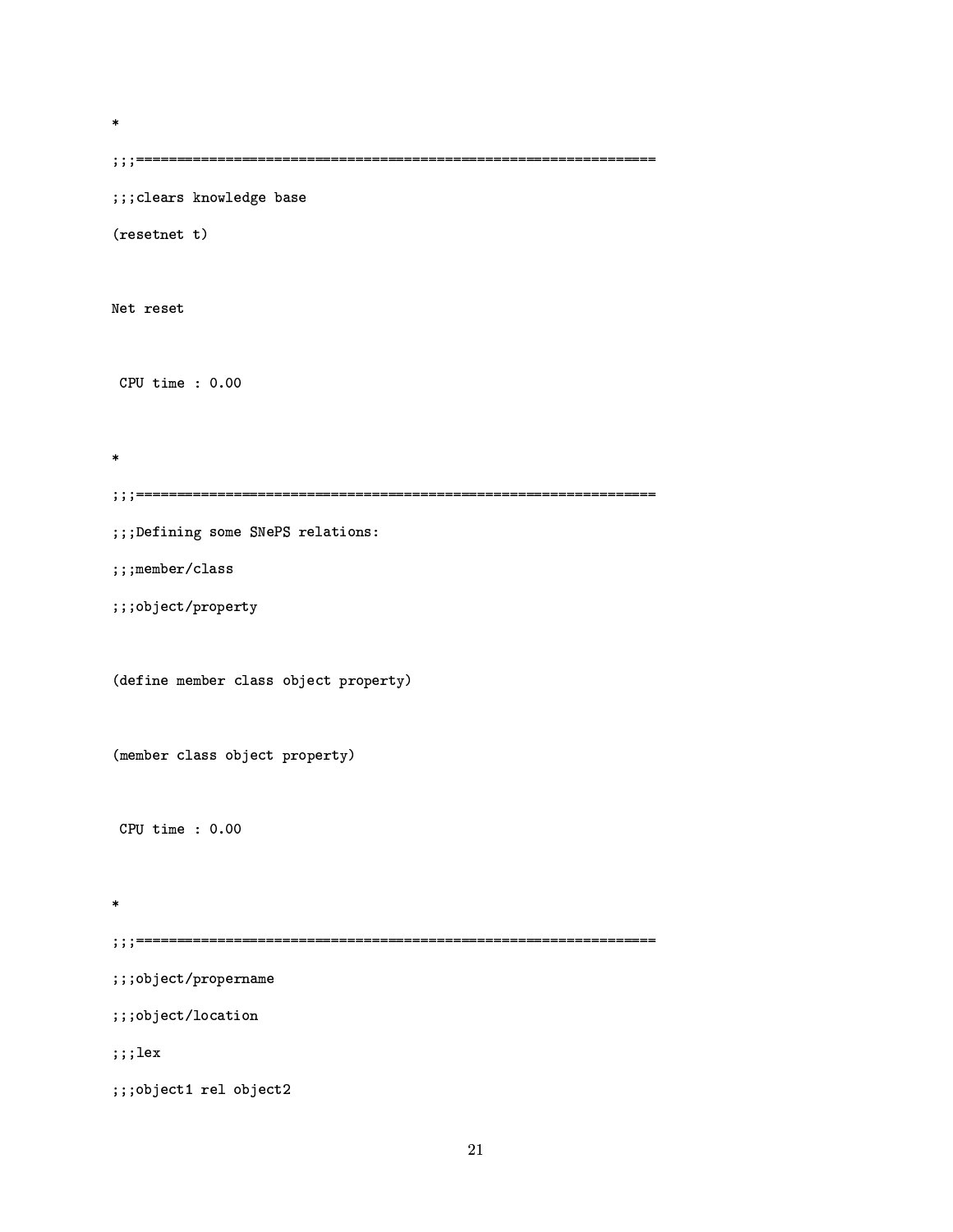```
 =.*7. 2></12/36167.5# 266 *27 
 1
object is already defined.
 2>?/142/.616735#3 266 *27 
 1
 3*#3 -
 B
\ast-
-

-
-
 64
 =.*7. 6  
effect is already defined.
\epsilon for \epsilon and \epsilon for \epsilon 3*#3 -
 B
\star-
-

-
-

	7.43*2732>
```
=.\*7. 47 43\*27+2>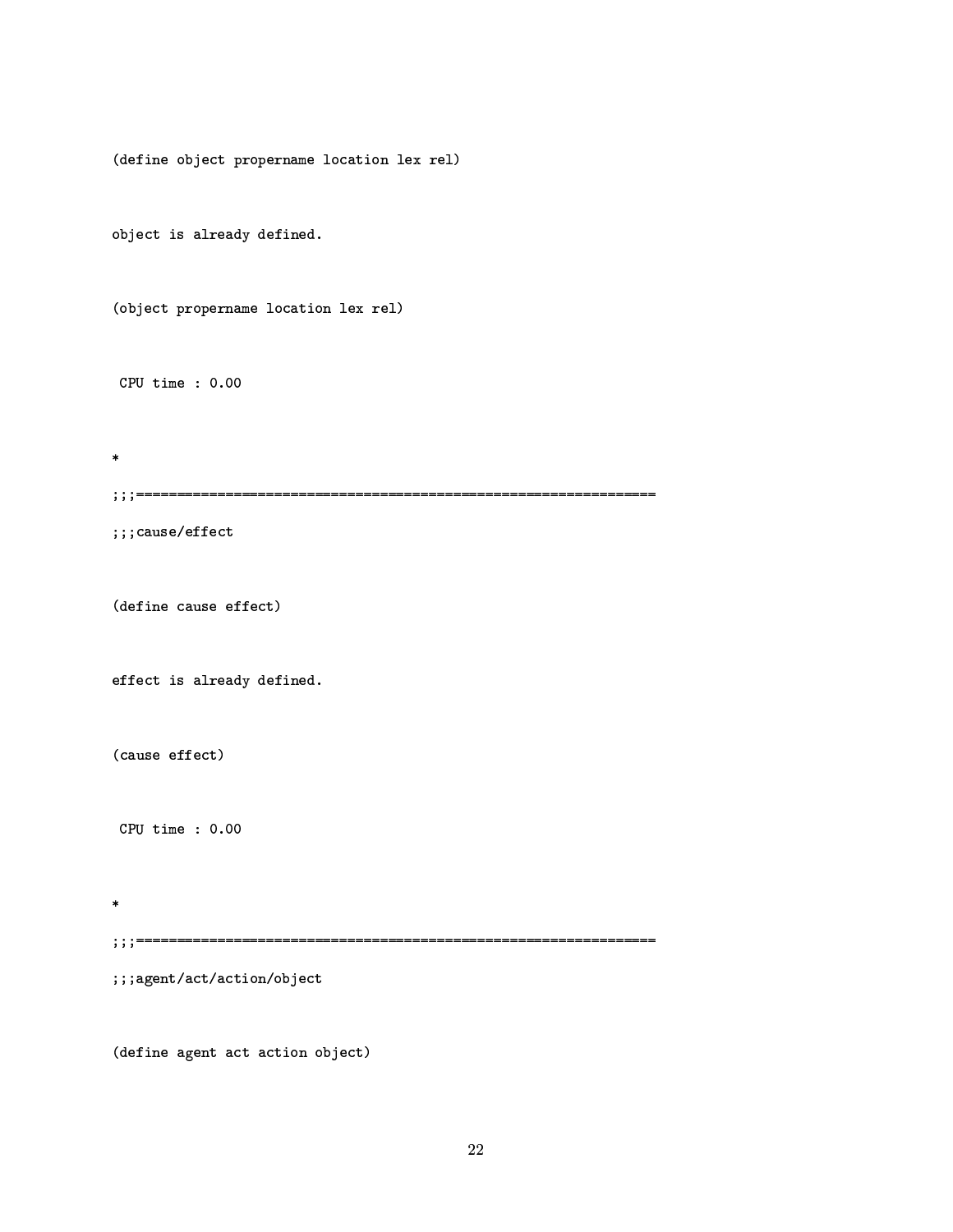```
act is already defined.
action is already defined.
object is already defined.
(agent act action object)
CPU time: 0.00;;;PRIOR KNOWLEDGE
;;;If someone is a person, and that person is in discomfort and in
physical revulsion,
;;;then he/she is not ok.
 (describe (assert forall $x
      &ant ((build member *x class (build lex "person"))
            (build object *x property (build lex "discomfort"))
            (build object *x property (build lex "physical revulsion")))
      cq (build object *x property (build lex "not-ok"))))
(m5! (for all v1)(&ant (p3 (object v1) (property (m3 (lex physical revulsion))))
 (p2 (object v1) (property (m2 (lex discomfort))))
 (p1 (class (m1 (lex person))) (member v1)))
 (cq (p4 (object v1) (property (m4 (lex not-ok))))))
```

```
23
```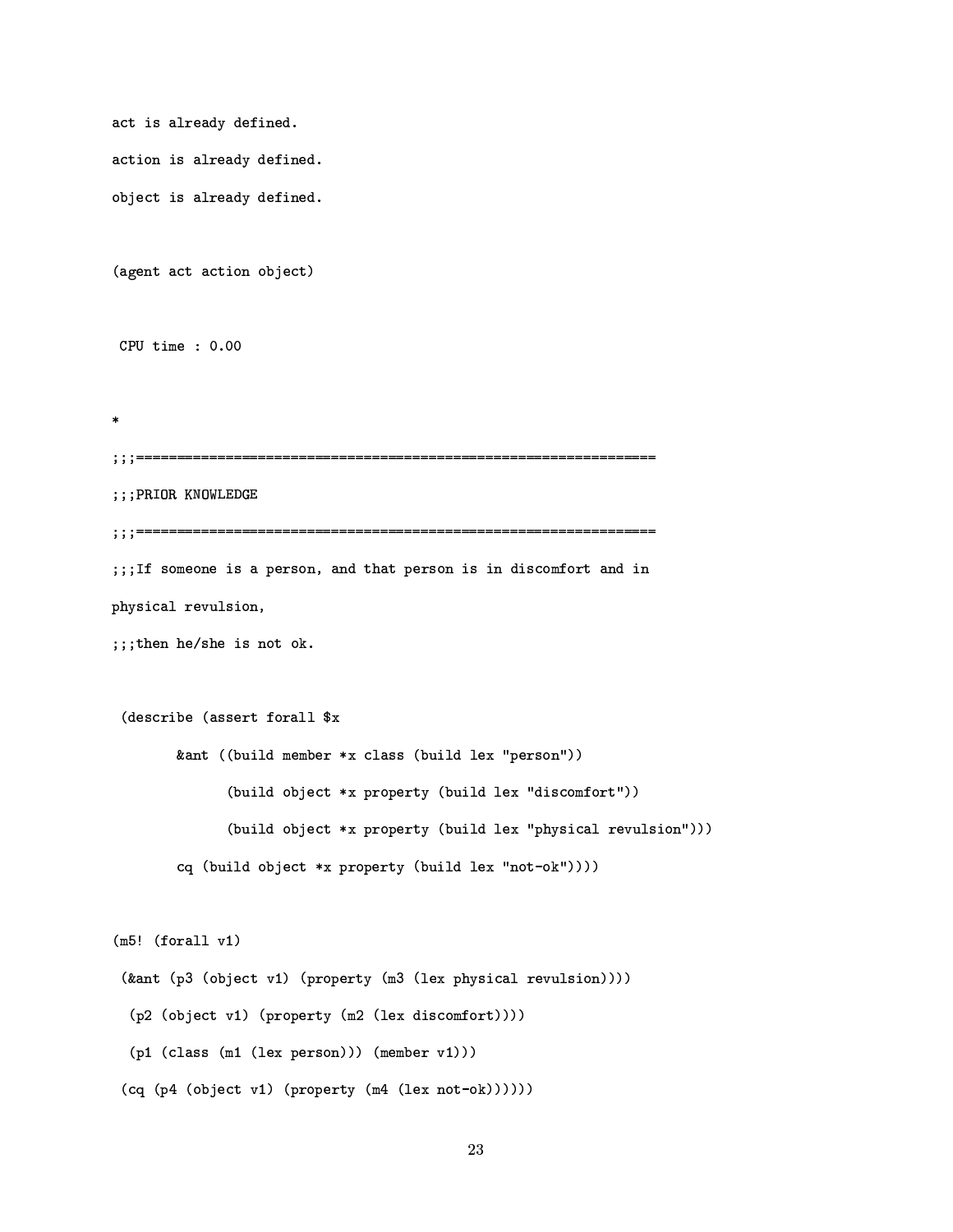$(m5!)$ 

3\*#3 - <sup>B</sup>

 $\ast$ -- ...T£ V :a an ::n|-na:nn aanaan± 0 :£ a maxaan haaamaa V ...0. 1£ a second papear is nat NV bacawas the finat papear bacape V ...baa bha finat manaan ia muaho haaawaa that manaan ia V  $\ldots$  More Crees fies little . -- !-!-!-!-!!-!-!-!-!!-!-!-!-!!-!-! ...T£ juusutuusta ja su uulusem seuseut 0.j£ a ususeu baseusa juusutuusta ...G. 16 a waaand mangan ja mat AV baaanga tha finat mangan baaama importunate, ,,,thin thi finit cinese is cushe hisine thit cinese is impintuate. =.13\*>3 .61 261- 5/ 7 ->\* = 2> /142/.61@ >\* = 7732-7  $\sim$  2014  $\sim$  2014  $\sim$  2014  $\sim$  2014  $\sim$  2014  $\sim$  2014  $\sim$  2014  $\sim$  2014  $\sim$ >\* = 2>
 0/142/.61@ >\* = 7.26"!2
 -  $\lambda$  , and  $\lambda$  , and  $\lambda$  , and  $\lambda$  , and  $\lambda$  , and  $\lambda$  , and  $\lambda$  , and  $\lambda$  >\* 6= 2>
 /12/361@ >\* = 7.26"!2
 -- >\* =+ >\* = 2> /</412/.61@ >\* = 2>/ /12/.1@ >\* 6= /-@
---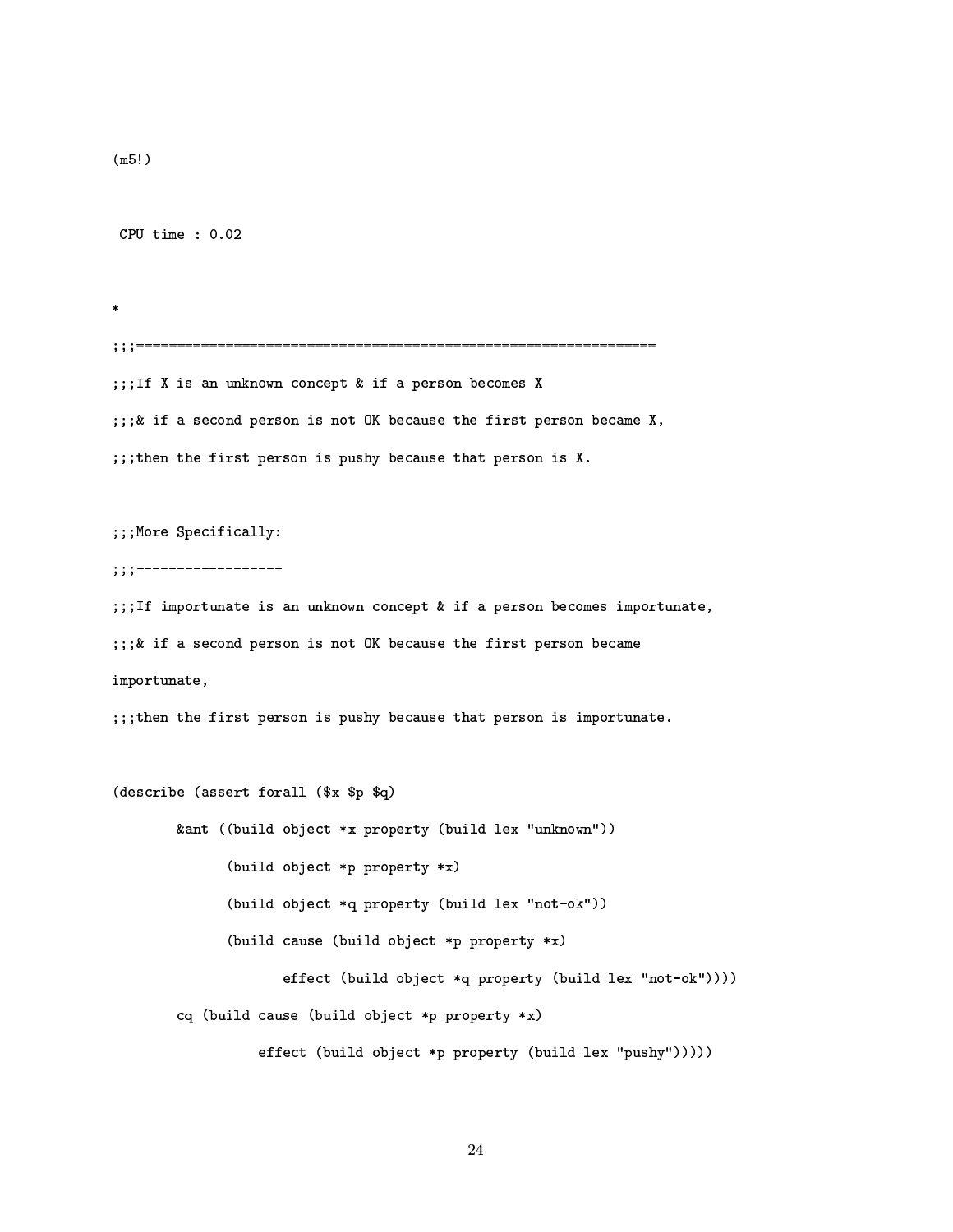```
(m8! (forall v4 v3 v2)
 \mathbf{1} \mathbf{1} \mathbf{1} \mathbf{1} \mathbf{1} \mathbf{1} \mathbf{1} \mathbf{1} \mathbf{1} \mathbf{1} \mathbf{1} \mathbf{1} \mathbf{1} \mathbf{1} \mathbf{1} \mathbf{1} \mathbf{1} \mathbf{1} \mathbf{1} \mathbf{1} \mathbf{1} \mathbf{1} \mathbf{1} \mathbf{1} \mathbf{\left( \begin{array}{cccc} c & c & d & d \end{array} \right)/ ... / ... ... / / ... . ... ...
    /.A /-
 /  2>	 /12/361@ #  
?77.2-
7-
-
-
-

 \mathbf{r} and \mathbf{r} and \mathbf{r} and \mathbf{r} /:%#  6 /-
-

       /  2>	
   /12/.1@ #3A  
?/-@ -
-
-
-
-
-

(m8!) 3*#3 -
 B
\star-
-

\ldots T.C. V is an independent concern
\ldots 0. 14 a mangang bagamag V
...0. 1£ a second papear is nat NV bacawas the finat papear bacape V
...Llaw tha finat papear is sannally approached hasones that papear is V
\ldots M_{\text{max}} C_{\text{max}} \vdots C_{\text{max}} \vdots C_{\text{max}}-
-
 !-
!-
!-
!-
!!-
!-
!-
!-
!!-
!-
!-
!-
!!-
!-
!
-
-
 +*#/.2167. * 7<77.2-
7 6276/ 
...0. 14 - mengan besamas impentunata
...G. :£ a seard rapear :s pat NV basansa tha f:pat rapear basana
importunate,,,,than tha finat wangan is ganually aggusaging haganga that wangan is
```

```
25
```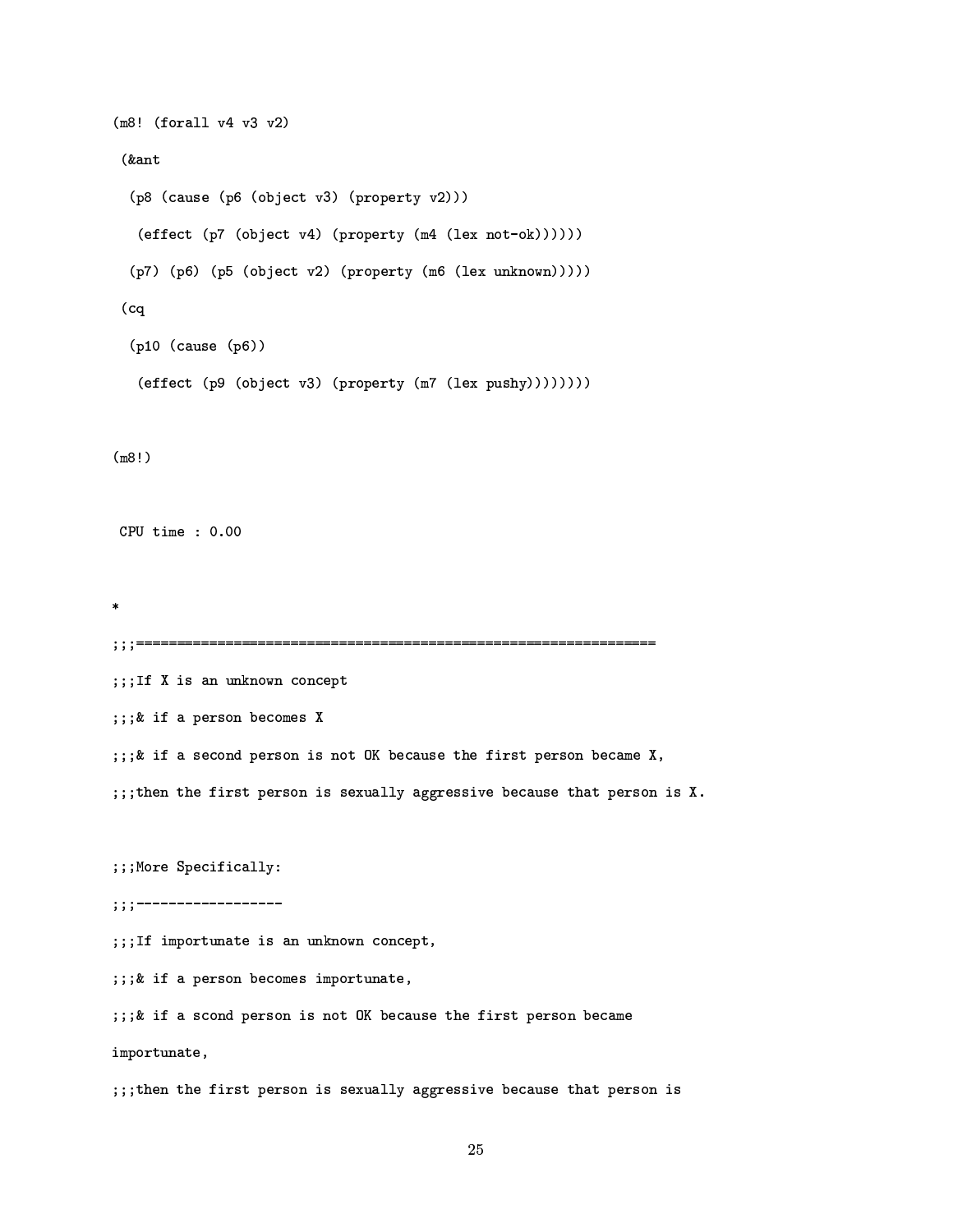importunate.

```
 =.13*>3  .61 261-

5/ 

           7 -
>*
= 2> /142/.61@ >*
= 7732-
7

                    \sim 2014 \sim 2014 \sim 2014 \sim 2014 \sim 2014 \sim 2014 \sim 2014 \sim 2014 \sim>*
= 2>
 0/142/.61@ >*
= 7.26"!2
 
-

                    \lambda , and \lambda , and \lambda , and \lambda , and \lambda , and \lambda , and \lambda , and \lambda >*
6= 2>
 /12/361@ >*
=
 7.26"!2
 
-
-

           \sim // \sim // \sim // \sim // \sim // \sim // \sim // \sim // \sim // \sim // \sim // \sim // \sim // \sim // \sim // \sim // \sim // \sim // \sim // \sim // \sim // \sim // \sim // \sim // \sim // \sim // \sim // \sim 
                           >*
= 2>/ /12/.1@ >*
6=
6.-
6@ 
		1.*	 
-
-
-

(m10! (forall v7 v6 v5)
   47
   /: /: /: /: /: /: // / / / / // //
    (1 + 12)(1) /:% 
  /&% " /:%%  2>4	" /412/.61@ #  
?77.2-
7 -
-
-

  \mathcal{L} and the set of the set of the set of the set of the set of the set of the set of the set of the set of the set of the set of the set of the set of the set of the set of the set of the set of the set of the set of
    /:%   6 /:% "-

    \epsilon and the set of \epsilon /:%   2>	 /12/361@ #  
 6.-
6@ 
		1.*	-
-
-
-
-
-

(m10!) 3*#3 -
 B
```
--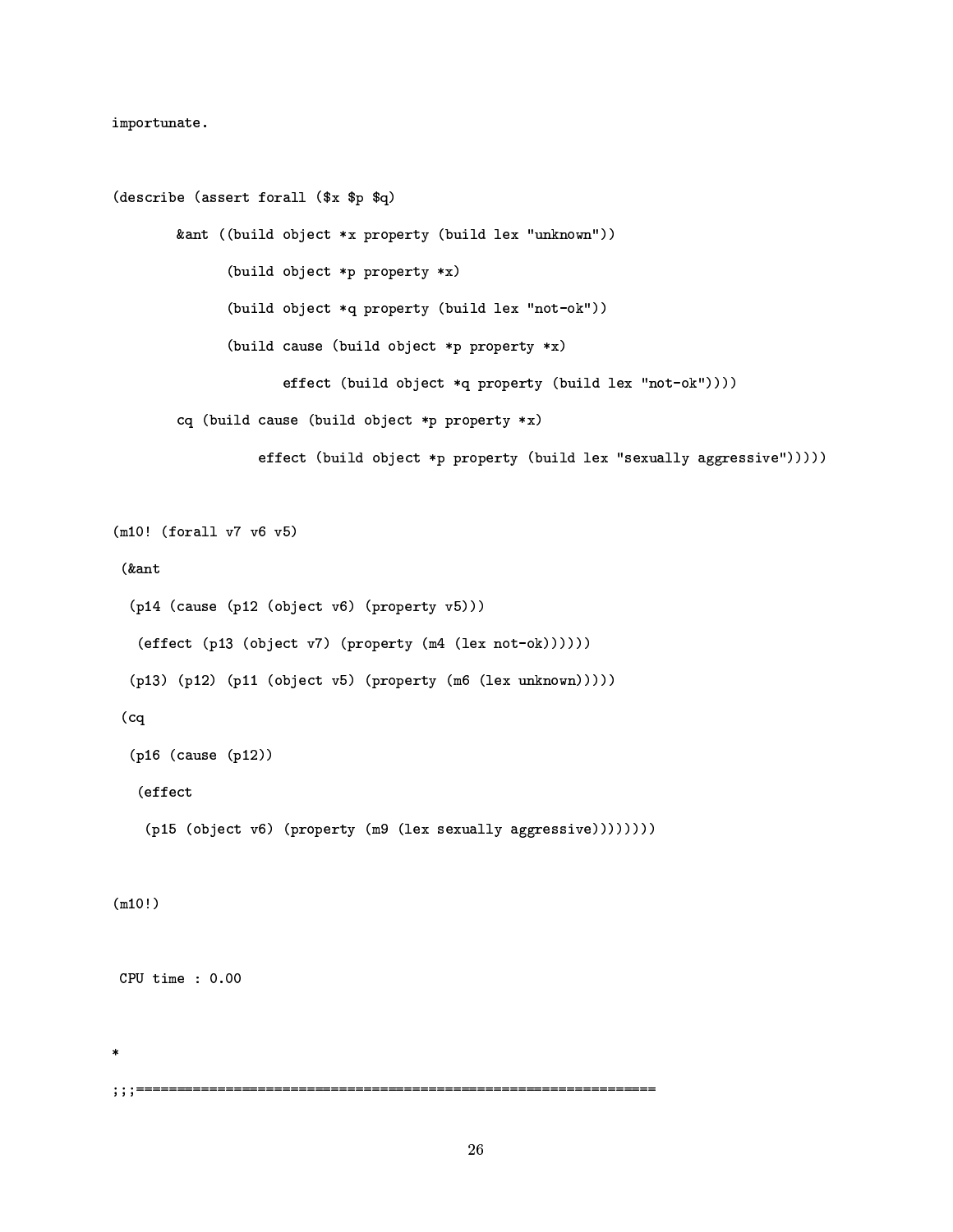```
\ldots . The state of the second contract of \mathcal{L} and \mathcal{L}-
-
  *0/ * 
 -
-
 6-.7 / *0
 -
-
 4261 /3*.*6-
@ -
 -
-
 !-
!-
!-
!-
!!-
!-
!-
!-
!!-
!-
!-
!-
!!-
!-
!
 \ldots Tf mappen is pushed (ap samuelle agenceated) because mappen is \ldotsimportunate,
 ...Q. 14 manasan 10 1mpandungaha
 \ldots, then person is pushe (en securelle compensatue)
  =.13*>3  .61 261-
  5/ 6 

                   7 -
>*
= 6  >*
= 2>5/ /12/.1@ 
                                                    >*
6= 2>/ /12/361@ -

                                  \lambda , and a set of the contract of the contract of the contract of the contract of the contract of the contract of the contract of the contract of the contract of the contract of the contract of the contract of the contr
                    \sim 2008 \sim 2008 \sim 2008 \sim 2008 \sim 2008 \sim 2008 \sim 2008 \sim 2008 \sim 2008 \sim 2008 \sim 2008 \sim 2008 \sim 2008 \sim 2008 \sim 2008 \sim 2008 \sim 2008 \sim 2008 \sim 2008 \sim 2008 \sim 2008 \sim 2008 (m11! (forall v10 v9 v8)
   \mathbf{1} \mathbf{1} \mathbf{1} \mathbf{1} \mathbf{1} \mathbf{1} \mathbf{1} \mathbf{1} \mathbf{1} \mathbf{1} \mathbf{1} \mathbf{1} \mathbf{1} \mathbf{1} \mathbf{1} \mathbf{1} \mathbf{1} \mathbf{1} \mathbf{1} \mathbf{1} \mathbf{1} \mathbf{1} \mathbf{1} \mathbf{1} \mathbf{ /:%
  6 /:%5A  2>4	4; /412/.61@	 %#-
-

        \mathcal{L} is a replaced to the set of the set of \mathcal{L} /:% A-

   \lambda , \lambda ; \lambda ; \lambda ; \lambda ; \lambda ; \lambda ; \lambda ; \lambda ; \lambda ; \lambda ; \lambda ; \lambda ; \lambda ; \lambda ; \lambda ; \lambda ; \lambda ; \lambda ; \lambda ; \lambda ; \lambda ; \lambda ; \lambda ; \lambda ; \lambda ; \lambda ; \lambda ; \lambda ; \lambda ; \lambda ; \lambda
```

```
(m11!)
```
3\*#3 - <sup>B</sup>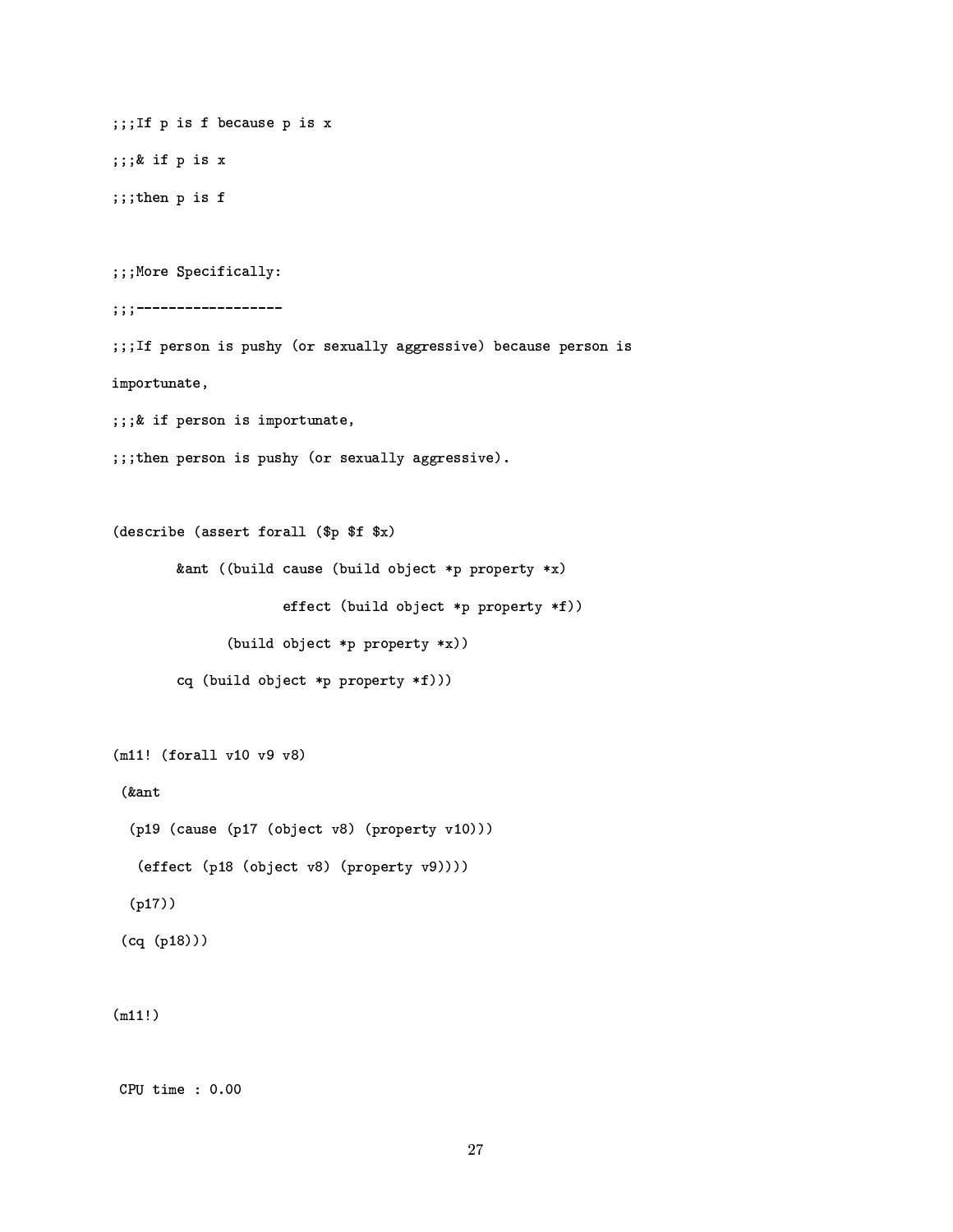```
-
-

...<del>Ramall a o le maleas admanass tanands -</del>
\cdots \cdots \cdots \cdots \cdots \cdots \cdots \cdots \cdots \cdots \cdots \cdots \cdots \cdots \cdots \cdots \cdots \cdots \cdots \cdots \cdots \cdots \cdots \cdots \cdots \cdots \cdots \cdots \cdots \cdots \cdots \cdots \cdots \cdots \cdots \cdots \cdots-
-
 6-.7  * /-4@ 7= 
.-
@ 
		14*	?2-
41=30@(
\overline{a} . The set of the set of the set of the set of the set of the set of the set of the set of the set of the set of the set of the set of the set of the set of the set of the set of the set of the set of the set of t
            7 >*
= 
	7
  >*
=  *27 >*
=
 #3
44 =-
	74 42-
461= 
02> @ -

            7 >*
= 2>% 
<1  >*
=
* 2=61 -.7
 2> @ 

 >*
6= 2>% >*
6= 2>?/12/361@ >*=
 /-@
-

                                        >*
6= 2>?/12/361@ >*=
6
6.@ 		14*	 
-
-

                          1  >*
6=
 2-
461=3

                          2> @ -
-

(m15! (forall v12 v11)
  47
   (-00 (-bic-1 -11) (-bic-10 -10) (--1 (-19 (le- is alden then))))
    /3%
    (a) , (i) , (i) , (i) , (i) , (i) , (i) , (i) , (i) , (i) , (i) , (i) , (i) , (i) , (i) , (i) , (i) , (i) , (i) , (i) , (i) , (i) , (i) , (i) , (i) , (i) , (i) , (i) , (i) , (i) , (i) , (i) , (i) , (i) , (i) , (i) , (i) , (
     	7	%%
-
-

 \mathcal{L} and the set of the set of the set of the set of the set of the set of the set of the set of the set of the set of the set of the set of the set of the set of the set of the set of the set of the set of the set of
    /
     2> %
       /  2>	%%
 /12/.61@ #  
 6
6.@ 		14*	-
-

      (200 \text{ (a} - 11) (200 \text{ (b)} - 11) (200 \text{ (c)} - 11) 2>-
 	% "  14 #&%   
 2-
.61=3-
-
-
-
```

```
\sim
```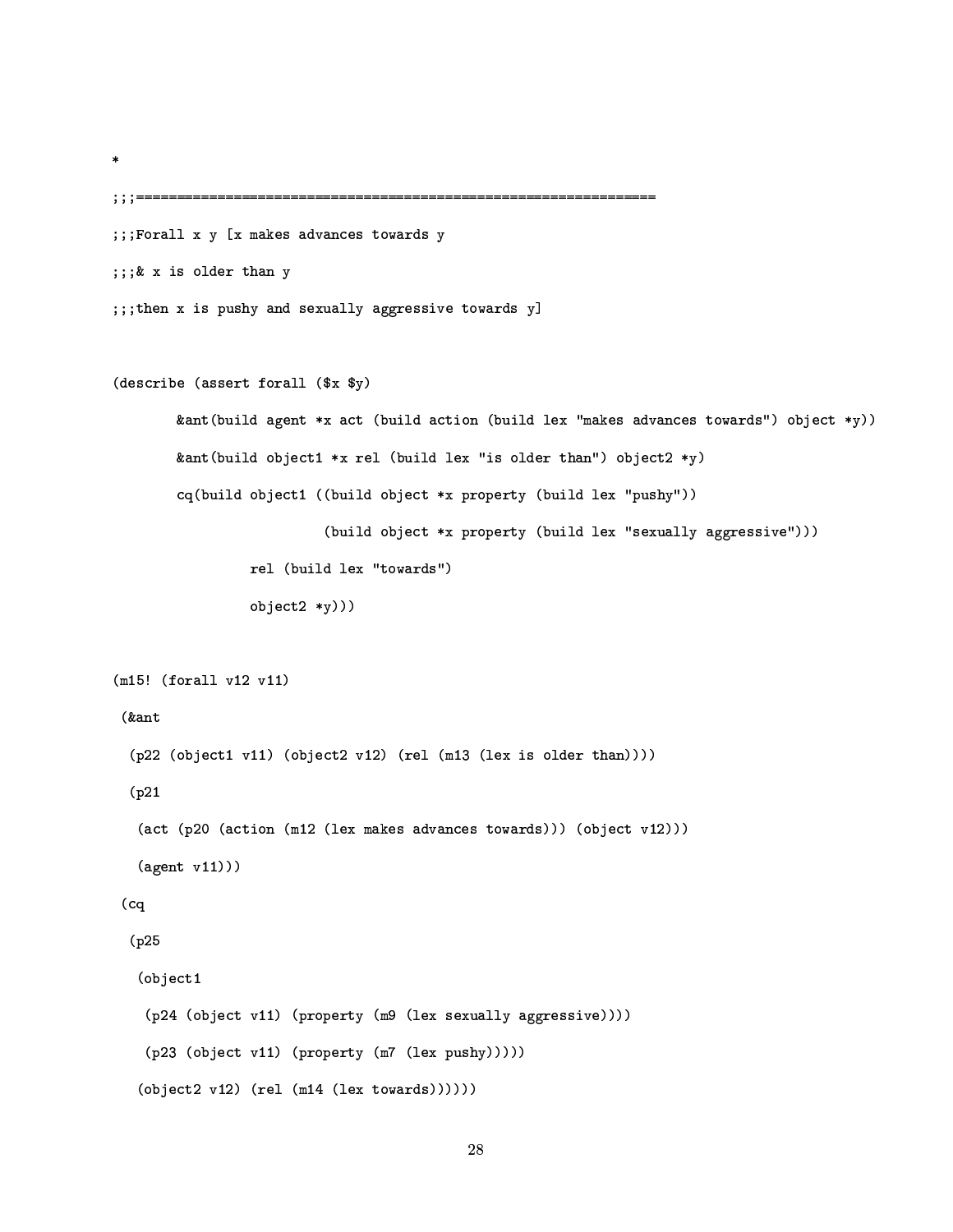```
(m15!)
```

```
 3*#3 -
 B
```

```
\ast-
-

...<del>R</del>amall o o fo da muabo 0 aaousallo aaousaadoo taopada o
erstean in faals disaandant and whichairel mainleich
-
-
 >.6  * /-@ 7= 
6.-
@ 
		1.*	<2-
.61=3 @(
 =.13*>3  .61 261-

@ 
     7 -
>*
= 2>4
 /12/.61@ >*
=
 /-@ 
-

         >*= 2>4
 /12/.61@ >*
=

6.-
@ 
		14*	 
-

         >*= 2>4% -
>*= 2>4?/12/.61@  >*
=
 /-@
-

                    >*= 2>4?/12/.61@  >*
=

.-
@ 
		14*	 
-

              1 >*
= 2-
41=3

              2<sub>4</sub> and 2<sub>5</sub> and 2<sub>6</sub>
  >*
=+ >*
= 2>% -
>*
= 2>?/412/.61@ >*=
  /-@
-

                            >*
= 2>?/412/.61@ >*=
 6
6.@ 		14*	 
-
-

                     1  >*
6=
 2-
461=3

                     object2 *y)
             >*
6= 2>@?/12/361@ >*=
 = *625#3261
-

                  >*
6= 2>@?/12/361@ >*=
 /-@3* 14
	6*27
-
-
-
-
```

```
(m16! (forall v14 v13)
                                      \mathbf{v} and \mathbf{v} and \mathbf{v}
```

```
\mathbf{1} \mathbf{1} \mathbf{1} \mathbf{1} \mathbf{1} \mathbf{1} \mathbf{1} \mathbf{1} \mathbf{1} \mathbf{1} \mathbf{1} \mathbf{1} \mathbf{1} \mathbf{1} \mathbf{1} \mathbf{1} \mathbf{1} \mathbf{1} \mathbf{1} \mathbf{1} \mathbf{1} \mathbf{1} \mathbf{1} \mathbf{1} \mathbf{
```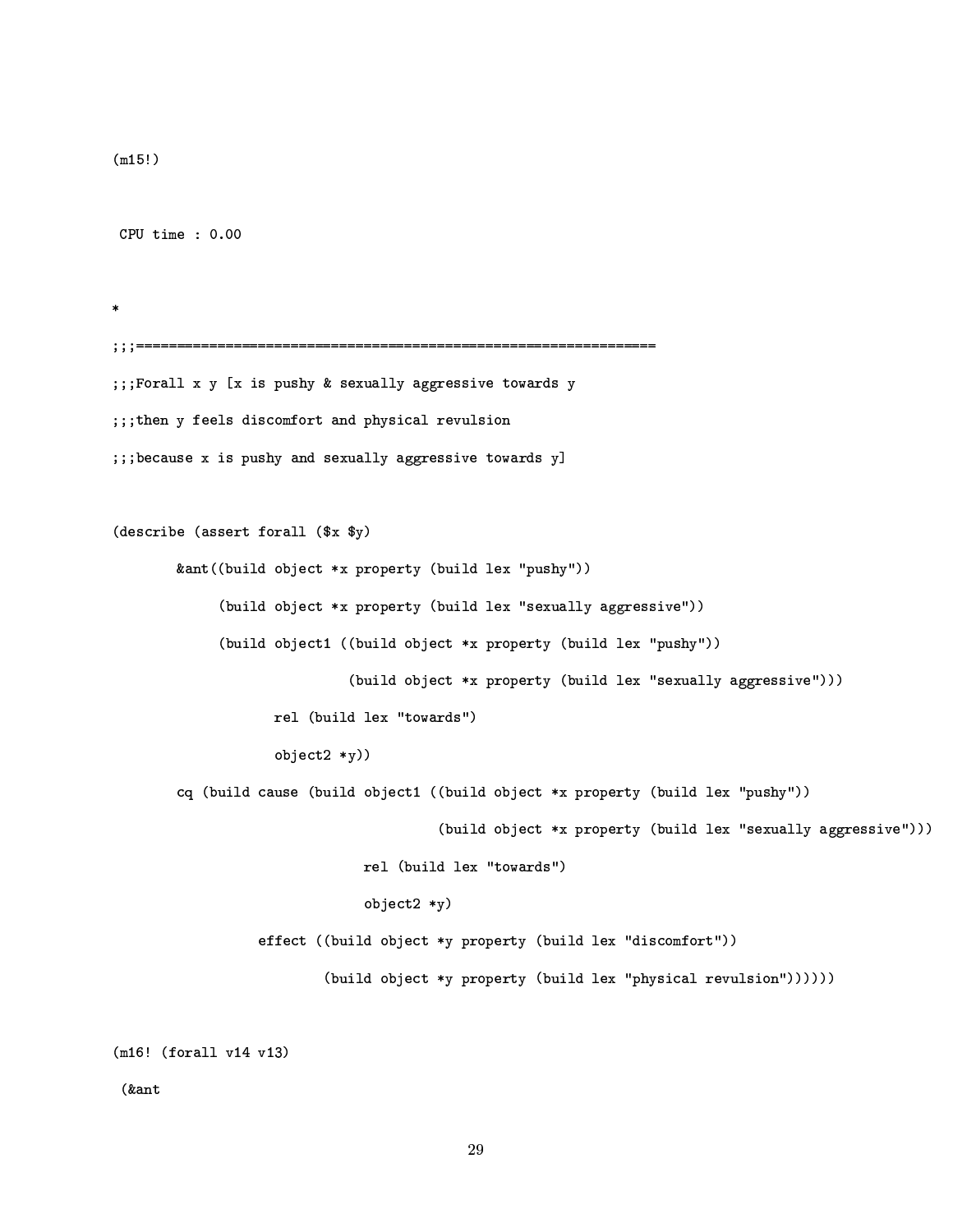```
 /;
```
 $\star$ 

```
 2> %
    /A  2>	% 
  /12/.61@ #  
 6
6.@ 		14*	-
-

   (0.06, 0.06) (0.000, 0.000) (0.000, 0.000) (0.000, 0.000) (0.000, 0.000) 2>-
 	%    14 #&%   
 2-
.61=3-
-

   /A /  -

 \mathbf{r} and \mathbf{r} and \mathbf{r} and \mathbf{r}\ell of \ell only \ell   /
   2>	%   /12/.61@ #

?/-@3* 14
	6*27 -
-

    /   2>	%   /12/.61@ #  
 = *625#3261 -
-
-
-
-

(m16!) 3*#3 -
 B
-
-

...@complete the first fine final disconsists and whereived wented airso
...baaanaa oo da muahoo amal aaoonalloo aannaaadoon baccanda oo
...0 - faala diaaanfant and phosisal pacolaian baaanaa - is f
\ldots . \ldots \vdots . \ldots \ldots-
-
 6-.7
-
-
 261 /:% !9/:% *0
-
-
 6-.7 /:% * /-@ 7= 6.-
6@ 
		14*	((
 =.13*>3  .61 261-
  @
6
```
7 >\*=+66 >\* 6= 2>% >\* 6= 2>?/12/361@ >\*= /-@ -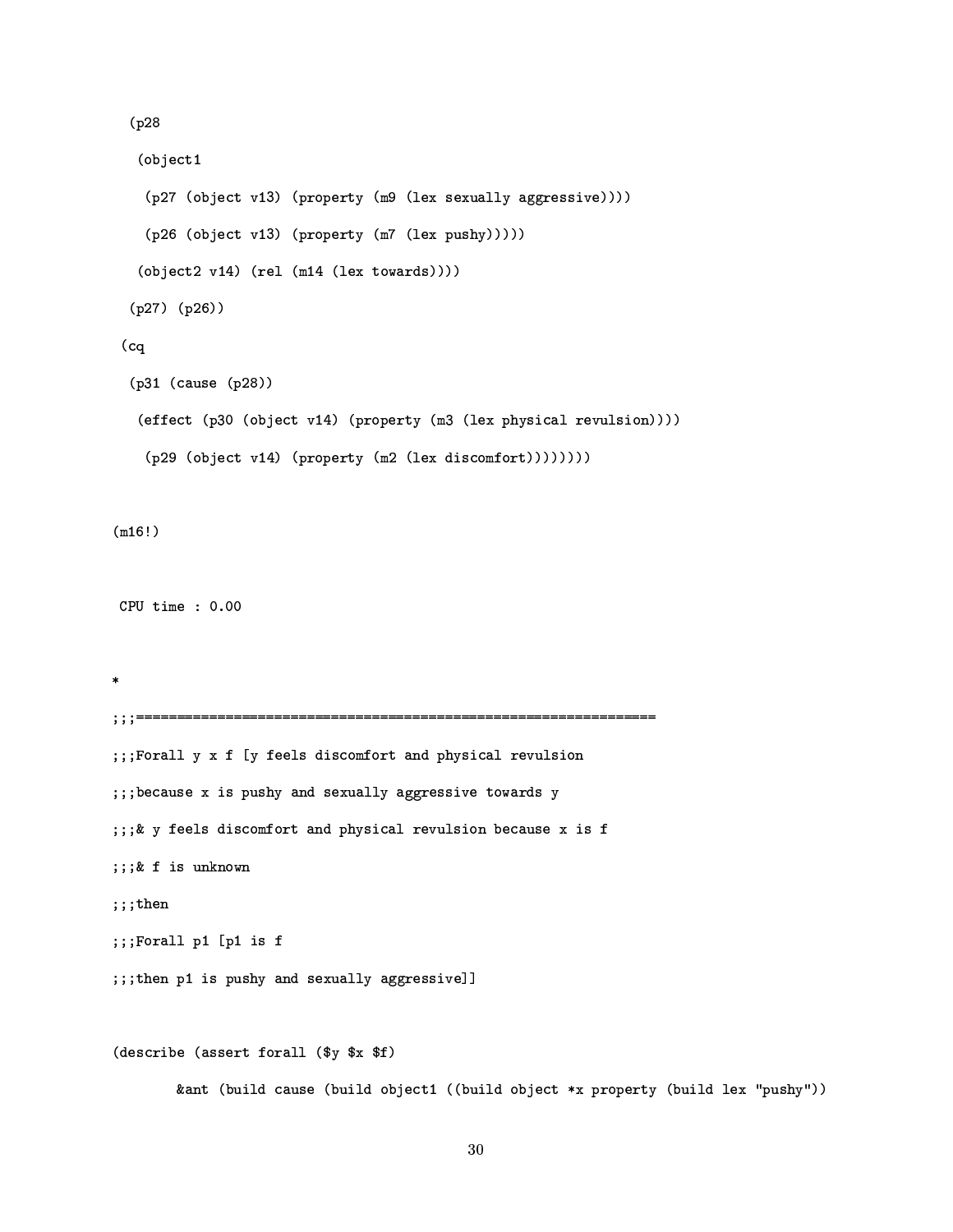>\* 6= 2>?/12/361@ >\*= 6 6.@ 144\* 4 --

1 >\* = 2-461=3

object2 \*y)

4 >\* 6= 2>@?/12/361@ >\* = =3\*25#.261
-

>\* 6= 2>@?/12/361@ >\* = /-@3\*6?1 6\*27
--- 7 >\* = 6 >\* = 2>?/12/.1@

- 2020 - 2021 - 2021 - 2021 - 2021 - 2021 - 2021 - 2021 - 2021 - 2021 - 2021 - 2021 - 2021 - 2021 - 2021 - 202

>\* = 2>@?/12/.1@ >\* = /-@3\*6?1 64\*27 ---

7 >\* = 2> /12/361@ >\*= 7732-7

>\* 6= 21-5/&%

7 >\* = 2>4/:% /142/.61@

->\* = 2>4/:% /142/.61@ >\* 6= /-@

>\*= 2>4/:% /142/.61@ >\* 6= 6.-6@ 14\* ----

(m17! (forall v17 v16 v15)

47 / 2>4 % A /12/.1@ # ?77.2 -7 --

 $\ell$  and  $\ell$  and  $\ell$  are  $\ell$  and  $\ell$  are  $\ell$  and  $\ell$  are  $\ell$ 

/ cc + / pc / 1 : + / = / = / p / = / = 1 + = 1 : \\\\

 $\ell$  or  $\ell$  ,  $\ell$  is a  $\ell$  or  $\ell$  or  $\ell$  .  $\ell$  ,  $\ell$  ,  $\ell$  ,  $\ell$  ,  $\ell$  ,  $\ell$  ,  $\ell$  ,  $\ell$  ,  $\ell$  ,  $\ell$  ,  $\ell$  ,  $\ell$  ,  $\ell$  ,  $\ell$  ,  $\ell$  ,  $\ell$  ,  $\ell$  ,  $\ell$  ,  $\ell$  ,  $\ell$  ,  $\ell$  ,  $\ell$  ,  $\ell$  ,  $\ell$  ,  $\ell$ 

 $\sqrt{a}$ 

 $\sqrt{a}$ 

```
 2>4%
```
 $\lambda$  and  $\lambda$  and  $\lambda$  and  $\lambda$  and  $\lambda$  and  $\lambda$  and  $\lambda$  and  $\lambda$  and  $\lambda$  and  $\lambda$  and  $\lambda$  and  $\lambda$  and  $\lambda$  and  $\lambda$  and  $\lambda$  and  $\lambda$  and  $\lambda$  and  $\lambda$  and  $\lambda$  and  $\lambda$  and  $\lambda$  and  $\lambda$  and  $\lambda$  and  $\lambda$  and  $\lambda$ 

 $(22 \times 22)$   $(22 \times 16)$   $(22 \times 16)$   $(22 \times 16)$   $(22 \times 16)$   $(22 \times 16)$   $(22 \times 16)$ / 2> % /412/.61@ #3A ?/-4@ --- 2>4 % 1 # % 42-461= ---

 $\ell$  as  $\ell$  and  $\ell$  ariticle  $\ell$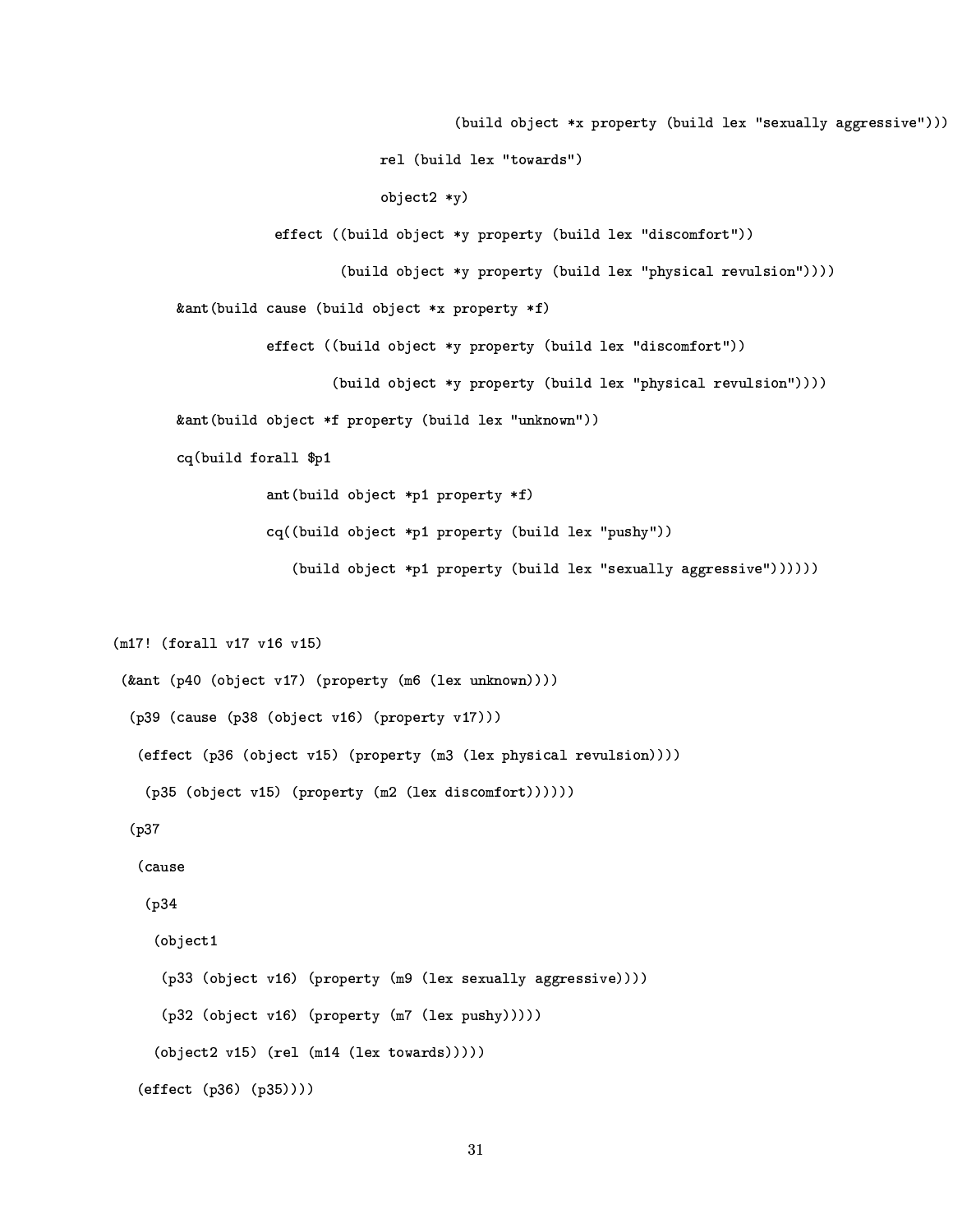```
 /  21-
 	% ;  7  /%  2> 	% ; /12/.61@ 	% A-
-

(2\pi (n42 \text{ (a)12}) /  2>	%5; /12/.61@ #3A-
-
-
-
-
```
 $(m17!)$ 

3\*#3 - <sup>B</sup> %

 $\mathcal{L}$  and the set of the set of the set of the set of the set of the set of the set of the set of the set of the set of the set of the set of the set of the set of the set of the set of the set of the set of the set of

 $\ast$ 

```
-
-

-
-
```
--

-- 25#327. --.2407.#3 \*-\* \*/

=.13\*>3 == 2>4 /-\*\*/ /12/.6167.#3 -\* \*/
-

(m18! (obiect b1) (propername Philip))

 $(m18!)$ 

3\*#3 - <sup>B</sup>

 $\star$ 

--

...Camaana -baaa nama ja Ujllijnaan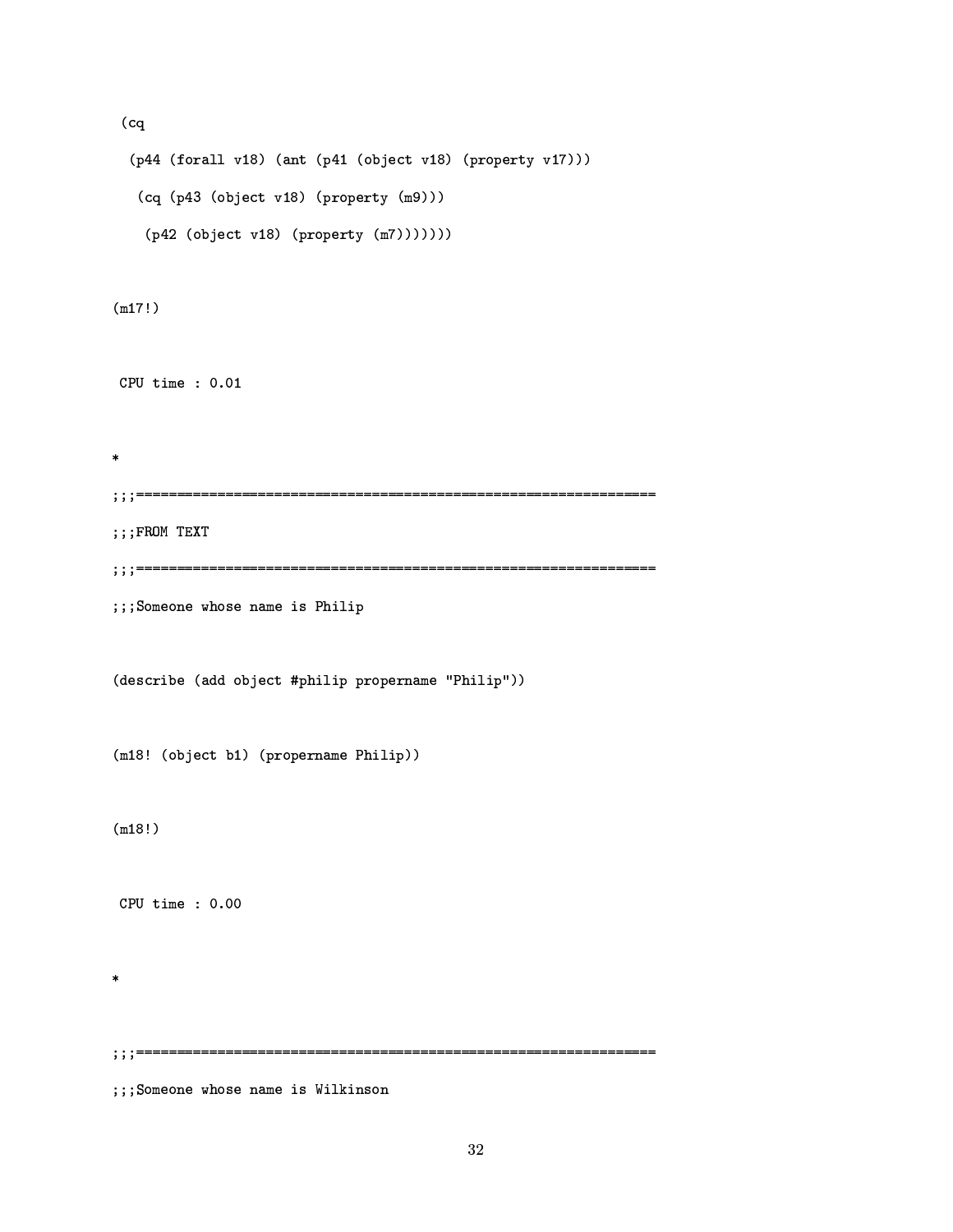(describe (add object #wilkinson propername "Wilkinson"))

(m19! (object b2) (propername Wilkinson))

 $(m19!)$ 

CPU time :  $0.01$ 

 $\ast$ 

```
;;;Philip and Miss Wilkinson are persons.
```
(describe (add member (\*philip \*wilkinson) class (build lex "person")))

(m22! (class (m1 (lex person))) (member b2))

 $(m21! (class (m1)) (member b1))$ 

 $(m20! (class (m1)) (member b2 b1))$ 

 $(m22! m21! m20!)$ 

CPU time :  $0.48$ 

 $\star$ 

;;;Miss Wilkinson makes advances towards Philip.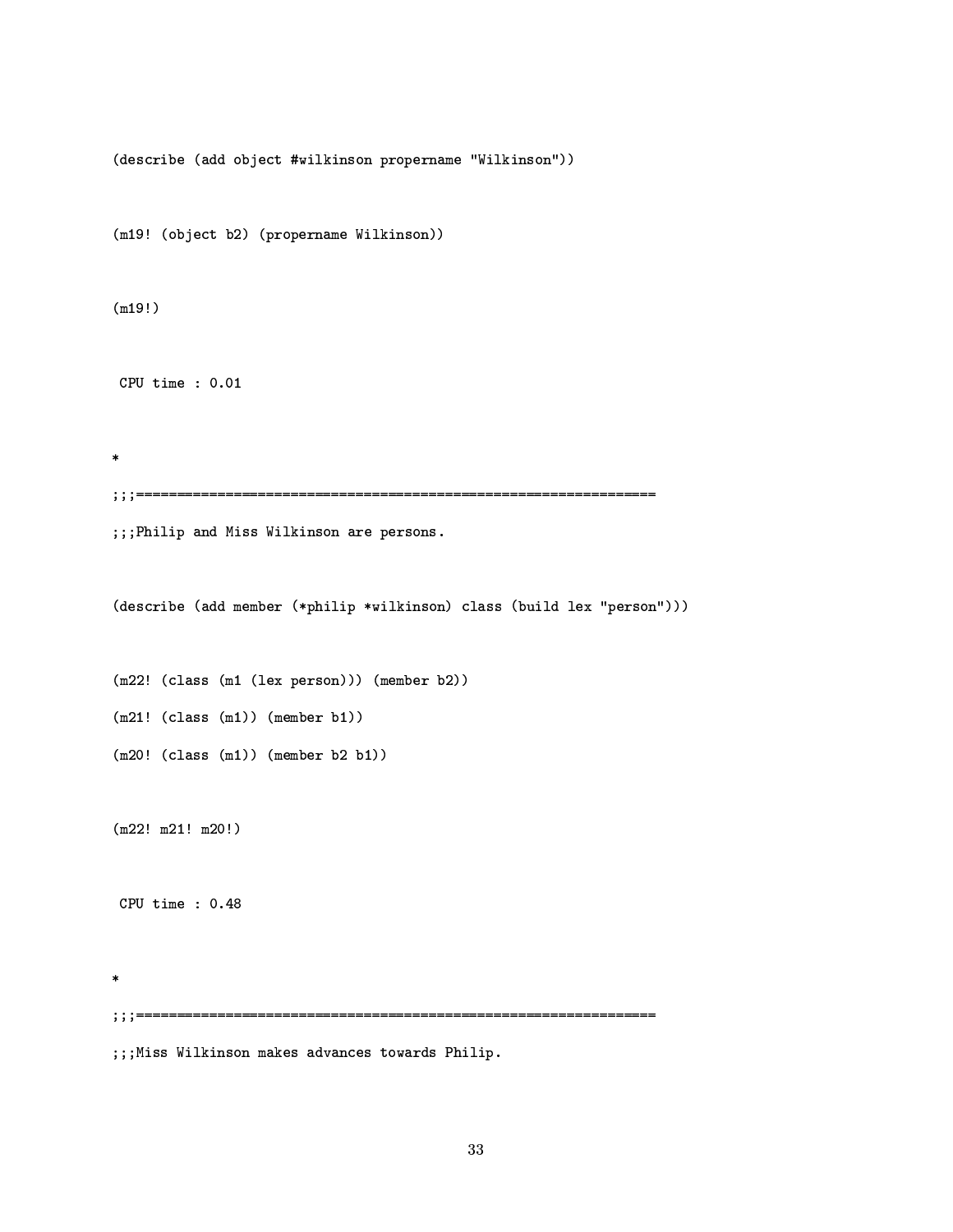=.13\*>3 == 74- \*  \*727 >\* = \*27 >\* = #3
44?6=- 4764 42-461= 2>/-\* 4\*/ --

 $(m48)!$ 

 4 #A 3\*27 #&% #3
4. 6=- 76402-461=3-- 2>?>:%-- 7?>-

 $(m48!)$ 

3\*#3 - <sup>B</sup>

 $\star$ 

--

...Mjaa Ujilkimaan ia aldam bhan Dhilim

=.13\*>3 == 2>4% - \* \*7627 14 >\*= \* 2=461 6-.7
02>4 /-\* 4\*/ -

### $(m50!$

2> % #- 2>?>" /12/.1@ # .-@ 14\* --

 $\left( \begin{array}{ccc} 1 & 0 \\ 0 & 1 \end{array} \right)$ 

2>- >:% 1 #&% 2-41=3--

(m49! (object1 b2) (object2 b1) (rel (m13 (lex is older than))))  $\,$ 

 $(m50! m49!)$ 

3\*#3 - <sup>B</sup> %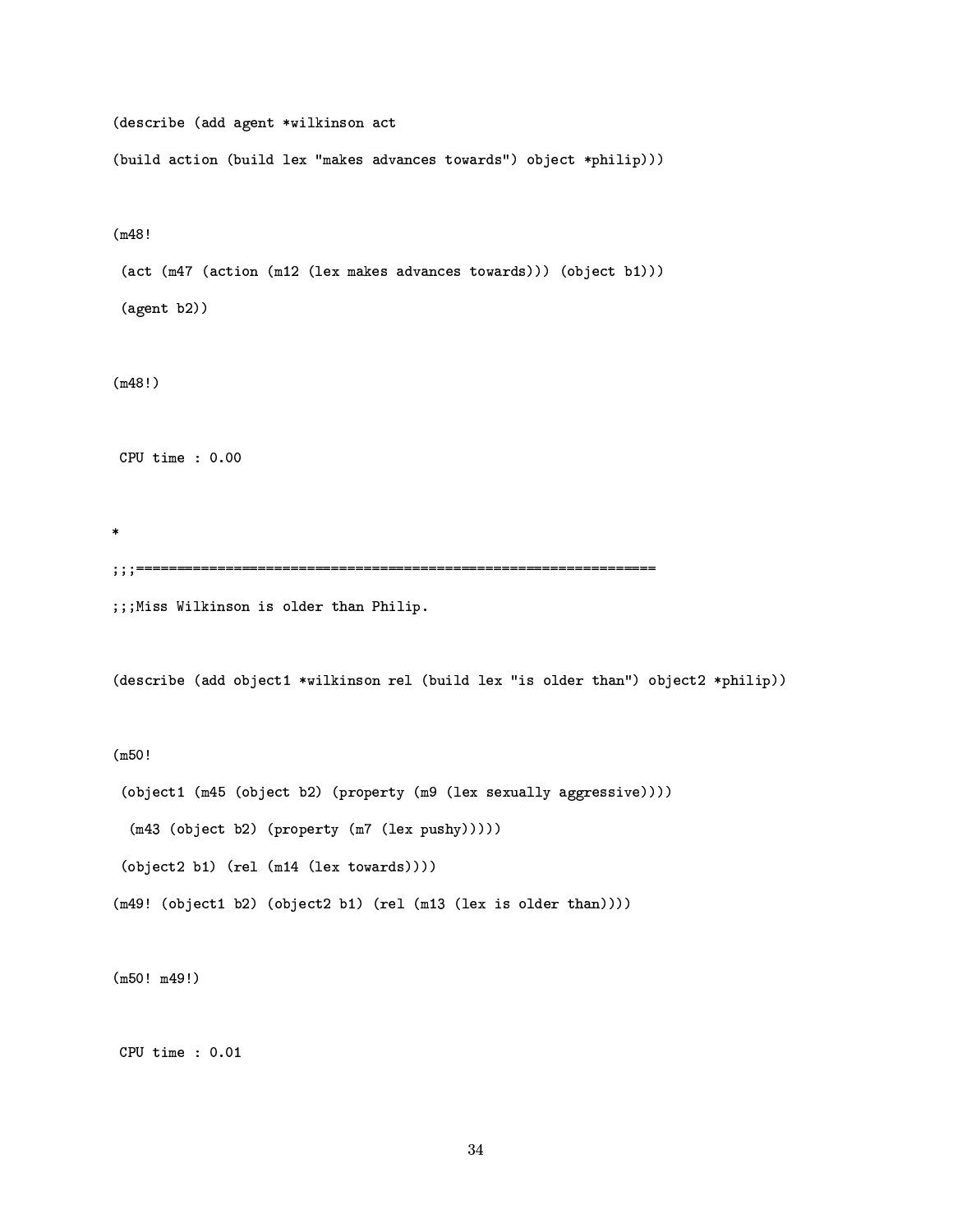-- ...CN.ADC proposopotation of the poptemen from the text ...A aka kaasmaa mama immammunata thawah ...Dhilim baaina ta faal diaaamfamt and mboaiaal paoolaian in ban-moaannaa -/ \ --  $\ldots$  Example Boundaries (1015 1001) Of Hymn Bandara --  $\ldots$ .1) [Rem Dbilis is in Miga Uillingen), presence the beging to feel  $\ldots$ of a face of and plusted on 1 percent of an  $\ldots$  0) Miss Uillineam because  $(i)$  importunate  $\ldots$ 2) Dhilin foola diacomfont and physical mounlaion as Miss Wilkinson.  $\cdots$  becomes  $(2\pi)$  were importantly

--

...Wham Dhilim is in Miss Wilkinson)s noceaned the besing to fact discomfoot and phoeisel peopleion.

 $\frac{1}{3}$  .  $\frac{1}{3}$  ,  $\frac{1}{3}$  ,  $\frac{1}{3}$  ,  $\frac{1}{3}$  ,  $\frac{1}{3}$  ,  $\frac{1}{3}$  ,  $\frac{1}{3}$  ,  $\frac{1}{3}$  ,  $\frac{1}{3}$  ,  $\frac{1}{3}$  ,  $\frac{1}{3}$  ,  $\frac{1}{3}$  ,  $\frac{1}{3}$  ,  $\frac{1}{3}$  ,  $\frac{1}{3}$  ,  $\frac{1}{3}$  ,  $\frac{1}{3}$  ,  $\frac{1$ 

 $\ast$ 

7 ->\* = 2>/-\* 4\*/ 263\*27 .25#/

>\* = 2>- \*  \*727 263\*27 25#3/ 6

>\* 6= 2>/-\* 4\*/ /412/.61@ >\*= <sup>=</sup> \*625#3261 -

>\* 6= 2>/-\* 4\*/ /412/.61@ >\*= /-@3\* 14 6\*27
---

#### $4.001$ '

(a, (ro (1, 10) (1, 10) (ra (1, 10) (1, 14)) #  2>?>&% /12/.61@ # <sup>=</sup> \*625#3261 -- # 2><>:% /12/361@ # ?/-@3\*6 1 6\*627 ----

 $35$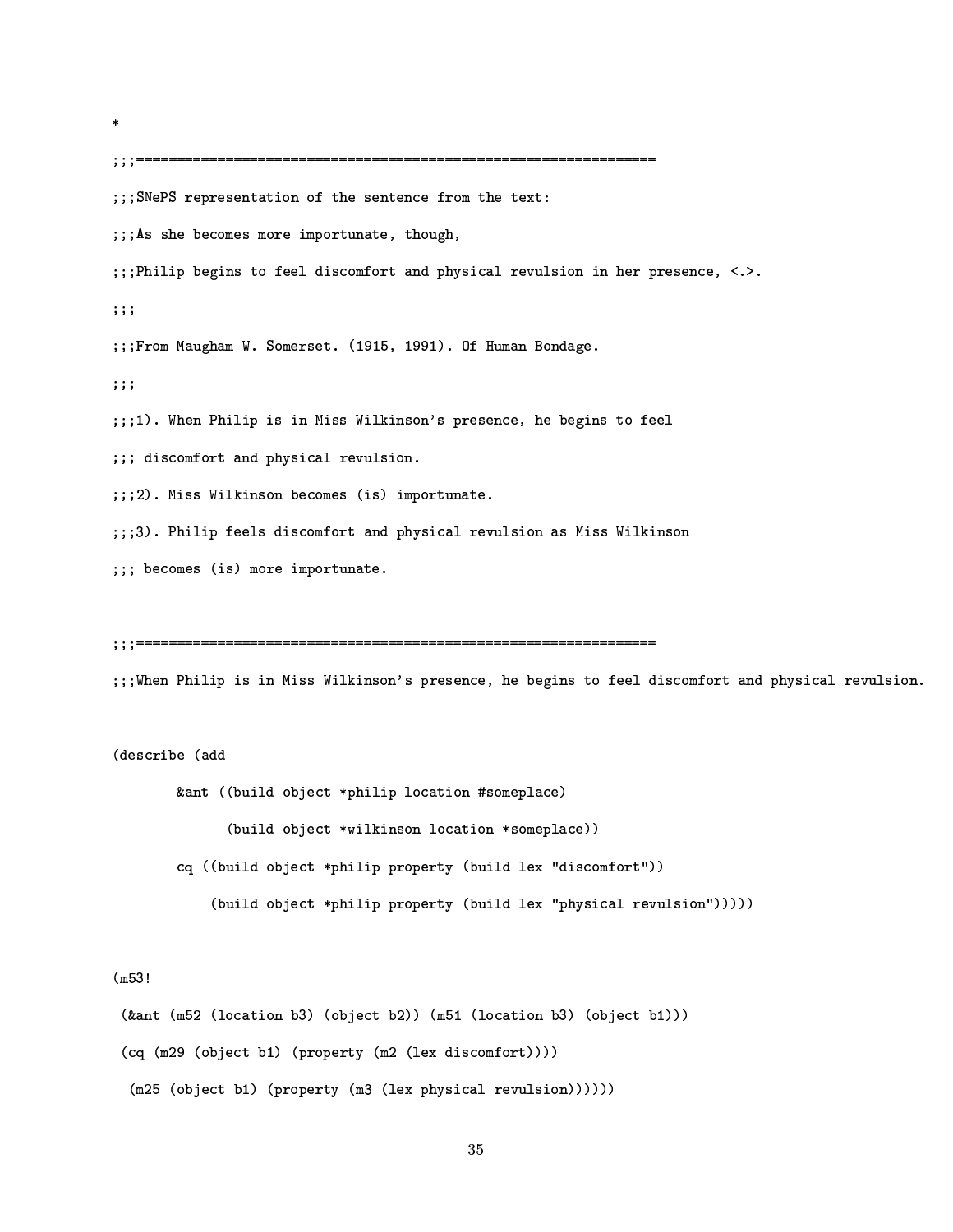```
(m53!)CPU time : 0.01\ast;;;Philip and Miss Wilkinson are in the same place.
(describe (add object (*philip *wilkinson) location *someplace))
(m54! (location b3) (object b2 b1))
(m52! (location b3) (object b2))
(m51! (location b3) (object b1))
(m31! (object b1) (property (m4 (lex not-ok))))(m29! (object b1) (property (m2 (lex discomfort))))
(m25! (object b1) (property (m3 (lex physical revulsion))))
(m54! m52! m51! m31! m29! m25!)CPU time : 0.16;;;Miss Wilkinson becomes (is) importunate.
```
(describe (add object \*wilkinson property (build lex "importunate")))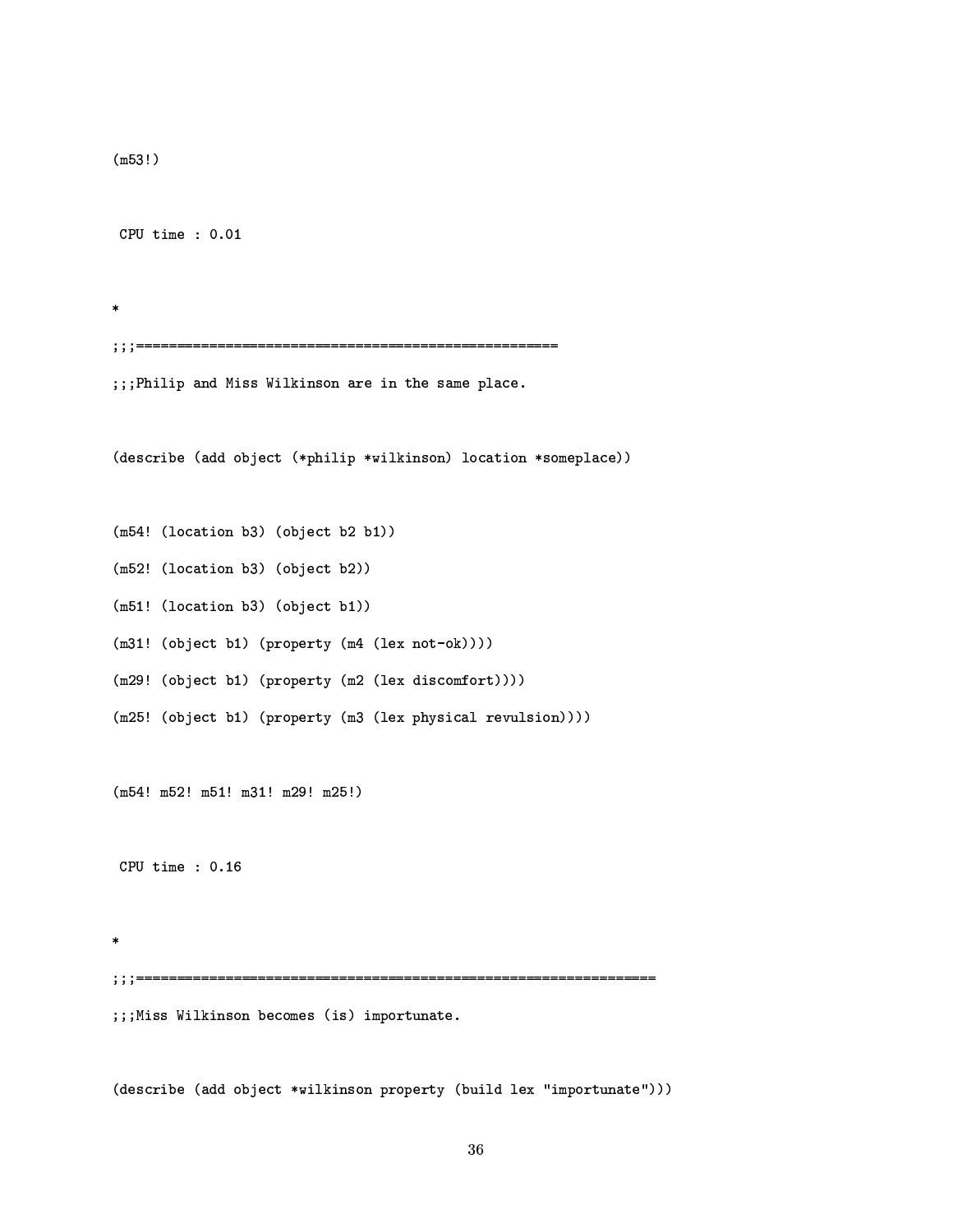(m56! (obiect b2) (property (m55 (lex importunate))))

 $(m56!)$ 

3\*#3 - <sup>B</sup>

--

richa Miaa Wilkipeep beespaa ippeentuste. Dhilip feela diasepfent end physical penulaisp

 =.13\*>3 ==+66 >\* 6= 2>- \*  \*727 /12/.61@ >\* = \*#/32616736 4 ->\* = 2>/-\* \*/ /12/361@ >\* = =3\*25#.261
- >\* = 2>/-\* \*/ /12/361@ >\* = /-@3\*6?1 6\*27
---

(m57! (cause (m56! (object b2) (property (m55 (lex importunate))))) (effect (m29! (obiect b1) (property (m2 (lex discomfort)))) (m25! (object b1) (property (m3 (lex physical revulsion))))))

 $(m57!)$ 

3\*#3 - <sup>B</sup> %

--

...Dt:l:w :a wat al baaanaa M:aa U:lligaaan :a :wwantunata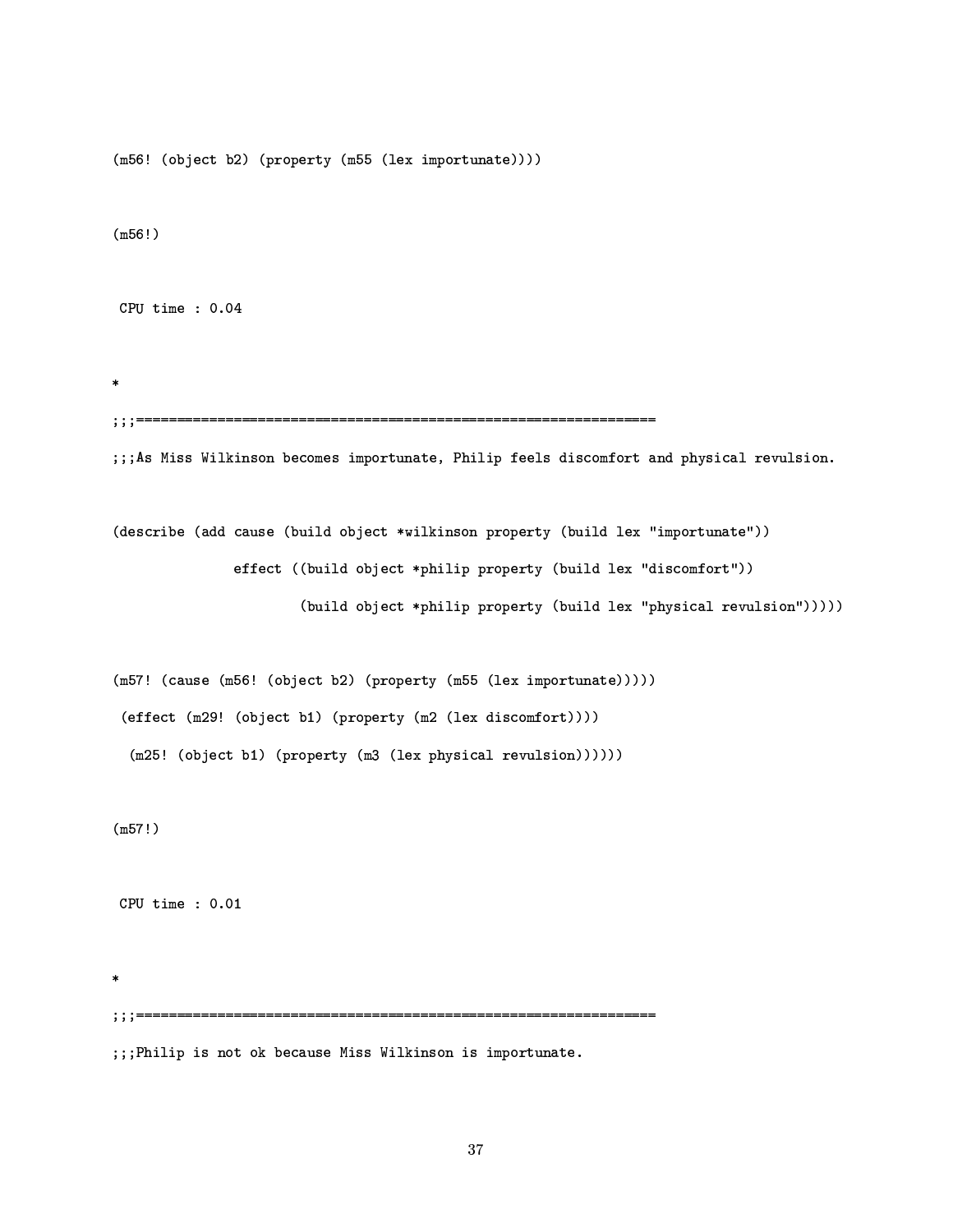=.13\*>3 ==+66 >\* 6= 2>- \*  \*727 /12/.61@ >\* = \*#/32616736  $\mathcal{L} = \mathcal{L} = \mathcal{L} = \mathcal{L} = \mathcal{L} = \mathcal{L} = \mathcal{L} = \mathcal{L} = \mathcal{L} = \mathcal{L} = \mathcal{L} = \mathcal{L} = \mathcal{L} = \mathcal{L} = \mathcal{L} = \mathcal{L} = \mathcal{L} = \mathcal{L} = \mathcal{L} = \mathcal{L} = \mathcal{L} = \mathcal{L} = \mathcal{L} = \mathcal{L} = \mathcal{L} = \mathcal{L} = \mathcal{L} = \mathcal{L} = \mathcal{L} = \mathcal{L} = \mathcal{L} = \mathcal$ 

(m58! (cause (m56! (object b2) (property (m55 (lex importunate))))) (effect (m31! (object b1) (property (m4 (lex not-ok))))))

 $(m58!)$ 

3\*#3 - <sup>B</sup>

÷. --

 $\ldots$  Used (impositionate) is unlapsed

=.13\*>3 == 2>4 >\*= \*#/.2617.6 /412/.61@ >\* = 77.2-7 --

```
(m63! (forall v18)
   7 /  2>	% ; /412/.61@ #   *#/.26167.64-
-
-

  \left( \begin{array}{cccc} 1 & 0 & 0 & 0 \\ 0 & 0 & 0 & 0 \\ 0 & 0 & 0 & 0 \\ 0 & 0 & 0 & 0 \\ 0 & 0 & 0 & 0 \\ 0 & 0 & 0 & 0 \\ 0 & 0 & 0 & 0 \\ 0 & 0 & 0 & 0 \\ 0 & 0 & 0 & 0 \\ 0 & 0 & 0 & 0 \\ 0 & 0 & 0 & 0 \\ 0 & 0 & 0 & 0 \\ 0 & 0 & 0 & 0 \\ 0 & 0 & 0 & 0 \\ 0 & 0 & 0 & 0 \\ 0 & 0 & 0 & 0 \\ 0 & 0 & 0 & 0 \\ 0 & 0 & /  2> 	% ; /12/.61@ #3A  
?/-@ -
-
-
-

(m62!)\mathbf{r} and the contract of \mathbf{r}(m50)!(obiect1 (m45! (obiect b2) (property (m9)))
       (m43! (object b2) (property (m7))))
      2>-
 >:%
  1  #&%   
 2-
461=3 -
-
-
-
```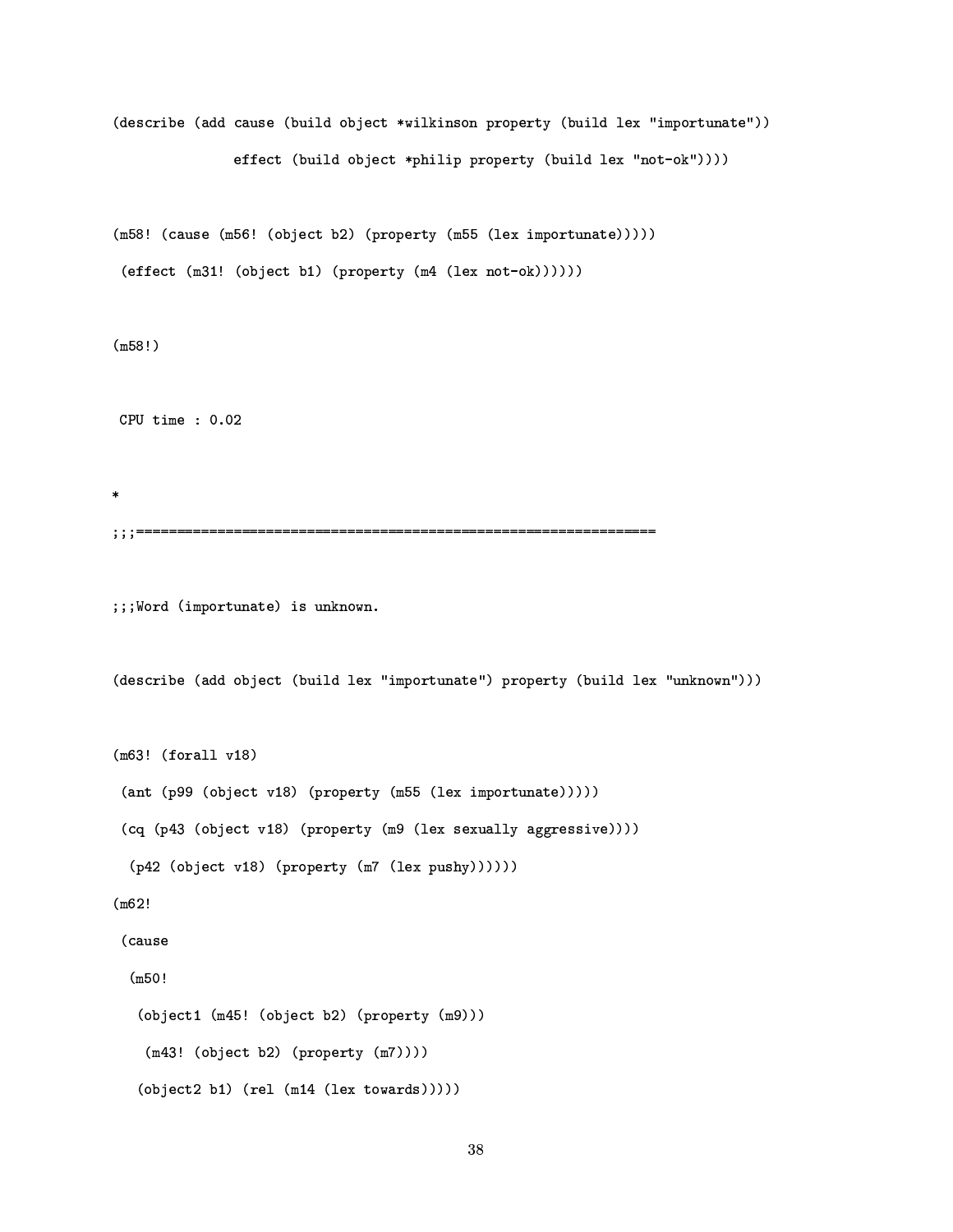(effect (m29! (obiect b1) (property (m2 (lex discomfort))))  $(m25!$  (object b1) (property (m3 (lex physical revulsion))))))) (m61! (cause (m56! (object b2) (property (m55)))) (effect (m45!))) # C' 6 # ' - 4 # ' -- (m59! (obiect (m55)) (property (m6 (lex unknown)))) (m63! m62! m61! m60! m59! m56! m45! m43!) 3\*#3 - B%
 -- ...Raaanjutjan af tha bujlt patcoaul. =.13\*>3 7326=4 (m63! (forall v18) 7 / 2> % ; /412/.61@ # \*#/.26167.64--- / 2> % ; /142/.61@ # 6.-@ 1.\* --- / 2> % ; /12/.61@ #3A ?/-@ ----  $(m62!)$  $\lambda$  and  $\lambda$  and  $\lambda$  and  $\lambda$  and  $\lambda$  and  $\lambda$  and  $\lambda$  and  $\lambda$  and  $\lambda$  and  $\lambda$  and  $\lambda$  and  $\lambda$  and  $\lambda$  and  $\lambda$  and  $\lambda$  and  $\lambda$  and  $\lambda$  and  $\lambda$  and  $\lambda$  and  $\lambda$  and  $\lambda$  and  $\lambda$  and  $\lambda$  and  $\lambda$  and  $\lambda$   $(m50!)$ (obiect1 (m45! (obiect b2) (property (m9))) (m43! (object b2) (property (m7)))) 2>- >:% 1 #&% <sup>2</sup>-461=3 ----

(effect (m29! (object b1) (property (m2 (lex discomfort))))

 $(m25!$  (object b1) (property (m3 (lex physical revulsion)))))))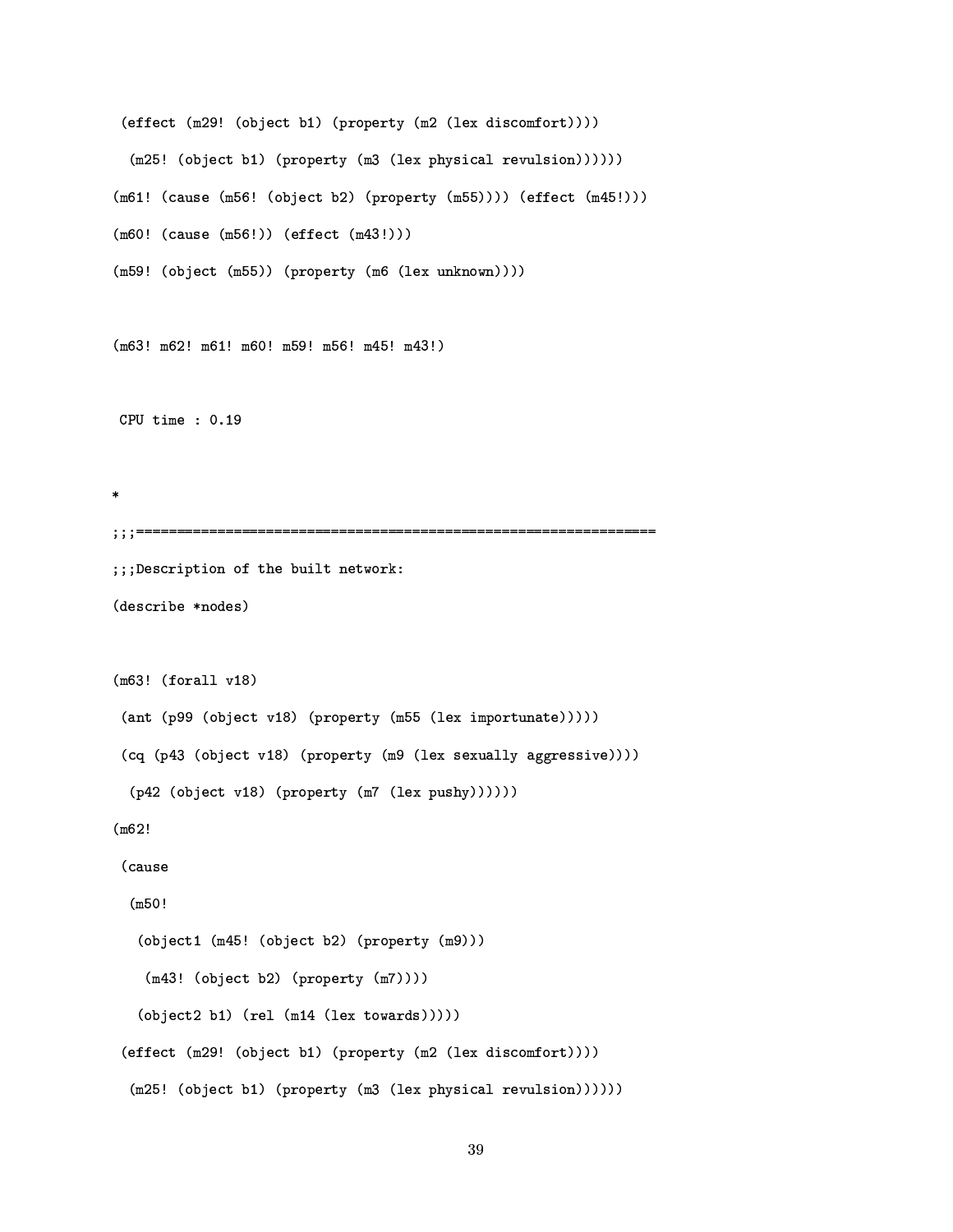```
(m61! (cause (m56! (object b2) (property (m55)))) (effect (m45!)))
# C'  6 #  ' -
 4 #
 ' -
-

(m59! (obiect (m55)) (property (m6 (lex unknown))))
(m58! (cause (m56!))
 (effect (m31! (object b1) (property (m4 (lex not-ok))))))
#AC'  6 #  ' -
 4 #  '  #C' -
-

(m54! (location b3) (obiect b2 b1))
4.001 '
 (&ant (m52! (location b3) (obiect b2))
  (m51! (location b3) (object b1)))
 (ca (m29!) (m25!)))
(m49! (obiect1 b2) (obiect2 b1) (rel (m13 (lex is older than))))
(m48!) 4 #A  3*27 #&%   
 #3
4. 6=-
	76402-
461=3-
-
  2>?>:%-
-

  	7?>-

(m22! (class (m1 (lex person))) (member b2))
(m21! (class (m1)) (member b1))
(m20! (class (m1)) (member b2 b1))
(m19! (object b2) (propername Wilkinson))
(m18! (obiect b1) (propername Philip))
(m17! (forall v17 v16 v15)
  47 /  2>4	% A  /12/.1@ #-

  \ell and \ell and \ell are \ell and \ell are \ell and \ell are \ell and \ell are \ell and \ell are \ell and \ell are \ell and \ell are \ell and \ell are \ell and \ell are \ell and \ell are \ell and \ell are \ell and \ell 
    \ell , \ell , and \ell , \ell , \ell , \ell , \ell , \ell , \ell , \ell , \ell , \ell , \ell , \ell , \ell , \ell , \ell , \ell , \ell , \ell , \ell , \ell , \ell , \ell , \ell , \ell , \ell , \ell , \ell , \ell , \ell , 
      /
   2>	%" /12/.61@ #-
-
-
-

  \sqrt{2}
```

```
\mathbf{r} and the contract of \mathbf{r}
```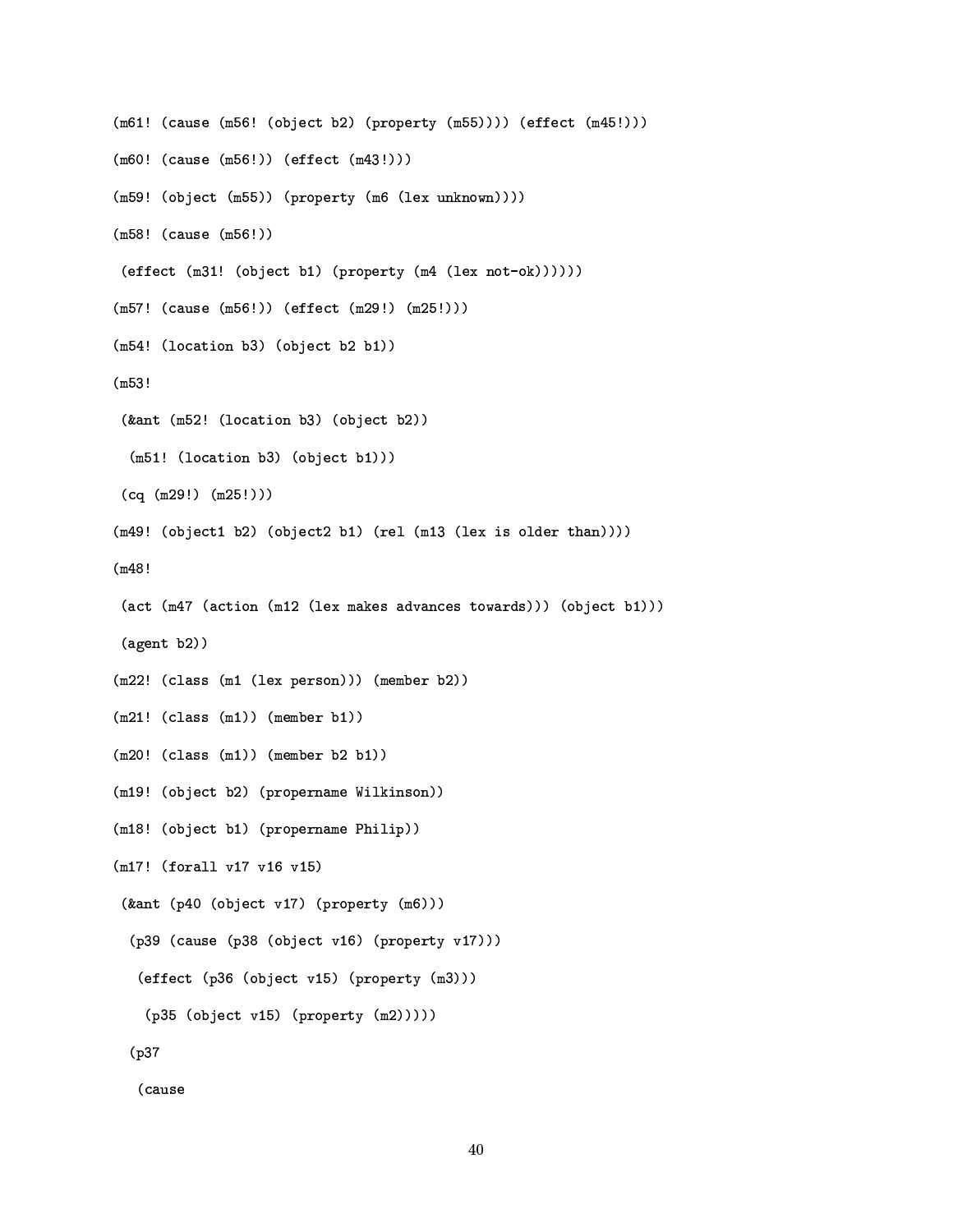```
\sqrt{2}(-biset1 (-99 (-biset -16) (-prepents (-0)))
           \ell as \ell as \ell and \ell as \ell = \ell = \ell = \ell = \ell = \ell = \ell = \ell = \ell = \ell = \ell = \ell = \ell = \ell = \ell = \ell = \ell = \ell = \ell = \ell = \ell = \ell = \ell = \ell = \ell = \ell = \ell =
          2>4 	%   1 # %  -
-

     / cc · / pc/ / pr////
 \mathbf{r} and \mathbf{r} and \mathbf{r} /  21-
 	% ;  7  /%  2> 	% ; /12/.61@ 	% A-
-

     (2 - (20) (20)(m16! (forall v14 v13)
                                       \mathbf{v} and \mathbf{v} and \mathbf{v}\mathbf{1} \mathbf{1} \mathbf{1} \mathbf{1} \mathbf{1} \mathbf{1} \mathbf{1} \mathbf{1} \mathbf{1} \mathbf{1} \mathbf{1} \mathbf{1} \mathbf{1} \mathbf{1} \mathbf{1} \mathbf{1} \mathbf{1} \mathbf{1} \mathbf{1} \mathbf{1} \mathbf{1} \mathbf{1} \mathbf{1} \mathbf{1} \mathbf{ /;
     (4.62 \times 11) (0.07) (0.62 \times 10) (0.02 \times 10)(1, 0, 0, 0) (2, 0, 1, 0, 0, 0) (2, 0, 0, 0, 0, 0, 0, 0, 0) 2>-
 	%    14 #&%  -
-

    /A /  -

   \ell of \ell only \ell\left( \begin{array}{ccc} 0 & 0 & 0 \\ 0 & 1 & 0 \end{array} \right) /   2>	%   /12/.61@ #-
-
-
-
-

(m15! (forall v12 v11)
 (0.224 \, \text{cm}^{-1} \, \text{cm}^{-1} \, \text{cm}^{-1} \, \text{cm}^{-1} \, \text{cm}^{-1} \, \text{cm}^{-1} \, \text{cm}^{-1} \, \text{cm}^{-1} \, \text{cm}^{-1} \, \text{cm}^{-1} \, \text{cm}^{-1} \, \text{cm}^{-1} \, \text{cm}^{-1} \, \text{cm}^{-1} \, \text{cm}^{-1} \, \text{cm}^{-1} \, \text{cm}^{-1} \, \text{cm}^{-1} \, \text{cm}^{-1} \, \text{cm}^{-1} \, \text{cm}^{-1} \, \text /3%   /$  43*27 #&% "-
  2>	% "-
-
  	7	%%
-
-

 \mathbf{r} and \mathbf{r} and \mathbf{r} /
      2> % /  2>	 %%
 /142/.61@ #-
-

       (m22)(1) 2>-
 	% "  14 #&%  -
-
-
-
```

```
| à
```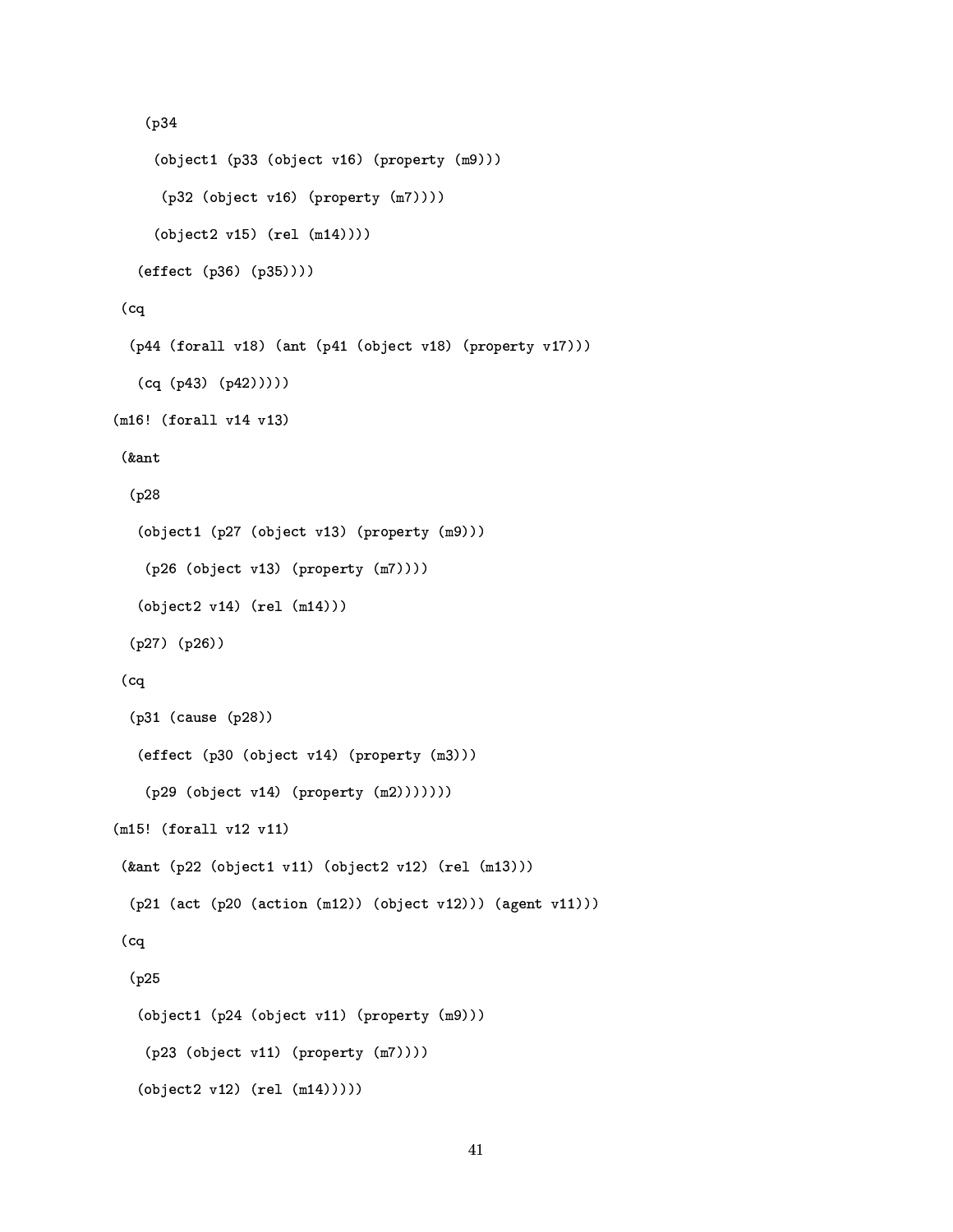```
(m11! (for all v10 v9 v8))(kant)(p19 (cause (p17 (object v8) (property v10)))
  (effect (p18 (object v8) (property v9))))
 (p17)(cq (p18)))(m10! (for all v7 v6 v5))(kant(p14 (cause (p12 (object v6) (property v5)))
  (effect (p13 (object v7) (property (m4)))))
 (p13) (p12) (p11 (object v5) (property (m6))))(cq (p16 (cause (p12)) (effect (p15 (object v6) (property (m9)))))))
(m8! (forall v4 v3 v2)(kant)(p8 (cause (p6 (object v3) (property v2)))
  (effect (p7 (object v4) (property (m4)))))
 (p7) (p6) (p5 (object v2) (property (m6))))(cq (p10 (cause (p6)) (effect (p9 (object v3) (property (m7)))))))
(m5! (for all v1)(&ant (p3 (object v1) (property (m3)))
 (p2 (object v1) (property (m2))) (p1 (class (m1)) (member v1)))
 (cq (p4 (object v1) (property (m4)))))
(m63! p99 m62! m61! m60! m59! m58! m57! m56! m55 importunate m54! m53!
m52! m51! b3 m50! m49! m48! m47 m45! m43! m31! m29! m25! m22! m21!
m20! m19! Wilkinson b2 m18! Philip b1 m17! p44 p43 p42 p41 v18 p40 p39
p38 p37 p36 p35 p34 p33 p32 v17 v16 v15 m16! p31 p30 p29 p28 p27 p26
v14 v13 m15! p25 m14 towards p24 p23 p22 m13 is older than p21 p20 m12
```

```
42
```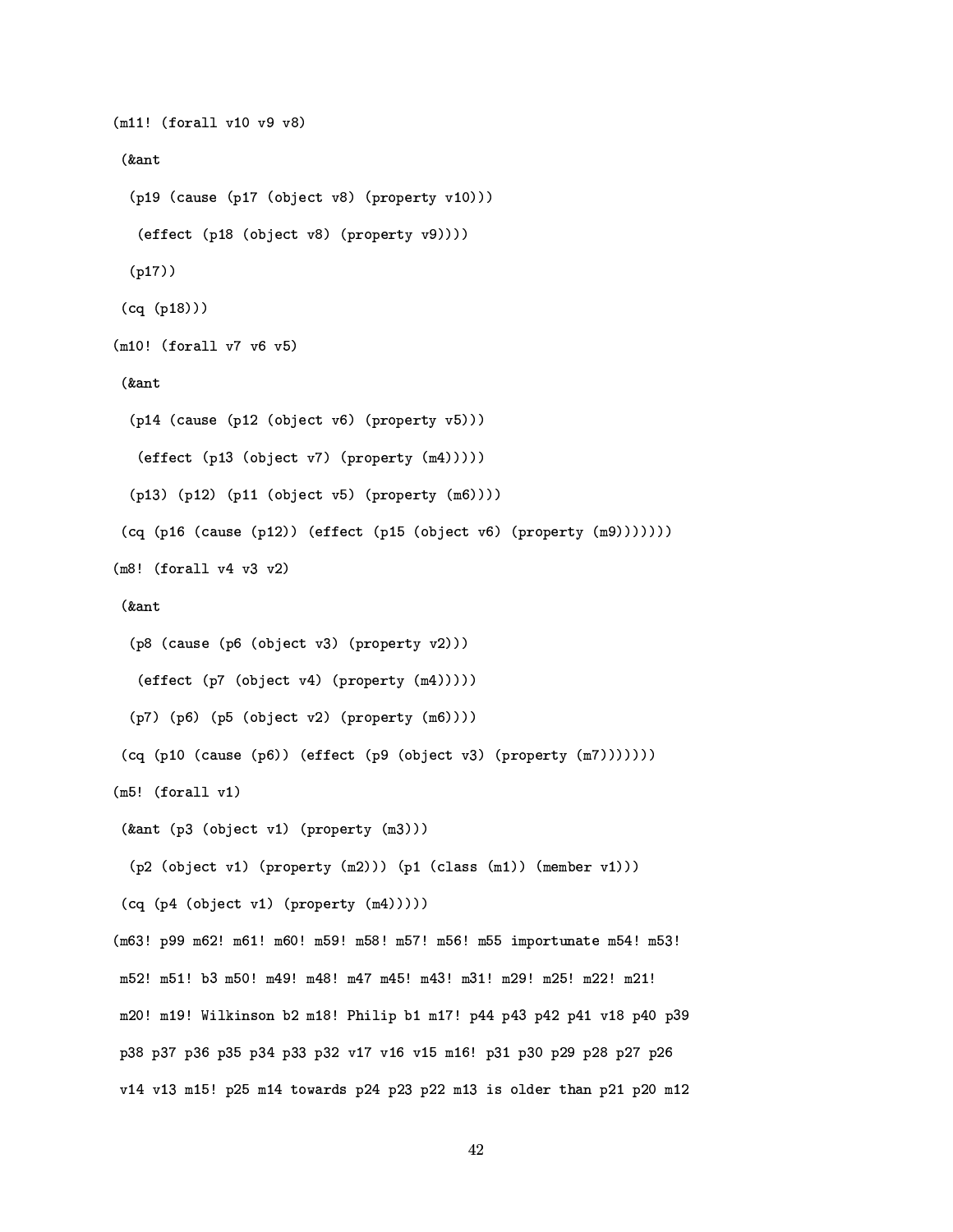makes advances towards v12 v11 m11! p19 p18 p17 v10 v9 v8 m10! p16 p15 m9 sexually aggressive p14 p13 p12 p11 v7 v6 v5 m8! p10 p9 m7 pushy p8 p7 p6 p5 m6 unknown v4 v3 v2 m5! p4 m4 not-ok p3 m3 physical revulsion p2 m2 discomfort p1 m1 person v1)

CPU time :  $0.02$ 

;;;The command 'show' is used to create diagrams of a built network ;;;It shows a node m57! and automatically saves it in a current directory with ps extension (show m59 :file m59 :format ps) ;;;combined part of a network of nodes m59! m60! m61! m62! m63! ;;;showing definition inference (show m59 m60 m61 m62 m63 :file definition\_inference :format ps)  $;$ ;;;a node m8! ; (show m8 : file m8 : format ps) ;;;a node m10! ; (show m10 : file m10 : format ps) ;;;the combined network of nodes m8! m10! m59! m60! m61! m62! m63! (show m8 m10 m59 m60 m61 m62 m63 :file importunate\_combined\_nodes :format ps) ;;;a node m11! ; (show m11 : file m11 : format ps)

End of /home/lingrad/petrova3/CSE727/importunate.demo demonstration.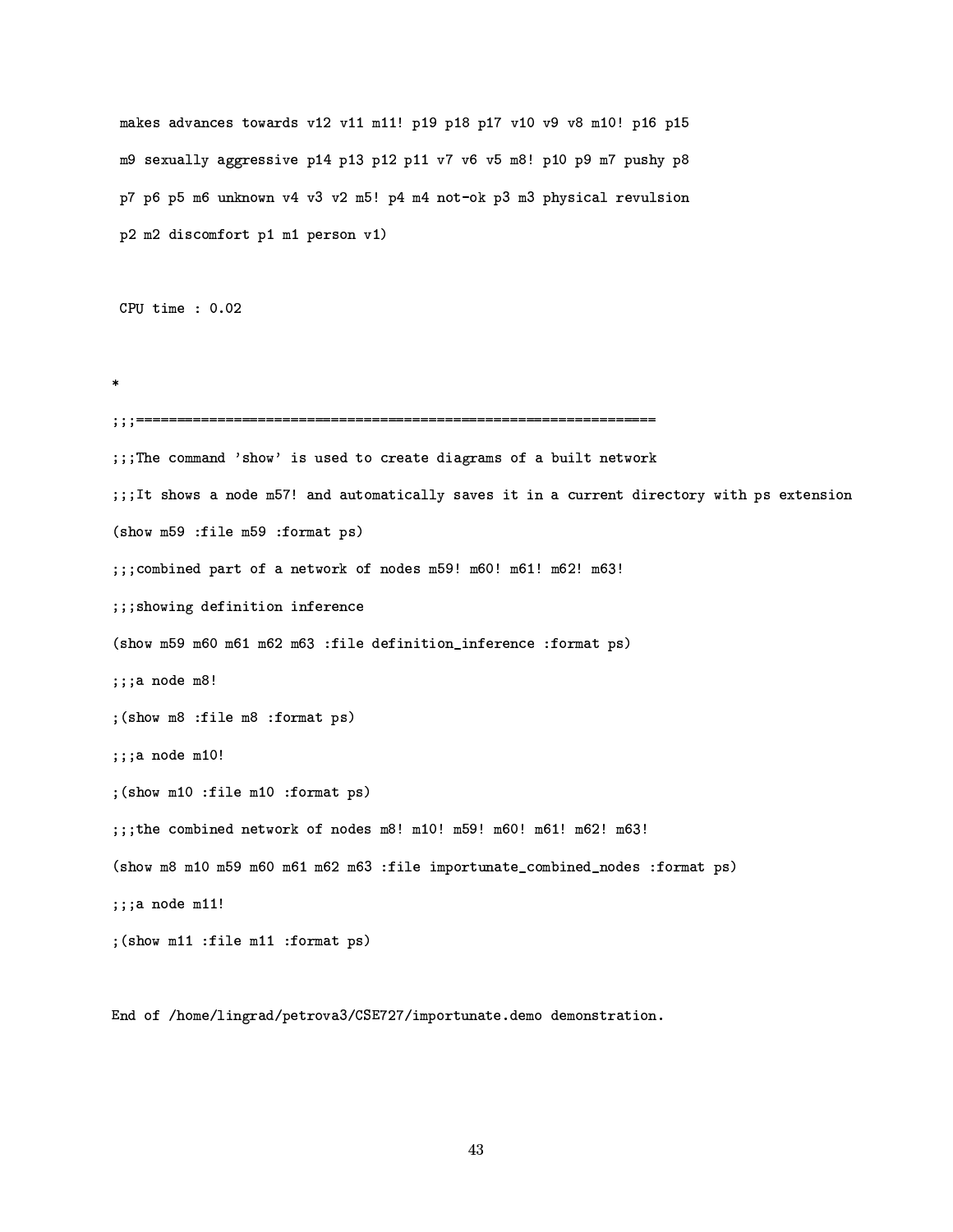CPU time :  $1.01$ 

 $\ast$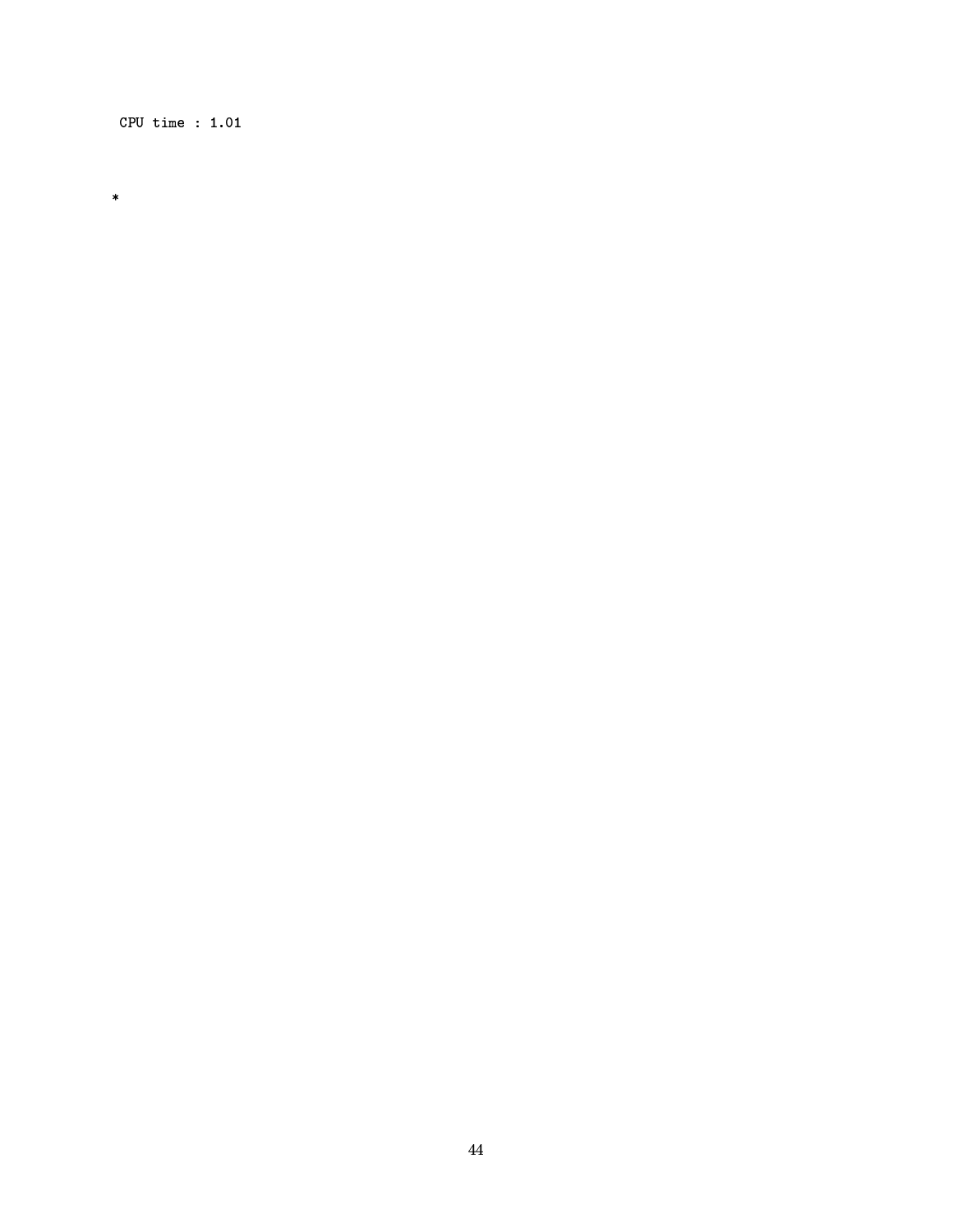### $\blacksquare$

#%-J%+" 2: 

 Protocol 1(native speaker) #/32616736 ! #32614 2/.7 - \*6-+27. 0\*7 302-461=3 25#327. #32610/-4@ <sup>B</sup> -. 67764012# 6-.0/.4 ?6-36?-.5/36= \*7 .\* 13\*7 2 #37\*7 2 -4261= \*#/.26167.6 - $\frac{1}{2}$  . The state of the state of the state of the state of the state of the state of the state of the state of the state of the state of the state of the state of the state of the state of the state of the state of t .\*51 5 4\*7.6. 74= 6143-\*\*/ --.2 -42=4\*4?2?6-\*7 -. 67 ?>.  $\mathcal{A}^{\mathcal{A}}$  , and the set of the set of the set of the set of the set of the set of the set of the set of the set of the set of the set of the set of the set of the set of the set of the set of the set of the set of t BBB 6-3 7 "\*- 2\*66@ BBB -34 17=4616=?-\*# 657.1><2?6-. 6=- 4764 2 -425#37 BBB <sup>B</sup> BBB -\* \*/ --.2 -426=\*4?2?-\*7 -3 67?>. #3261?-.7 -47@"!\* 27@  $\mathcal{A} = \{ \mathcal{A}^T \mathcal{A}^T \mathcal{A}^T \mathcal{A}^T \mathcal{A}^T \mathcal{A}^T \mathcal{A}^T \mathcal{A}^T \mathcal{A}^T \mathcal{A}^T \mathcal{A}^T \mathcal{A}^T \mathcal{A}^T \mathcal{A}^T \mathcal{A}^T \mathcal{A}^T \mathcal{A}^T \mathcal{A}^T \mathcal{A}^T \mathcal{A}^T \mathcal{A}^T \mathcal{A}^T \mathcal{A}^T \mathcal{A}^T \mathcal{A}^T \mathcal{A}^T \mathcal$ . BBB -3. 2020 - 2020 - 2020 - 2020 - 2020 - 2020 - 2020 - 2020 - 2020 - 2020 - 2020 - 2020 - 2020 - 2020 - 20  $\sim$  2736  $\sim$  2736  $\sim$  2736  $\sim$  2736  $\sim$  2736  $\sim$  2736  $\sim$  2736  $\sim$  2736  $\sim$  2736  $\sim$  2736  $\sim$  2736  $\sim$  2736  $\sim$  2736  $\sim$  2736  $\sim$  2736  $\sim$  2736  $\sim$  2736  $\sim$  2736  $\sim$  2736  $\sim$  2736  $\sim$  2736  $\sim$  2736 Protocol 2 (native speaker) #/32616736 ! .-@ 14\*6 <sup>B</sup> BBB 6-3 7 "\*- 2\*66@ BBB -34 17=4616=?-\*# 657.1><2?6-. 6=- 4764 2 -425#37 BBB <sup>B</sup> BBB -\* \*/ >. 3\*7 2? =3\*625#.21 7=?/-@3\*6 1 6\*627 \*7 -.61 /41476 BBB <sup>B</sup>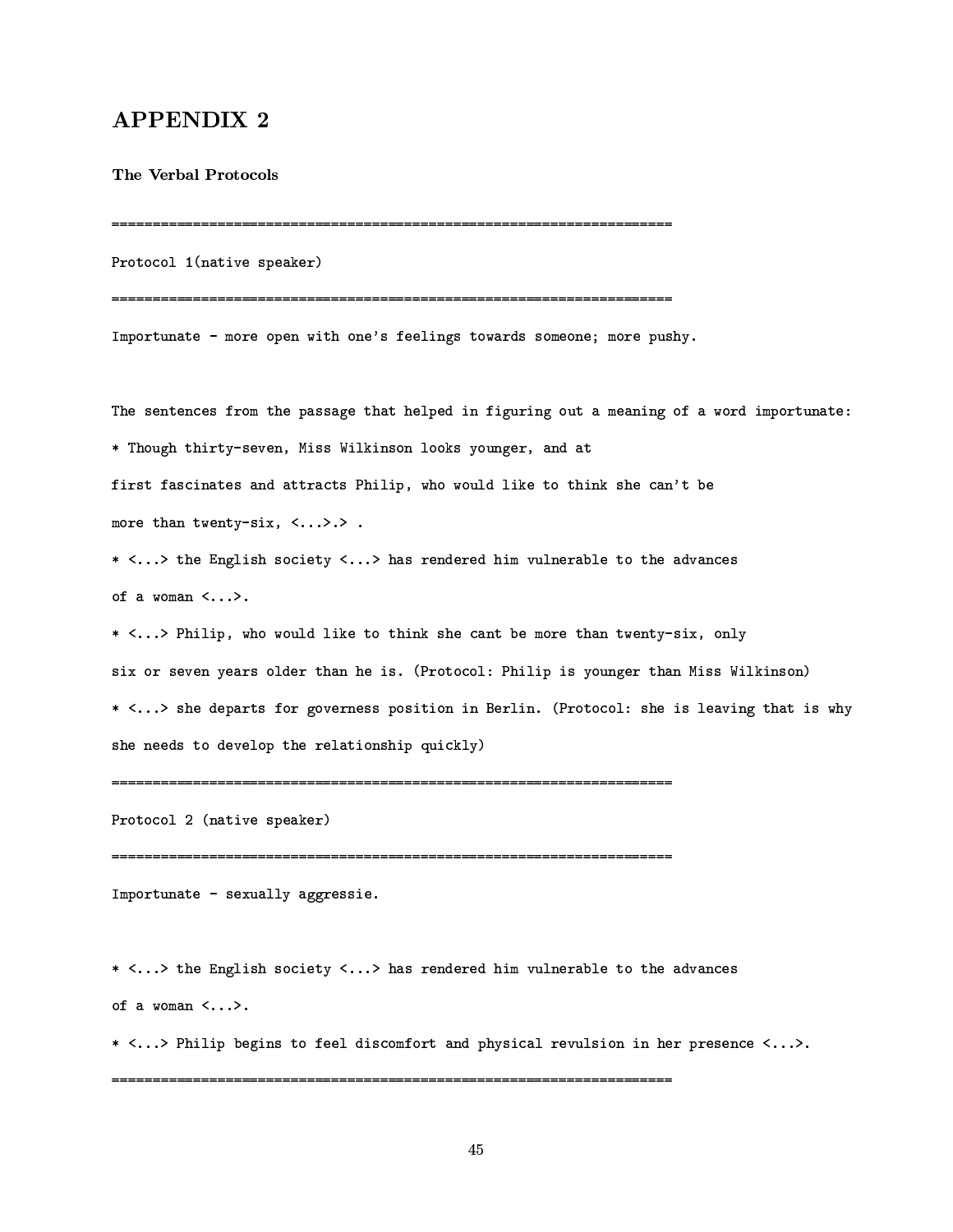$D_{\text{model}} \sim 7.2 \text{ (mean matrix and mean)}$ 

Importunate - opposite of hard to get; lustful, nymphomanic.

 $\sim$  . And the state of the state of the state of the state of the state of the state of the state of the state of the state of the state of the state of the state of the state of the state of the state of the state of th /= 2002 - 2002 - 2002 - 2012 - 2012 - 2012 - 2022 - 2022 - 2022 - 2022 - 2022 - 2022 - 2022 - 2022 - 2022 - 20  $\mathcal{L} = \{ \mathcal{L} = \mathcal{L} \mid \mathcal{L} = \mathcal{L} \}$  . The contract of the contract of the contract of the contract of the contract of the contract of the contract of the contract of the contract of the contract of the contract of t Protocol 4 (non-native speaker) Importunate - pressing, advancing on someone; -.2 6- 6-\*1@"!6 7 \*\*  \*727 22
 @27 461 7= .\*51 5 4\*7.6. 7= 13-\* 4\*/ BBB <sup>B</sup> BBB 6-3 7 "\*- 2\*66@ BBB -34 17=4616=?-\*# 657.1><2?6-. 6=- 4764 2 -425#37 BBB <sup>B</sup> Protocol 5 (native speaker) Importunate - interested in someone. -\* \*/ >. \*7 2< =3\*625#.261 7=?/-@ \*6 14 6\*27 \*7 -.61?/1476 Protocol 6 (non-native speaker) \*51 5 6-.0-#37 > =4.\*7.. -4261= 402-2- -

 $\overline{1}$  , and the state of the state of the state of the state of the state of the state of the state of the state of the state of the state of the state of the state of the state of the state of the state of the state o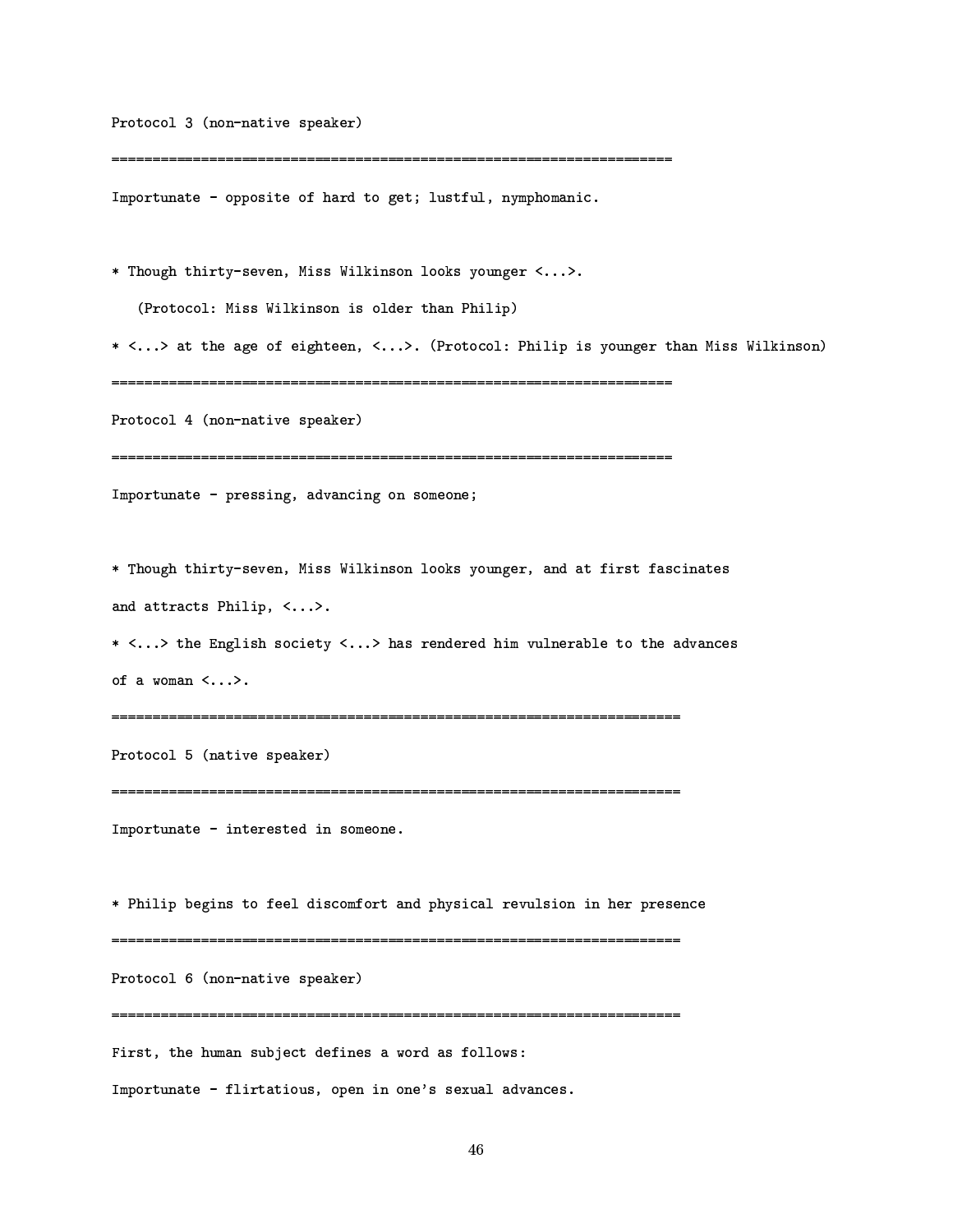However, a sentence 'Miss Wilkinson <...>, and at first fascinates and attracts Philip <...>' makes the human subject change her/his mind. After reading the sentence the subject realizes that it is Philip who is attracted to Miss Wilkinson but not vice versa. As a result the human subject provides a different definition of a word importunate:

Importunate - familiar, visible.

\* Philip begins to feel discomfort and physical revulsion in her presence. Protocol 7 (native speaker) Importunate - acting older or seeming more mature, than prior, to an outside observer.

\* Though thirty-seven, Miss Wilkinson looks younger, and at first fascinates and attracts Philip, who would like to think she can't be more than twenty-six, only six or seven years older than he is.

\* As she becomes more importunate, though, Philip begins to feel discomfort and physical revulsion in her presence, and he is only too glad when she departs for governess position in Berlin.